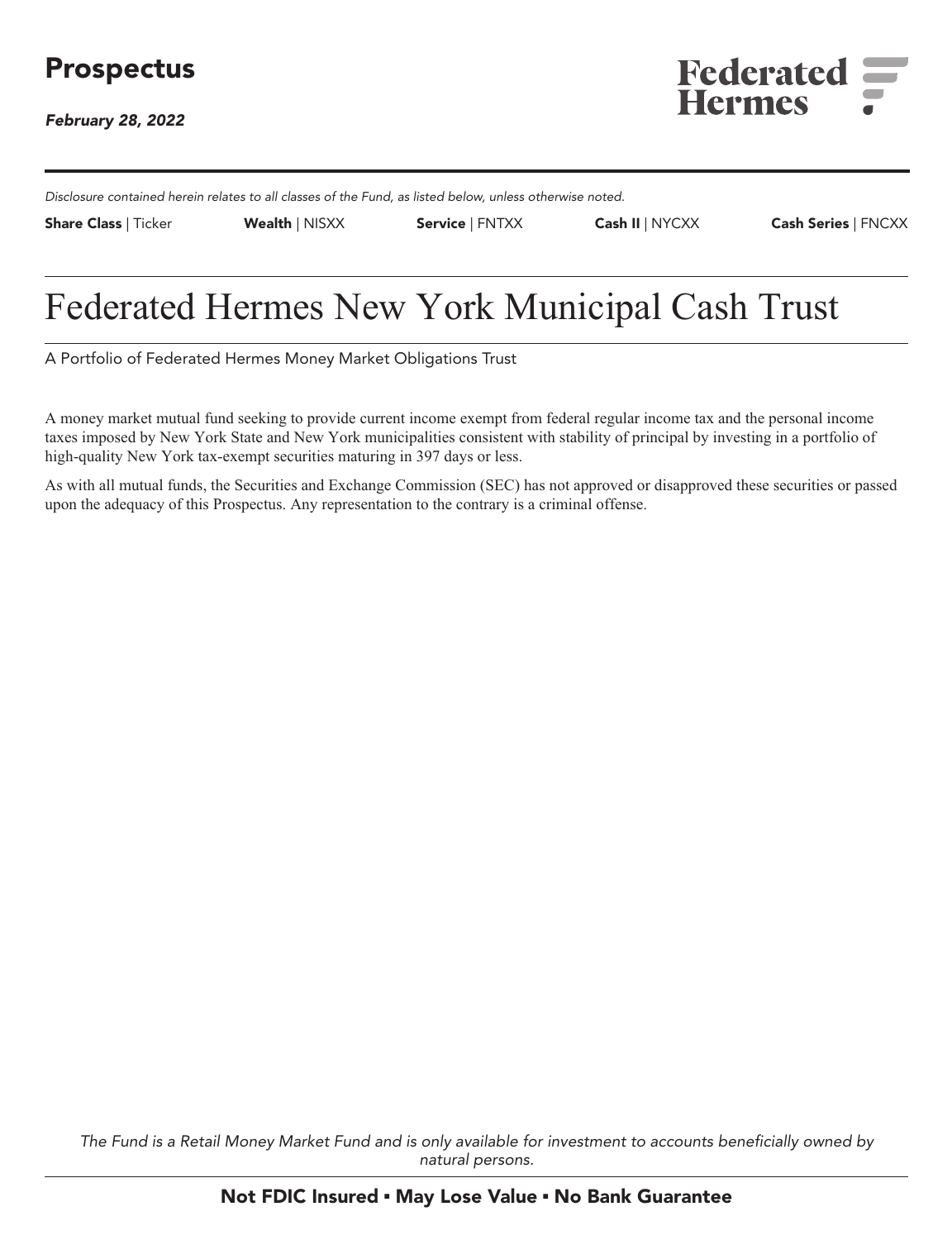# **CONTENTS**

| -21  |
|------|
| -21  |
|      |
|      |
|      |
| -28  |
| -29  |
| -31  |
| -36  |
| - 36 |
|      |
|      |
|      |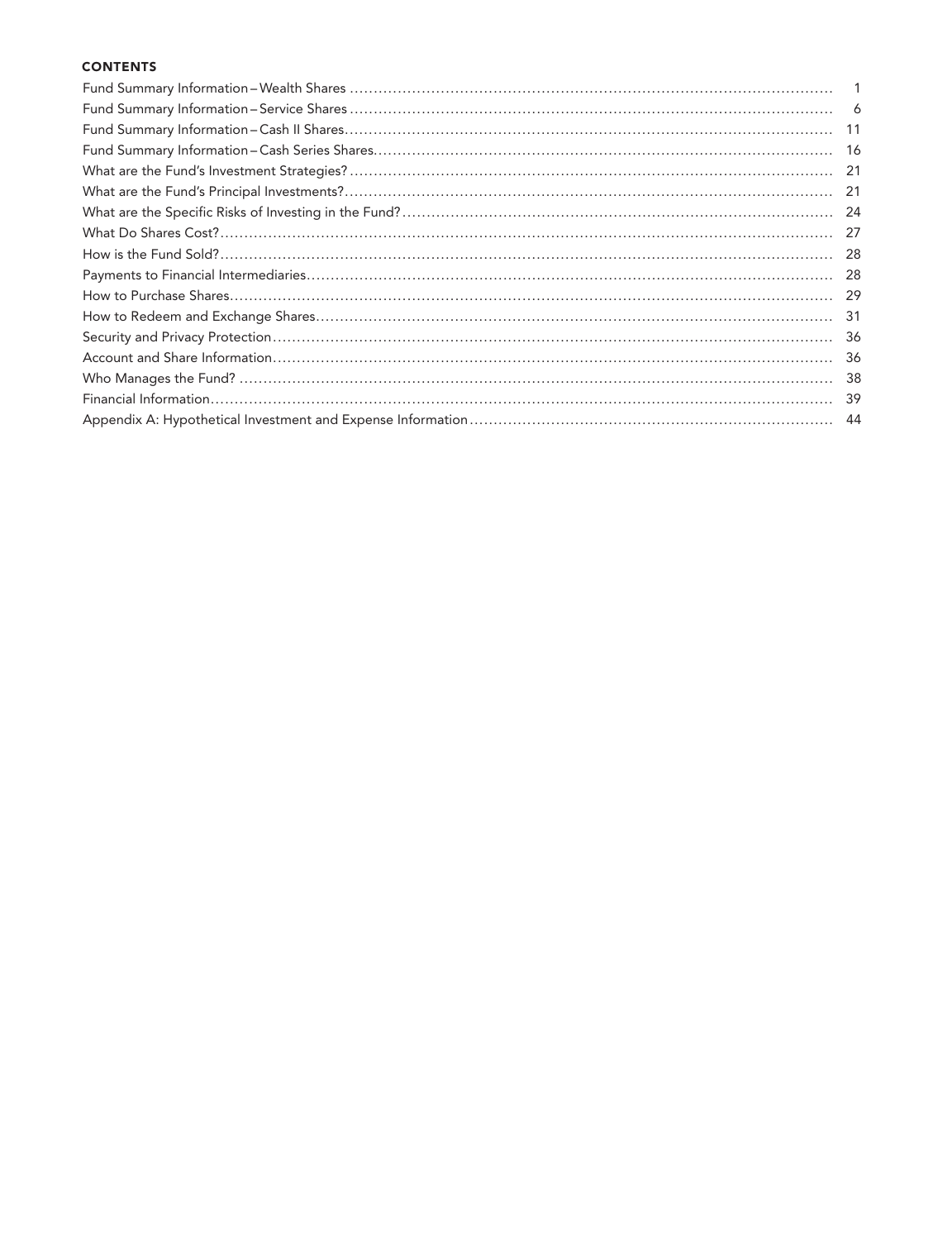# **Fund Summary Information – Wealth Shares**

# **Federated Hermes New York Municipal Cash Trust (the "Fund")**

#### **RISK/RETURN SUMMARY: INVESTMENT OBJECTIVE**

**The Fund is a money market fund that seeks to maintain a stable net asset value (NAV) of \$1.00 per Share. The Fund's investment objective is to provide current income exempt from federal regular income tax and the personal income taxes imposed by New York State and New York municipalities consistent with stability of principal.**

# **RISK/RETURN SUMMARY: FEES AND EXPENSES**

**This table describes the fees and expenses that you may pay if you buy, hold and sell Wealth Shares (WS) of the Fund. You may pay other fees, such as brokerage commissions and other fees to financial intermediaries, which are not reflected in the tables and examples below.**

### **Shareholder Fees (fees paid directly from your investment)**

| None |
|------|
| None |
| None |
| None |
| None |

## **Annual Fund Operating Expenses (expenses that you pay each year as a percentage of the value of your investment)**

| None |
|------|
|      |
|      |
|      |
|      |

**1 The Fund may incur and pay shareholder services/account administration fees on its WS class of up to a maximum amount of 0.25%. No such fees are currently incurred and paid by the WS class of the Fund. The WS class of the Fund will not incur and pay such fees until such time as approved by the Fund's Board of Trustees (the "Trustees").**

**2 The Adviser and certain of its affiliates, on their own initiative, have agreed to waive certain amounts of their respective fees and/or reimburse expenses. Total annual fund operating expenses (excluding acquired fund fees and expenses, interest expense, extraordinary expenses and proxy-related expenses paid by the Fund, if any) paid by the Fund's WS class (after the voluntary waivers and/or reimbursements) will not exceed 0.32% (the "Fee Limit") up to but not including the later of (the "Termination Date"): (a) March 1, 2023; or (b) the date of the Fund's next effective Prospectus. While the Adviser and its affiliates currently do not anticipate terminating or increasing these arrangements prior to the Termination Date, these arrangements may only be terminated or the Fee Limit increased prior to the Termination Date with the agreement of the Trustees.**

#### **Example**

**This Example is intended to help you compare the cost of investing in the Fund with the cost of investing in other mutual funds.**

**The Example assumes that you invest \$10,000 for the time periods indicated and then redeem or hold all of your Shares at the end of those periods. The Example also assumes that your investment has a 5% return each year and that operating expenses (excluding any fee waivers and/or expense reimbursements) are as shown in the table above and remain the same. The expenses used to calculate the Fund's examples do not include fee waivers or expense reimbursements. Although your actual costs and returns may be higher or lower, based on these assumptions your costs would be:**

| 1 Year              | 55    |
|---------------------|-------|
| 3 Years             | \$173 |
| 5 Years             | \$302 |
| 10 Years<br>_______ | \$677 |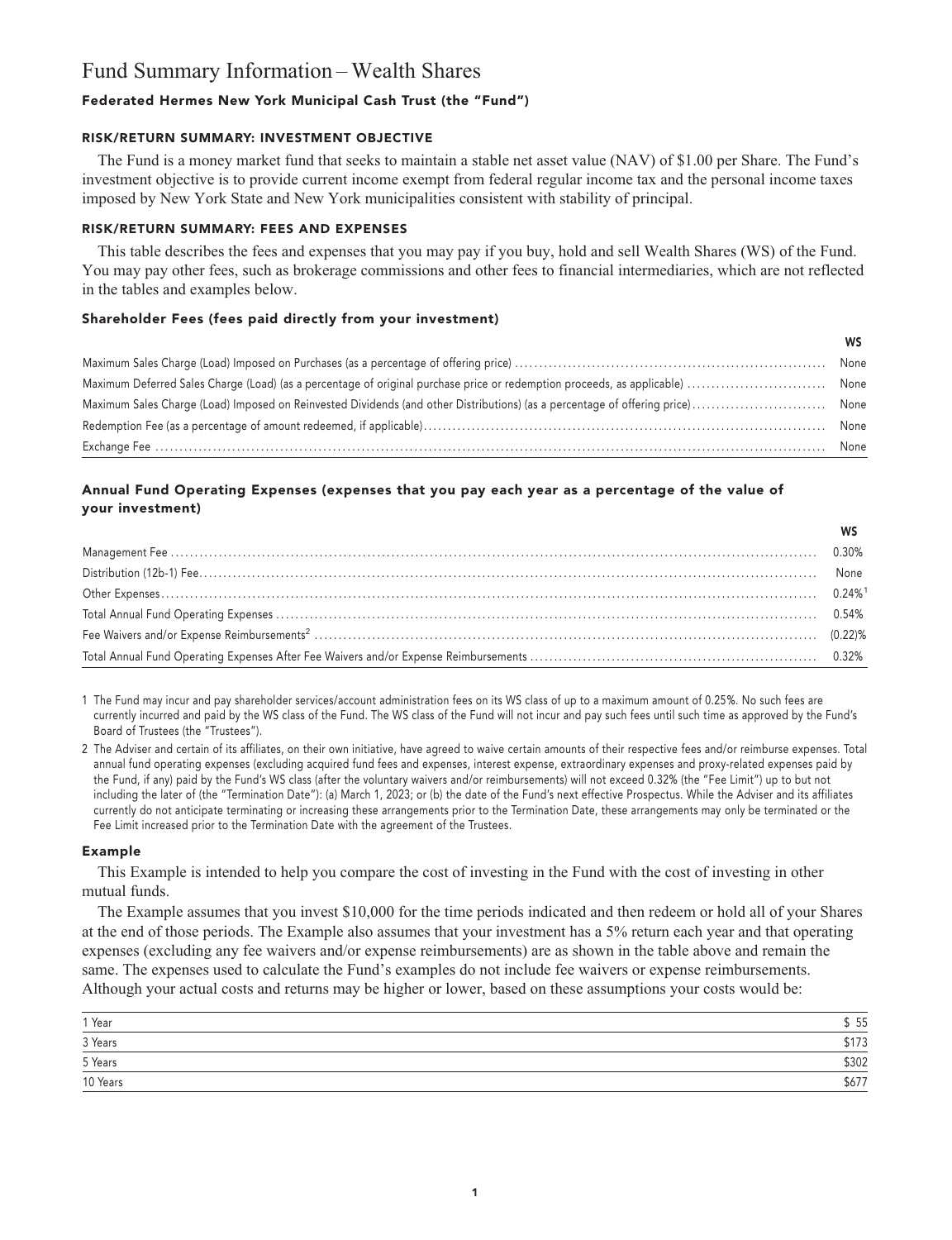#### **RISK/RETURN SUMMARY: INVESTMENTS, RISKS AND PERFORMANCE**

#### **What are the Fund's Main Investment Strategies?**

**The Fund invests primarily in a portfolio of high-quality New York tax-exempt securities maturing in 397 days or less. The Fund will invest its assets so that, normally, distributions of annual interest income are exempt from federal regular income tax and the personal income taxes imposed by New York State and New York municipalities. The Fund's investment adviser (the "Adviser") also normally (except as discussed in this Prospectus) will invest the Fund's assets entirely in securities whose interest is not subject to (or not a specific preference item for purposes of) the federal alternative minimum tax for individuals (AMT), such that, normally, distributions of annual interest income also are exempt from the AMT. However, in certain circumstances (such as, for example, when there is a lack of supply of non-AMT securities or other tax-exempt securities or there are advantageous market conditions, or if there are changes in the tax laws relating to AMT), to pursue the Fund's investment objective, the Adviser may leave a portion of the Fund's assets uninvested or may invest the Fund's assets in securities the interest from which may be subject to AMT, state and/or federal income tax. These acquisitions may occur in the ordinary course or in connection with Fund reorganization transactions (i.e., transactions in which the Fund acquires the portfolio securities of other mutual funds) or another event or circumstance. The Fund's Adviser actively manages the Fund's portfolio, seeking to limit the credit risk taken by the Fund and to select investments with appropriate risk-adjusted returns.**

**Tax-exempt securities are fixed-income securities that, in the opinion of bond counsel to the issuer or on the basis of another authority believed by the Adviser to be reliable, pay interest that is not subject to federal regular income taxes. The types of securities in which the Fund may principally invest include: (a) tax-exempt securities such as the following types, some of which may be subject to credit enhancement: variable rate demand instruments, municipal notes, general obligation bonds, special revenue bonds, private activity bonds and tax-exempt commercial paper; and (b) interests in securities of other investment companies.**

**In pursuing its investment objective and implementing its investment strategies, the Fund will comply with Rule 2a-7 under the Investment Company Act of 1940, as amended ("Rule 2a-7").**

**Under normal circumstances, the Fund will invest its assets so that at least 80% of its annual interest income will be exempt from federal regular income tax and the personal income taxes imposed by New York State and New York municipalities or so that at least 80% of its net assets is invested in obligations, the interest income from which is exempt from federal regular income tax and the personal income taxes imposed by New York State and New York municipalities. Only for purposes of compliance with Rule 35d-1, the Fund will invest its assets so that at least 80% of the income that it distributes will be exempt from federal regular income tax and the personal income taxes imposed by the State of New York and New York municipalities. These policies may not be changed without shareholder approval.**

#### **What are the Main Risks of Investing in the Fund?**

**Pursuant to Rule 2a-7 the Fund is designated as a "retail" money market fund and is permitted to use amortized cost to value its portfolio securities and to transact at a stable \$1.00 net asset value. As a retail money market fund, the Fund has adopted policies and procedures reasonably designed to limit investments in the Fund to accounts beneficially owned by natural persons. In addition, the Fund has adopted policies and procedures to impose liquidity fees on redemptions and/or temporary redemption gates in the event that the Fund's weekly liquid assets were to fall below a designated threshold, if the Fund's Board determines that such liquidity fees or redemption gates are in the best interest of the Fund.**

**All mutual funds take investment risks. Therefore, even though the Fund is a money market fund that seeks to maintain a stable NAV, it is possible to lose money by investing in the Fund. The primary factors that may negatively impact the Fund's ability to maintain a stable NAV, delay the payment of redemptions by the Fund, or reduce the Fund's daily dividends include:**

- **Tax-Exempt Securities Risk.** The securities in which the Fund invests may include those issued by state or local **governments, other political subdivisions or authorities, or directly or indirectly supported by taxes, assessments, tolls, fees or other revenue collected by or otherwise derived from or through such issuers. Special factors, such as legislative changes, and state and local economic and business developments, may adversely affect the yield and/or value of the Fund's investments in tax-exempt securities.**
- **■ Issuer Credit Risk. It is possible that interest or principal on securities will not be paid when due. Money market funds try to minimize this risk by purchasing higher-quality securities.**
- **Counterparty Credit Risk.** A party to a transaction involving the Fund may fail to meet its obligations. This could **cause the Fund to lose money or to lose the benefit of the transaction or prevent the Fund from selling or buying other securities to implement its investment strategies.**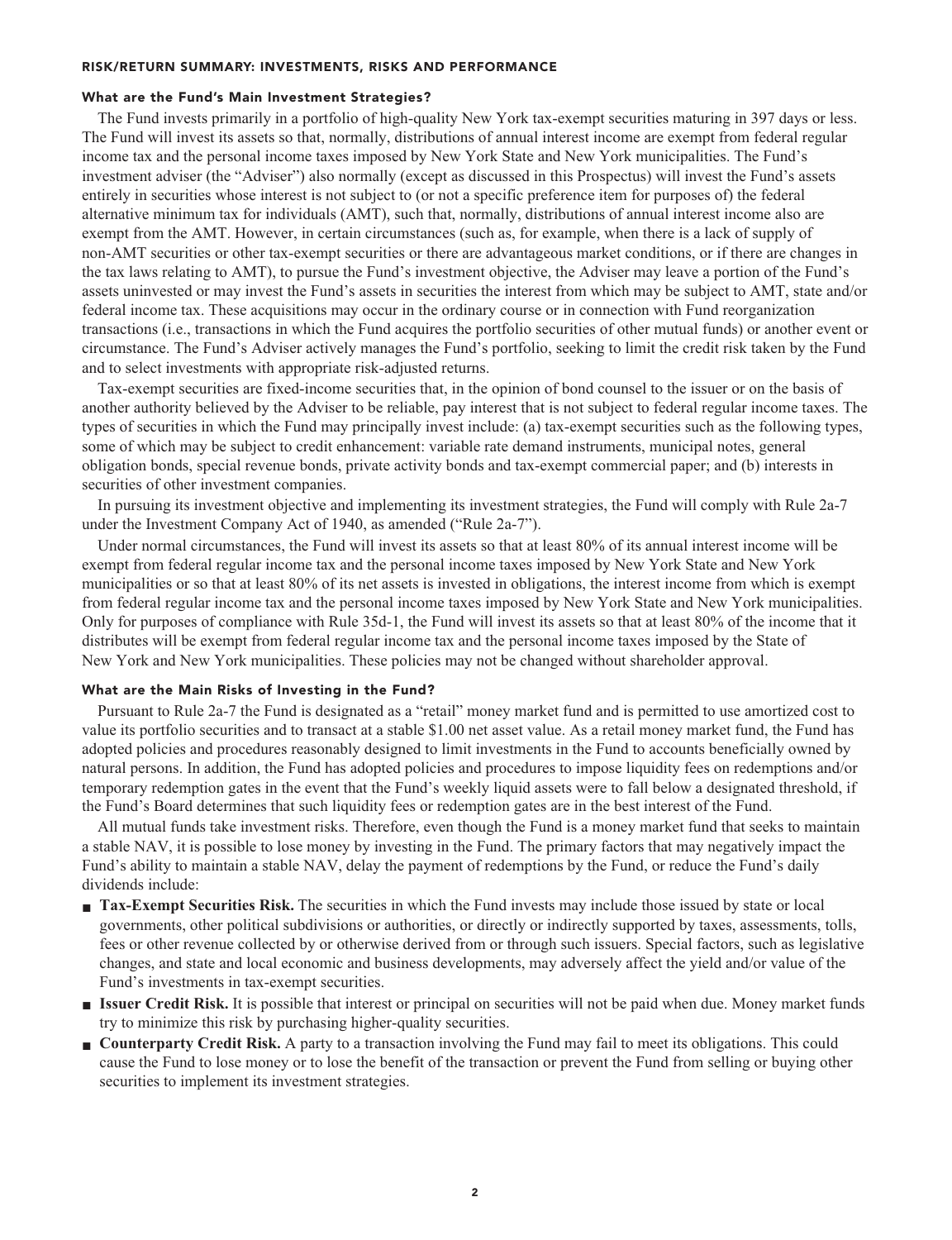- **Risk Related to the Economy.** The value of the Fund's portfolio may decline in tandem with a drop in the overall **value of the markets in which the Fund invests and/or other markets. Economic, political and financial conditions, industry or economic trends and developments or public health risks, such as epidemics or pandemics, may, from time to time, and for varying periods of time, cause the Fund to experience volatility, illiquidity, shareholder redemptions or other potentially adverse effects.**
- **■ Interest Rate Risk. Prices of fixed-income securities (including tax-exempt securities) generally fall when interest rates rise. Recent and potential future changes in monetary policy made by central banks and/or their governments are likely to affect the level of interest rates. Very low or negative interest rates magnify interest rate risk. During periods when interest rates are low or there are negative interest rates, the Fund's yield (and total return) also is likely to be lower or the Fund may be unable to maintain a positive return, or yield, or a stable NAV.**
- **Call Risk.** The Fund's performance may be adversely affected by the possibility that an issuer of a security held by the **Fund may redeem the security prior to maturity at a price below or above its current market value.**
- **Sector Risk.** A substantial part of the Fund's portfolio may be comprised of securities issued or credit enhanced by **businesses with similar characteristics or by issuers located in the same state. As a result, the Fund will be more susceptible to any economic, business, political or other developments which generally affect these issuers or entities.**
- **Tax Risk.** In order to be tax exempt, tax-exempt securities must meet certain legal requirements. Failure to meet such **requirements may cause the interest received and distributed by the Fund to shareholders to be taxable. The Fund may invest in securities whose interest is subject to state tax, federal regular income tax, or AMT. Consult your tax professional for more information.**
- **■ Liquidity Risk. Liquidity risk is the risk that the Fund will experience significant net redemptions of Fund Shares at a time when it cannot find willing buyers for its portfolio securities or can only sell its portfolio securities at a material loss.**
- **■ Credit Enhancement Risk.** The securities in which the Fund invests may be subject to credit enhancement **(for example, guarantees, letters of credit or bond insurance). If the credit quality of the credit enhancement provider (for example, a bank or bond insurer) is downgraded, a security credit enhanced by such credit enhancement provider also may be downgraded. Having multiple securities credit enhanced by the same enhancement provider will increase the adverse effects on the Fund that are likely to result from a downgrading of, or a default by, such an enhancement provider. Adverse developments in the banking or bond insurance industries also may negatively affect the Fund, as the Fund may invest in securities credit enhanced by banks or by bond insurers without limit.**
- **■ Risk Associated with Investing Share Purchase Proceeds. On days during which there are net purchases of Fund Shares, the Fund must invest the proceeds at prevailing market yields or hold cash. If the yield of the securities purchased is less than that of the securities already in the Fund's portfolio, or if the Fund holds cash, the Fund's yield will likely decrease. Conversely, net purchases on days on which short-term yields rise will likely cause the Fund's yield to increase. In the event of significant changes in short-term yields or significant net purchases, the Fund retains the discretion to close to new investments. However, the Fund is not required to close, and no assurance can be given that this will be done in any given circumstance.**
- **■ Risk Associated with use of Amortized Cost. In the unlikely event that the Fund's Board of Trustees ("Board") were to determine, pursuant to Rule 2a-7, that the extent of the deviation between the Fund's amortized cost per share and its market-based NAV per share may result in material dilution or other unfair results to shareholders, the Board will cause the Fund to take such action as it deems appropriate to eliminate or reduce to the extent practicable such dilution or unfair results.**
- **Additional Factors Affecting Yield.** There is no guarantee that the Fund will provide a certain level of income or that **any such income will exceed the rate of inflation. Further, the Fund's yield will vary. Periods of very low or negative interest rates impact, in a negative way, the Fund's ability to maintain a positive return, or yield, or pay dividends to Fund shareholders.**
- **New York Risk.** Because the Fund will invest a significant portion of its assets in securities of New York issuers, an **investment in the Fund may involve additional risks compared to a fully diversified money market fund that invests in multiple states, and the Fund's performance also may be negatively impacted by other local, state or regional factors. For example, natural disasters may affect the creditworthiness of municipal issuers or otherwise disrupt the local, state or regional economy or certain sectors of the economy. The economies of New York State and New York City are diversified across the finance, insurance, real estate, entertainment and services sectors. Any downturn in these sectors or related industries may adversely affect the economy of the state.**
- **Fees & Gates Risk.** The Fund has adopted policies and procedures such that the Fund will be able to impose liquidity **fees on redemptions and/or temporarily suspend redemptions for up to 10 business days in any 90-day period in the event that the Fund's weekly liquid assets were to fall below a designated threshold, subject to a determination by the Fund's Board that such liquidity fee or redemption gate is in the Fund's best interest. If the Fund's weekly liquid assets**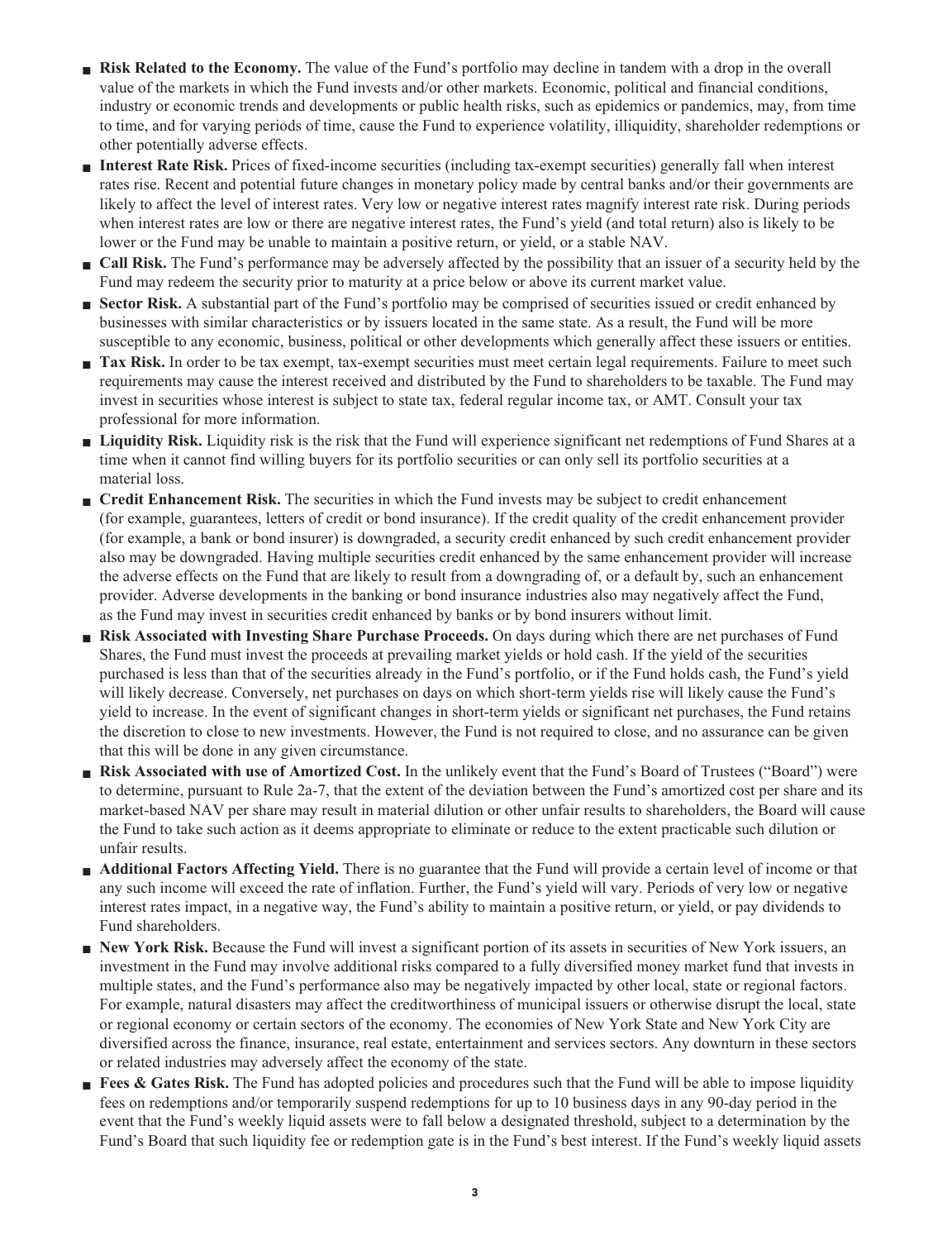**fall below 30% of its total assets, the Fund may impose liquidity fees of up to 2% of the value of the shares redeemed and/or temporarily suspend redemptions, if the Board, including a majority of the independent Trustees, determines that imposing a liquidity fee or temporarily suspending redemptions is in the Fund's best interest. In addition, if the Fund's weekly liquid assets fall below 10% of its total assets at the end of any business day, the Fund must impose a 1% liquidity fee on shareholder redemptions unless the Board, including a majority of the independent Trustees, determines that imposing such a fee is not in the best interests of the Fund.**

**■ Technology Risk. The Adviser uses various technologies in managing the Fund, consistent with its investment objective(s) and strategy described in this Prospectus. For example, proprietary and third-party data and systems are utilized to support decision making for the Fund. Data imprecision, software or other technology malfunctions, programming inaccuracies and similar circumstances may impair the performance of these systems, which may negatively affect Fund performance.**

**You could lose money by investing in the Fund. Although the Fund seeks to preserve the value of your investment at \$1.00 per share, it cannot guarantee it will do so. The Fund may impose a fee upon the sale of your shares or may temporarily suspend your ability to sell shares if the Fund's liquidity falls below required minimums because of market conditions or other factors. An investment in the Fund is not insured or guaranteed by the Federal Deposit Insurance Corporation or any other government agency. The Fund's sponsor has no legal obligation to provide financial support to the Fund, and you should not expect that the sponsor will provide financial support to the Fund at any time.**

#### **PERFORMANCE: BAR CHART AND TABLE**

#### **Risk/Return Bar Chart**

**The bar chart and performance table below reflect historical performance data for the Fund and are intended to help you analyze the Fund's investment risks in light of its historical returns. The bar chart shows the variability of the Fund's WS class total returns on a calendar year-by-year basis. The Average Annual Total Return Table shows returns** *averaged* **over the stated periods.** *The Fund's performance will fluctuate, and past performance (before and after taxes) is not necessarily an indication of future results.* **Updated performance information for the Fund is available under the "Products" section at [FederatedInvestors.com](https://www.federatedinvestors.com/home.do) or by calling 1-800-341-7400.**



**Within the periods shown in the bar chart, the Fund's WS class highest quarterly return was 0.36% (quarter ended June 30, 2019). Its lowest quarterly return was 0.00% (quarter ended September 30, 2021).**

#### **Average Annual Total Return Table**

**The following table represents the Fund's WS class Average Annual Total Returns for the calendar period ended December 31, 2021.**

| <b>Share Class</b> | 'Year | <sup>ក</sup> Years | 10 Years |
|--------------------|-------|--------------------|----------|
| WS:                | 02%.( | .70%               | 0.38%    |

**The Fund's WS class 7-Day Net Yield as of December 31, 2021, was 0.01%. You may go to [FederatedInvestors.com](https://www.federatedinvestors.com/home.do) or call the Fund at 1-800-341-7400 for the current 7-Day Net Yield.**

#### **FUND MANAGEMENT**

**The Fund's Investment Adviser is Federated Investment Management Company.**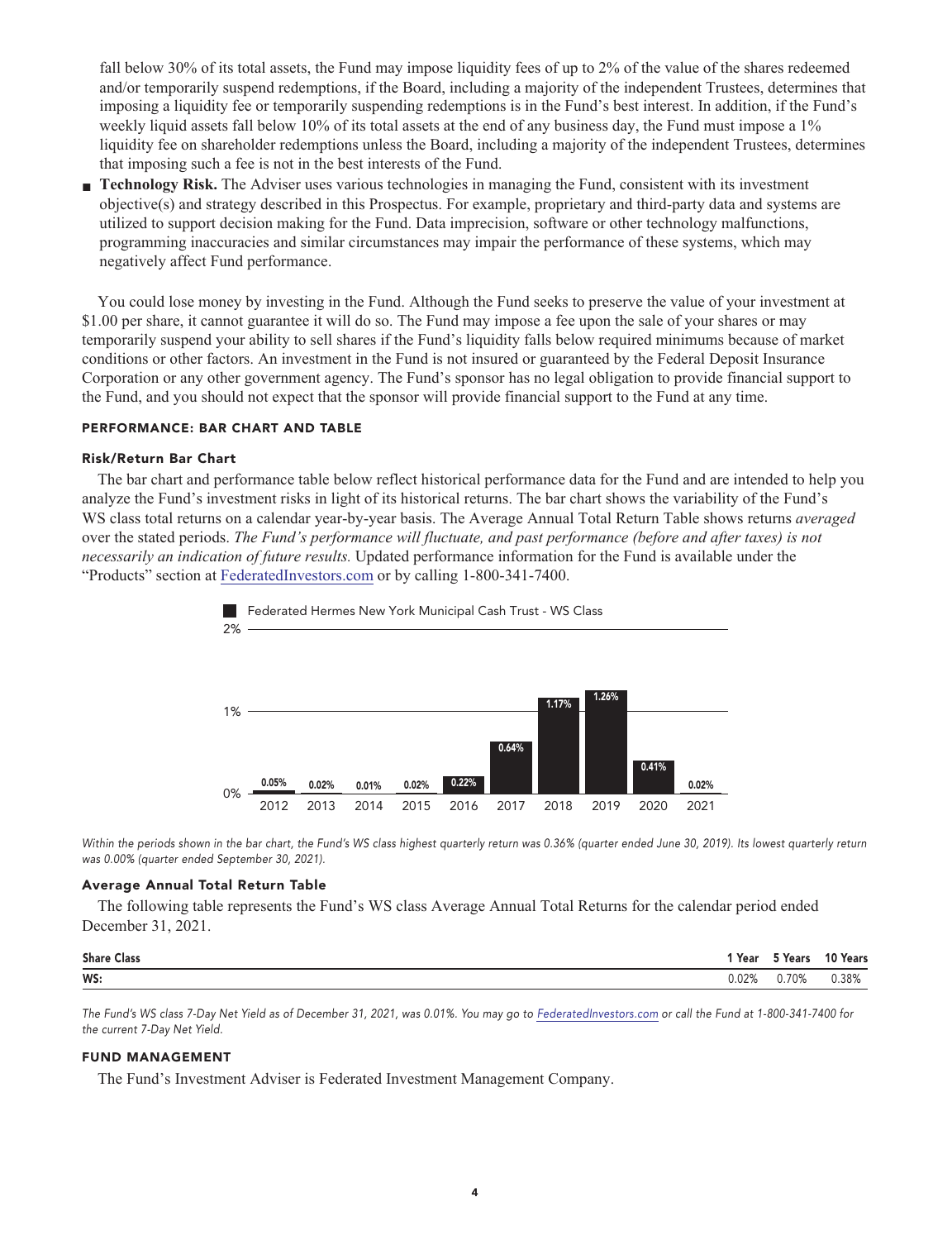#### **PURCHASE AND SALE OF FUND SHARES**

**The minimum initial investment amount for the Fund's WS class is generally \$10,000 and there is no minimum subsequent investment amount. Certain types of accounts are eligible for lower minimum investments. The minimum investment amount for Systematic Investment Programs is \$50.**

**You may purchase, redeem or exchange Shares of the Fund on any day the New York Stock Exchange (NYSE) is open. Shares may be purchased through a financial intermediary or directly from the Fund, by wire or by check. Please note that certain purchase restrictions may apply. Redeem or exchange Shares through a financial intermediary or directly from the Fund by telephone at 1-800-341-7400 or by mail.**

**The Fund operates as a retail money market fund. Accordingly, only accounts beneficially owned by natural persons ("Eligible Accounts") may be invested in the Fund. Accounts that are not Eligible Accounts are not permitted to invest in the Fund and will be redeemed in accordance with policies and procedures adopted by the Fund's Board.**

**Neither the Fund nor the Adviser will be responsible for any loss of income in an investor's account or tax liability resulting from an involuntary redemption.**

#### **TAX INFORMATION**

**It is anticipated that Fund distributions will be primarily dividends that are exempt from federal regular income tax, although a portion of the Fund's dividends may not be tax exempt. Dividends may be subject to state and local taxes (except for New York taxes, to the extent derived from New York tax-exempt investments and eligible for tax-exempt treatment under New York law). Although the Fund does not seek to realize capital gains, the Fund may realize and distribute capital gains from time to time as a result of the Fund's normal investment activities. Any Fund distributions of capital gains are taxable at applicable capital gains rates. The Fund is generally not a suitable investment for retirement accounts. The Fund normally invests its assets so that distributions are exempt from AMT, but in certain circumstances income from the Fund may be subject to AMT.**

### **PAYMENTS TO BROKER-DEALERS AND OTHER FINANCIAL INTERMEDIARIES**

**If you purchase the Fund through a broker-dealer or other financial intermediary (such as a bank), the Fund and/or its related companies may pay the intermediary for the sale of Fund Shares and related services. These payments may create a conflict of interest by influencing the broker-dealer or other intermediary and your salesperson to recommend the Fund over another investment. Ask your salesperson or visit your financial intermediary's website for more information.**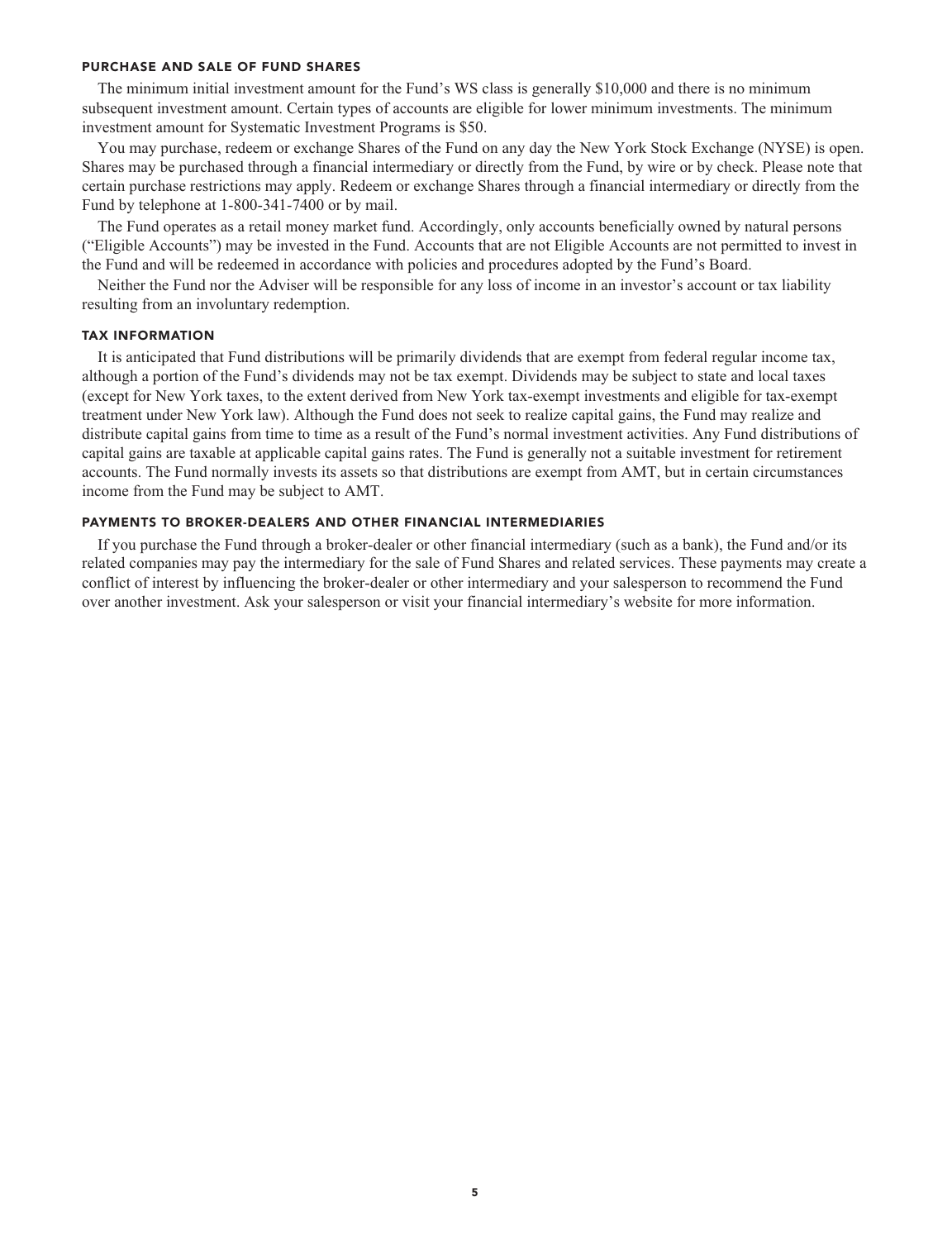# **Fund Summary Information – Service Shares**

# **Federated Hermes New York Municipal Cash Trust (the "Fund")**

### **RISK/RETURN SUMMARY: INVESTMENT OBJECTIVE**

**The Fund is a money market fund that seeks to maintain a stable net asset value (NAV) of \$1.00 per Share. The Fund's investment objective is to provide current income exempt from federal regular income tax and the personal income taxes imposed by New York State and New York municipalities consistent with stability of principal.**

# **RISK/RETURN SUMMARY: FEES AND EXPENSES**

**This table describes the fees and expenses that you may pay if you buy, hold and sell Service Shares (SS) of the Fund. You may pay other fees, such as brokerage commissions and other fees to financial intermediaries, which are not reflected in the tables and examples below.**

### **Shareholder Fees (fees paid directly from your investment)**

| $\textbf{Exchange } \textbf{Fee} \textit{ \textbf{}} \textit{ \textbf{}} \textit{ \textbf{}} \textit{ \textbf{}} \textit{ \textbf{}} \textit{ \textbf{}} \textit{ \textbf{}} \textit{ \textbf{}} \textit{ \textbf{}} \textit{ \textbf{}} \textit{ \textbf{}} \textit{ \textbf{}} \textit{ \textbf{}} \textit{ \textbf{}} \textit{ \textbf{}} \textit{ \textbf{}} \textit{ \textbf{}} \textit{ \textbf{}} \textit{ \textbf{}} \textit{ \textbf{}} \textit{ \textbf$ | None |
|--------------------------------------------------------------------------------------------------------------------------------------------------------------------------------------------------------------------------------------------------------------------------------------------------------------------------------------------------------------------------------------------------------------------------------------------------------------------|------|

# **Annual Fund Operating Expenses (expenses that you pay each year as a percentage of the value of your investment)**

**1 The Adviser and certain of its affiliates, on their own initiative, have agreed to waive certain amounts of their respective fees and/or reimburse expenses. Total annual fund operating expenses (excluding acquired fund fees and expenses, interest expense, extraordinary expenses and proxy-related expenses paid by the Fund, if any) paid by the Fund's SS class (after the voluntary waivers and/or reimbursements) will not exceed 0.54% (the "Fee Limit") up to but not including the later of (the "Termination Date"): (a) March 1, 2023; or (b) the date of the Fund's next effective Prospectus. While the Adviser and its affiliates currently do not anticipate terminating or increasing these arrangements prior to the Termination Date, these arrangements may only be terminated or the Fee Limit increased prior to the Termination Date with the agreement of the Fund's Board of Trustees (the "Trustees").**

#### **Example**

**This Example is intended to help you compare the cost of investing in the Fund with the cost of investing in other mutual funds.**

**The Example assumes that you invest \$10,000 for the time periods indicated and then redeem or hold all of your Shares at the end of those periods. The Example also assumes that your investment has a 5% return each year and that operating expenses (excluding any fee waivers and/or expense reimbursements) are as shown in the table above and remain the same. The expenses used to calculate the Fund's examples do not include fee waivers or expense reimbursements. Although your actual costs and returns may be higher or lower, based on these assumptions your costs would be:**

| 1 Year   | 106     |
|----------|---------|
| 3 Years  | 331     |
| 5 Years  | 574     |
| 10 Years | \$1,271 |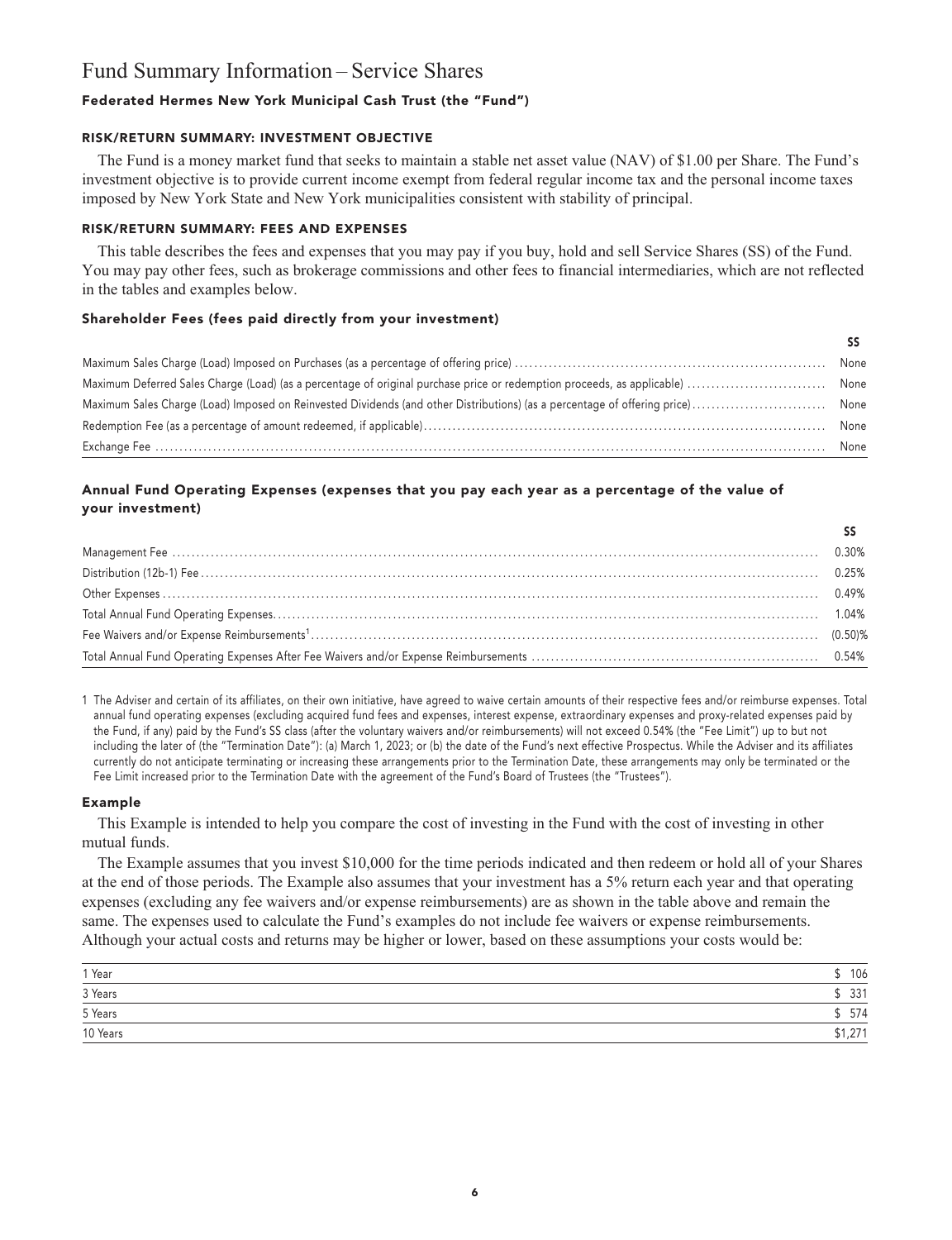#### **RISK/RETURN SUMMARY: INVESTMENTS, RISKS AND PERFORMANCE**

#### **What are the Fund's Main Investment Strategies?**

**The Fund invests primarily in a portfolio of high-quality New York tax-exempt securities maturing in 397 days or less. The Fund will invest its assets so that, normally, distributions of annual interest income are exempt from federal regular income tax and the personal income taxes imposed by New York State and New York municipalities. The Fund's investment adviser (the "Adviser") also normally (except as discussed in this Prospectus) will invest the Fund's assets entirely in securities whose interest is not subject to (or not a specific preference item for purposes of) the federal alternative minimum tax for individuals (AMT), such that, normally, distributions of annual interest income also are exempt from the AMT. However, in certain circumstances (such as, for example, when there is a lack of supply of non-AMT securities or other tax-exempt securities or there are advantageous market conditions, or if there are changes in the tax laws relating to AMT), to pursue the Fund's investment objective, the Adviser may leave a portion of the Fund's assets uninvested or may invest the Fund's assets in securities the interest from which may be subject to AMT, state and/or federal income tax. These acquisitions may occur in the ordinary course or in connection with Fund reorganization transactions (i.e., transactions in which the Fund acquires the portfolio securities of other mutual funds) or another event or circumstance. The Fund's Adviser actively manages the Fund's portfolio, seeking to limit the credit risk taken by the Fund and to select investments with appropriate risk-adjusted returns.**

**Tax-exempt securities are fixed-income securities that, in the opinion of bond counsel to the issuer or on the basis of another authority believed by the Adviser to be reliable, pay interest that is not subject to federal regular income taxes. The types of securities in which the Fund may principally invest include: (a) tax-exempt securities such as the following types, some of which may be subject to credit enhancement: variable rate demand instruments, municipal notes, general obligation bonds, special revenue bonds, private activity bonds and tax-exempt commercial paper; and (b) interests in securities of other investment companies.**

**In pursuing its investment objective and implementing its investment strategies, the Fund will comply with Rule 2a-7 under the Investment Company Act of 1940, as amended ("Rule 2a-7").**

**Under normal circumstances, the Fund will invest its assets so that at least 80% of its annual interest income will be exempt from federal regular income tax and the personal income taxes imposed by New York State and New York municipalities or so that at least 80% of its net assets is invested in obligations, the interest income from which is exempt from federal regular income tax and the personal income taxes imposed by New York State and New York municipalities. Only for purposes of compliance with Rule 35d-1, the Fund will invest its assets so that at least 80% of the income that it distributes will be exempt from federal regular income tax and the personal income taxes imposed by the State of New York and New York municipalities. These policies may not be changed without shareholder approval.**

#### **What are the Main Risks of Investing in the Fund?**

**Pursuant to Rule 2a-7 the Fund is designated as a "retail" money market fund and is permitted to use amortized cost to value its portfolio securities and to transact at a stable \$1.00 net asset value. As a retail money market fund, the Fund has adopted policies and procedures reasonably designed to limit investments in the Fund to accounts beneficially owned by natural persons. In addition, the Fund has adopted policies and procedures to impose liquidity fees on redemptions and/or temporary redemption gates in the event that the Fund's weekly liquid assets were to fall below a designated threshold, if the Fund's Board determines that such liquidity fees or redemption gates are in the best interest of the Fund.**

**All mutual funds take investment risks. Therefore, even though the Fund is a money market fund that seeks to maintain a stable NAV, it is possible to lose money by investing in the Fund. The primary factors that may negatively impact the Fund's ability to maintain a stable NAV, delay the payment of redemptions by the Fund, or reduce the Fund's daily dividends include:**

- **Tax-Exempt Securities Risk.** The securities in which the Fund invests may include those issued by state or local **governments, other political subdivisions or authorities, or directly or indirectly supported by taxes, assessments, tolls, fees or other revenue collected by or otherwise derived from or through such issuers. Special factors, such as legislative changes, and state and local economic and business developments, may adversely affect the yield and/or value of the Fund's investments in tax-exempt securities.**
- **■ Issuer Credit Risk. It is possible that interest or principal on securities will not be paid when due. Money market funds try to minimize this risk by purchasing higher-quality securities.**
- **Counterparty Credit Risk.** A party to a transaction involving the Fund may fail to meet its obligations. This could **cause the Fund to lose money or to lose the benefit of the transaction or prevent the Fund from selling or buying other securities to implement its investment strategies.**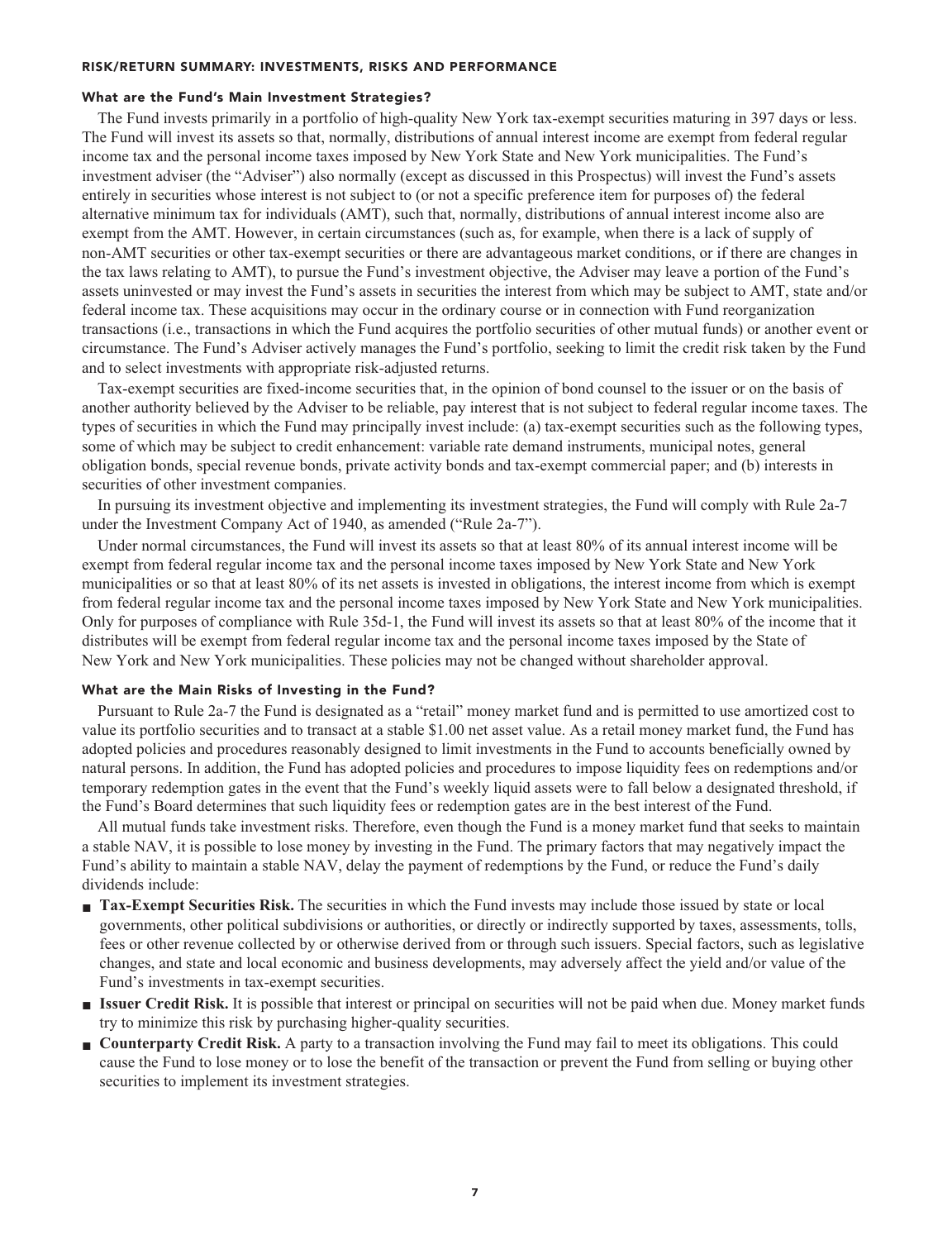- **Risk Related to the Economy.** The value of the Fund's portfolio may decline in tandem with a drop in the overall **value of the markets in which the Fund invests and/or other markets. Economic, political and financial conditions, industry or economic trends and developments or public health risks, such as epidemics or pandemics, may, from time to time, and for varying periods of time, cause the Fund to experience volatility, illiquidity, shareholder redemptions or other potentially adverse effects.**
- **■ Interest Rate Risk. Prices of fixed-income securities (including tax-exempt securities) generally fall when interest rates rise. Recent and potential future changes in monetary policy made by central banks and/or their governments are likely to affect the level of interest rates. Very low or negative interest rates magnify interest rate risk. During periods when interest rates are low or there are negative interest rates, the Fund's yield (and total return) also is likely to be lower or the Fund may be unable to maintain a positive return, or yield, or a stable NAV.**
- **Call Risk.** The Fund's performance may be adversely affected by the possibility that an issuer of a security held by the **Fund may redeem the security prior to maturity at a price below or above its current market value.**
- **Sector Risk.** A substantial part of the Fund's portfolio may be comprised of securities issued or credit enhanced by **businesses with similar characteristics or by issuers located in the same state. As a result, the Fund will be more susceptible to any economic, business, political or other developments which generally affect these issuers or entities.**
- **Tax Risk.** In order to be tax exempt, tax-exempt securities must meet certain legal requirements. Failure to meet such **requirements may cause the interest received and distributed by the Fund to shareholders to be taxable. The Fund may invest in securities whose interest is subject to state tax, federal regular income tax, or AMT. Consult your tax professional for more information.**
- **■ Liquidity Risk. Liquidity risk is the risk that the Fund will experience significant net redemptions of Fund Shares at a time when it cannot find willing buyers for its portfolio securities or can only sell its portfolio securities at a material loss.**
- **■ Credit Enhancement Risk.** The securities in which the Fund invests may be subject to credit enhancement **(for example, guarantees, letters of credit or bond insurance). If the credit quality of the credit enhancement provider (for example, a bank or bond insurer) is downgraded, a security credit enhanced by such credit enhancement provider also may be downgraded. Having multiple securities credit enhanced by the same enhancement provider will increase the adverse effects on the Fund that are likely to result from a downgrading of, or a default by, such an enhancement provider. Adverse developments in the banking or bond insurance industries also may negatively affect the Fund, as the Fund may invest in securities credit enhanced by banks or by bond insurers without limit.**
- **■ Risk Associated with Investing Share Purchase Proceeds. On days during which there are net purchases of Fund Shares, the Fund must invest the proceeds at prevailing market yields or hold cash. If the yield of the securities purchased is less than that of the securities already in the Fund's portfolio, or if the Fund holds cash, the Fund's yield will likely decrease. Conversely, net purchases on days on which short-term yields rise will likely cause the Fund's yield to increase. In the event of significant changes in short-term yields or significant net purchases, the Fund retains the discretion to close to new investments. However, the Fund is not required to close, and no assurance can be given that this will be done in any given circumstance.**
- **■ Risk Associated with use of Amortized Cost. In the unlikely event that the Fund's Board of Trustees ("Board") were to determine, pursuant to Rule 2a-7, that the extent of the deviation between the Fund's amortized cost per share and its market-based NAV per share may result in material dilution or other unfair results to shareholders, the Board will cause the Fund to take such action as it deems appropriate to eliminate or reduce to the extent practicable such dilution or unfair results.**
- **Additional Factors Affecting Yield.** There is no guarantee that the Fund will provide a certain level of income or that **any such income will exceed the rate of inflation. Further, the Fund's yield will vary. Periods of very low or negative interest rates impact, in a negative way, the Fund's ability to maintain a positive return, or yield, or pay dividends to Fund shareholders.**
- **New York Risk.** Because the Fund will invest a significant portion of its assets in securities of New York issuers, an **investment in the Fund may involve additional risks compared to a fully diversified money market fund that invests in multiple states, and the Fund's performance also may be negatively impacted by other local, state or regional factors. For example, natural disasters may affect the creditworthiness of municipal issuers or otherwise disrupt the local, state or regional economy or certain sectors of the economy. The economies of New York State and New York City are diversified across the finance, insurance, real estate, entertainment and services sectors. Any downturn in these sectors or related industries may adversely affect the economy of the state.**
- **Fees & Gates Risk.** The Fund has adopted policies and procedures such that the Fund will be able to impose liquidity **fees on redemptions and/or temporarily suspend redemptions for up to 10 business days in any 90-day period in the event that the Fund's weekly liquid assets were to fall below a designated threshold, subject to a determination by the Fund's Board that such liquidity fee or redemption gate is in the Fund's best interest. If the Fund's weekly liquid assets**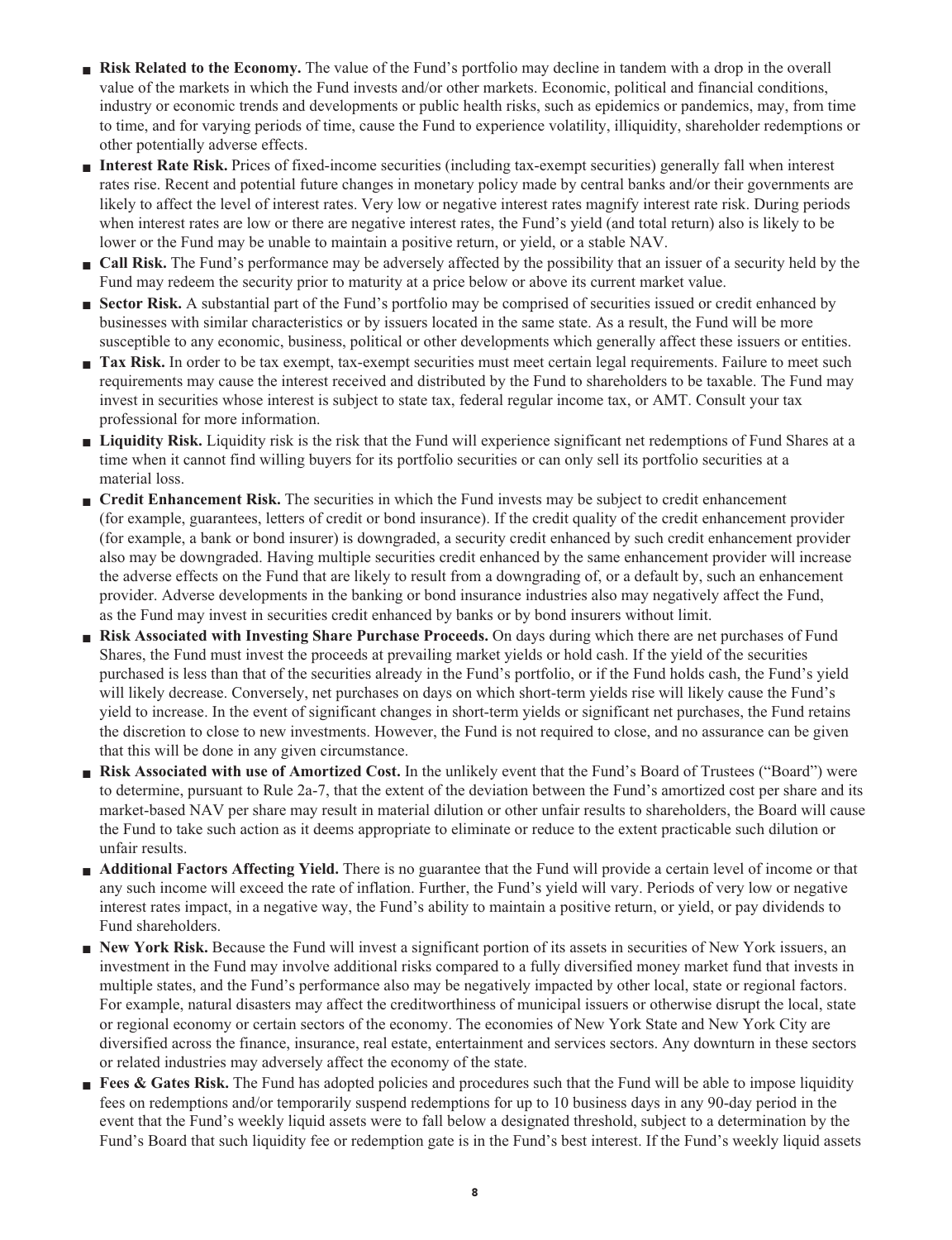**fall below 30% of its total assets, the Fund may impose liquidity fees of up to 2% of the value of the shares redeemed and/or temporarily suspend redemptions, if the Board, including a majority of the independent Trustees, determines that imposing a liquidity fee or temporarily suspending redemptions is in the Fund's best interest. In addition, if the Fund's weekly liquid assets fall below 10% of its total assets at the end of any business day, the Fund must impose a 1% liquidity fee on shareholder redemptions unless the Board, including a majority of the independent Trustees, determines that imposing such a fee is not in the best interests of the Fund.**

**■ Technology Risk. The Adviser uses various technologies in managing the Fund, consistent with its investment objective(s) and strategy described in this Prospectus. For example, proprietary and third-party data and systems are utilized to support decision making for the Fund. Data imprecision, software or other technology malfunctions, programming inaccuracies and similar circumstances may impair the performance of these systems, which may negatively affect Fund performance.**

**You could lose money by investing in the Fund. Although the Fund seeks to preserve the value of your investment at \$1.00 per share, it cannot guarantee it will do so. The Fund may impose a fee upon the sale of your shares or may temporarily suspend your ability to sell shares if the Fund's liquidity falls below required minimums because of market conditions or other factors. An investment in the Fund is not insured or guaranteed by the Federal Deposit Insurance Corporation or any other government agency. The Fund's sponsor has no legal obligation to provide financial support to the Fund, and you should not expect that the sponsor will provide financial support to the Fund at any time.**

#### **PERFORMANCE: BAR CHART AND TABLE**

#### **Risk/Return Bar Chart**

**The bar chart and performance table below reflect historical performance data for the Fund and are intended to help you analyze the Fund's investment risks in light of its historical returns. The bar chart shows the variability of the Fund's SS class total returns on a calendar year-by-year basis. The Average Annual Total Return Table shows returns** *averaged* **over the stated periods.** *The Fund's performance will fluctuate, and past performance (before and after taxes) is not necessarily an indication of future results.* **Updated performance information for the Fund is available under the "Products" section at [FederatedInvestors.com](https://www.federatedinvestors.com/home.do) or by calling 1-800-341-7400.**



Within the periods shown in the bar chart, the Fund's SS class highest quarterly return was 0.31% (quarter ended June 30, 2019). Its lowest quarterly return **was 0.00% (quarter ended September 30, 2021).**

#### **Average Annual Total Return Table**

**The following table represents the Fund's SS class Average Annual Total Returns for the calendar period ended December 31, 2021.**

| <b>Share Class</b> | 'Year | T Years | 10 Years |
|--------------------|-------|---------|----------|
| SS:                | J.02% | 0.54%   | 0.29%    |

**The Fund's SS class 7-Day Net Yield as of December 31, 2021, was 0.01%. You may go to [FederatedInvestors.com](https://www.federatedinvestors.com/home.do) or call the Fund at 1-800-341-7400 for the current 7-Day Net Yield.**

#### **FUND MANAGEMENT**

**The Fund's Investment Adviser is Federated Investment Management Company.**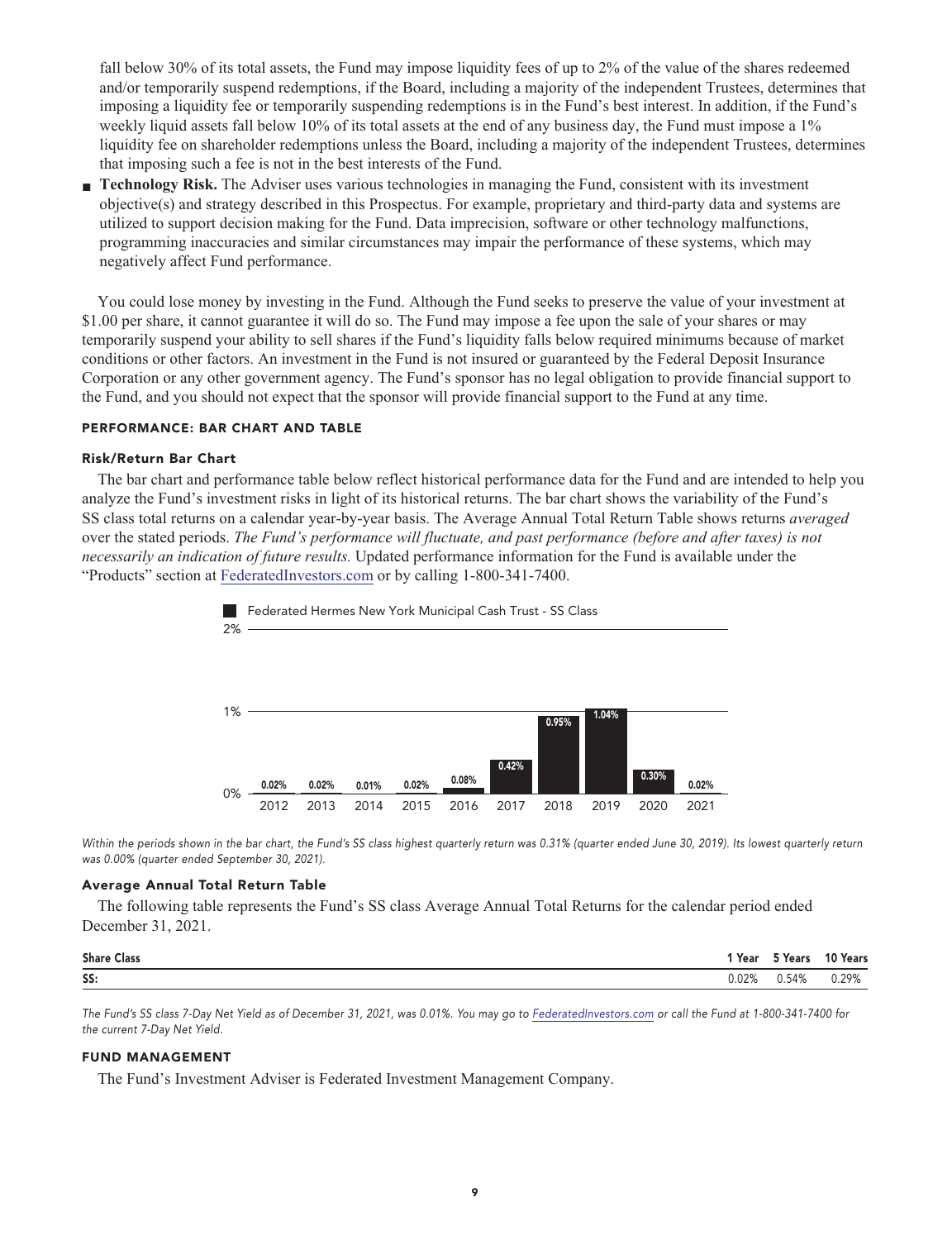#### **PURCHASE AND SALE OF FUND SHARES**

**The minimum initial investment amount for the Fund's SS class is generally \$10,000 and there is no minimum subsequent investment amount. Certain types of accounts are eligible for lower minimum investments. The minimum investment amount for Systematic Investment Programs is \$50.**

**You may purchase, redeem or exchange Shares of the Fund on any day the New York Stock Exchange (NYSE) is open. Shares may be purchased through a financial intermediary or directly from the Fund, by wire or by check. Please note that certain purchase restrictions may apply. Redeem or exchange Shares through a financial intermediary or directly from the Fund by telephone at 1-800-341-7400 or by mail.**

**The Fund operates as a retail money market fund. Accordingly, only accounts beneficially owned by natural persons ("Eligible Accounts") may be invested in the Fund. Accounts that are not Eligible Accounts are not permitted to invest in the Fund and will be redeemed in accordance with policies and procedures adopted by the Fund's Board.**

**Neither the Fund nor the Adviser will be responsible for any loss of income in an investor's account or tax liability resulting from an involuntary redemption.**

#### **TAX INFORMATION**

**It is anticipated that Fund distributions will be primarily dividends that are exempt from federal regular income tax, although a portion of the Fund's dividends may not be tax exempt. Dividends may be subject to state and local taxes (except for New York taxes, to the extent derived from New York tax-exempt investments and eligible for tax-exempt treatment under New York law). Although the Fund does not seek to realize capital gains, the Fund may realize and distribute capital gains from time to time as a result of the Fund's normal investment activities. Any Fund distributions of capital gains are taxable at applicable capital gains rates. The Fund is generally not a suitable investment for retirement accounts. The Fund normally invests its assets so that distributions are exempt from AMT, but in certain circumstances income from the Fund may be subject to AMT.**

#### **PAYMENTS TO BROKER-DEALERS AND OTHER FINANCIAL INTERMEDIARIES**

**If you purchase the Fund through a broker-dealer or other financial intermediary (such as a bank), the Fund and/or its related companies may pay the intermediary for the sale of Fund Shares and related services. These payments may create a conflict of interest by influencing the broker-dealer or other intermediary and your salesperson to recommend the Fund over another investment. Ask your salesperson or visit your financial intermediary's website for more information.**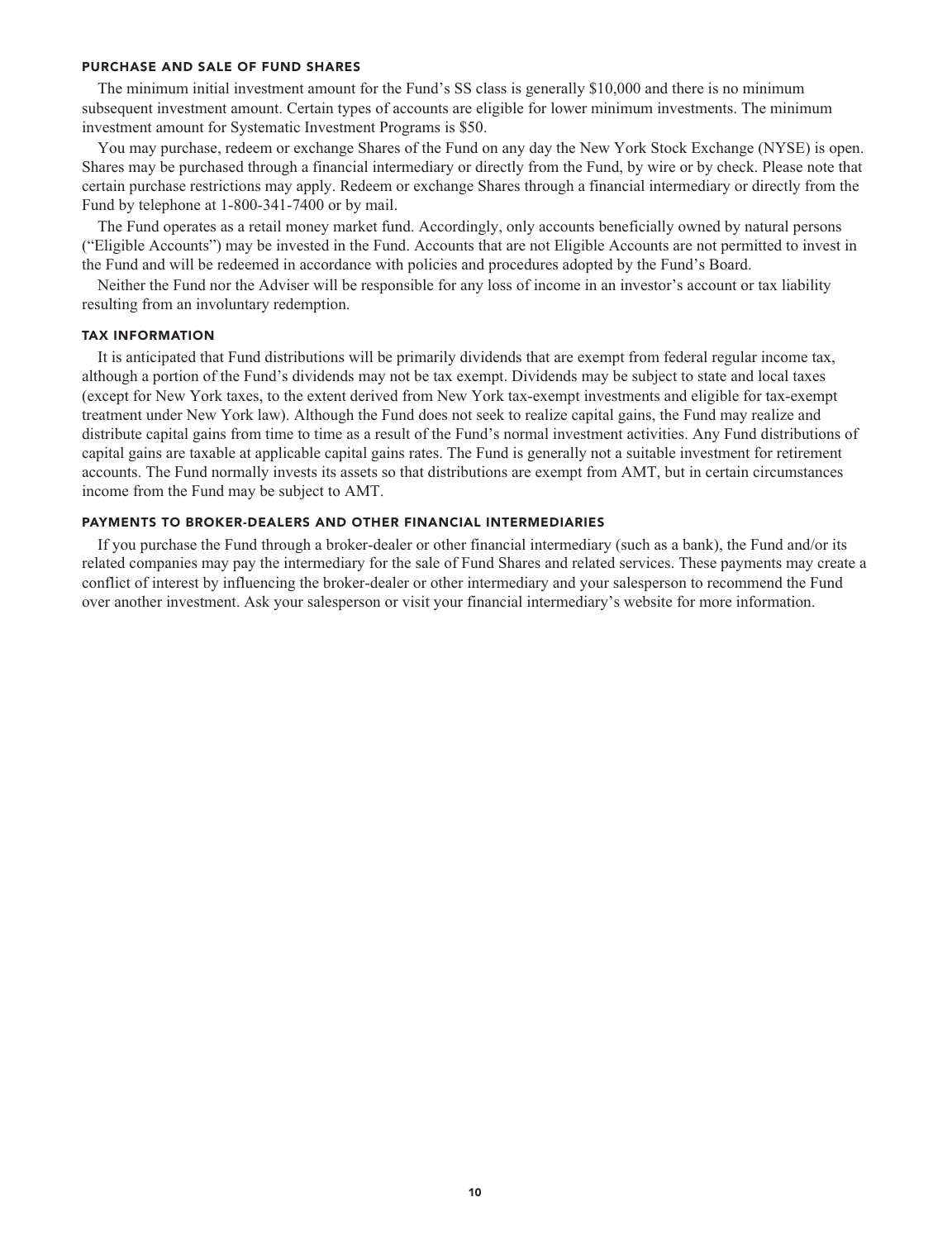# **Fund Summary Information – Cash II Shares**

# **Federated Hermes New York Municipal Cash Trust (the "Fund")**

### **RISK/RETURN SUMMARY: INVESTMENT OBJECTIVE**

**The Fund is a money market fund that seeks to maintain a stable net asset value (NAV) of \$1.00 per Share. The Fund's investment objective is to provide current income exempt from federal regular income tax and the personal income taxes imposed by New York State and New York municipalities consistent with stability of principal.**

# **RISK/RETURN SUMMARY: FEES AND EXPENSES**

**This table describes the fees and expenses that you may pay if you buy, hold and sell Cash II Shares (CII) of the Fund. You may pay other fees, such as brokerage commissions and other fees to financial intermediaries, which are not reflected in the tables and examples below.**

### **Shareholder Fees (fees paid directly from your investment)**

| None |
|------|
| None |
| None |
| None |
| None |

# **Annual Fund Operating Expenses (expenses that you pay each year as a percentage of the value of your investment)**

**1 The Adviser and certain of its affiliates, on their own initiative, have agreed to waive certain amounts of their respective fees and/or reimburse expenses. Total annual fund operating expenses (excluding acquired fund fees and expenses, interest expense, extraordinary expenses and proxy-related expenses paid by the Fund, if any) paid by the Fund's CII class (after the voluntary waivers and/or reimbursements) will not exceed 0.77% (the "Fee Limit") up to but not including the later of (the "Termination Date"): (a) March 1, 2023; or (b) the date of the Fund's next effective Prospectus. While the Adviser and its affiliates currently do not anticipate terminating or increasing these arrangements prior to the Termination Date, these arrangements may only be terminated or the Fee Limit increased prior to the Termination Date with the agreement of the Fund's Board of Trustees (the "Trustees").**

#### **Example**

**This Example is intended to help you compare the cost of investing in the Fund with the cost of investing in other mutual funds.**

**The Example assumes that you invest \$10,000 for the time periods indicated and then redeem or hold all of your Shares at the end of those periods. The Example also assumes that your investment has a 5% return each year and that operating expenses (excluding any fee waivers and/or expense reimbursements) are as shown in the table above and remain the same. The expenses used to calculate the Fund's examples do not include fee waivers or expense reimbursements. Although your actual costs and returns may be higher or lower, based on these assumptions your costs would be:**

| 1 Year   | 106     |
|----------|---------|
| 3 Years  | 331     |
| 5 Years  | 574     |
| 10 Years | \$1,271 |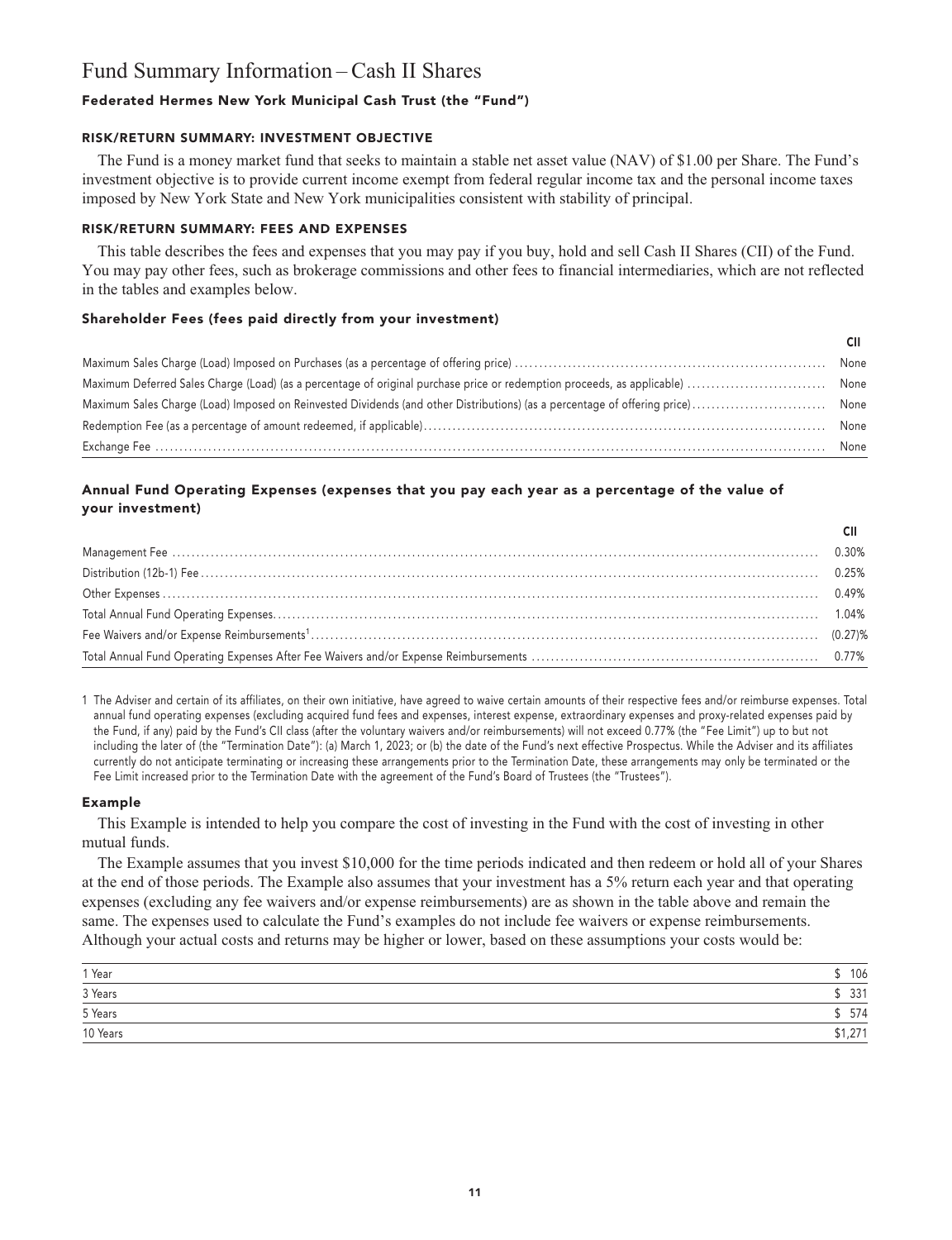#### **RISK/RETURN SUMMARY: INVESTMENTS, RISKS AND PERFORMANCE**

#### **What are the Fund's Main Investment Strategies?**

**The Fund invests primarily in a portfolio of high-quality New York tax-exempt securities maturing in 397 days or less. The Fund will invest its assets so that, normally, distributions of annual interest income are exempt from federal regular income tax and the personal income taxes imposed by New York State and New York municipalities. The Fund's investment adviser (the "Adviser") also normally (except as discussed in this Prospectus) will invest the Fund's assets entirely in securities whose interest is not subject to (or not a specific preference item for purposes of) the federal alternative minimum tax for individuals (AMT), such that, normally, distributions of annual interest income also are exempt from the AMT. However, in certain circumstances (such as, for example, when there is a lack of supply of non-AMT securities or other tax-exempt securities or there are advantageous market conditions, or if there are changes in the tax laws relating to AMT), to pursue the Fund's investment objective, the Adviser may leave a portion of the Fund's assets uninvested or may invest the Fund's assets in securities the interest from which may be subject to AMT, state and/or federal income tax. These acquisitions may occur in the ordinary course or in connection with Fund reorganization transactions (i.e., transactions in which the Fund acquires the portfolio securities of other mutual funds) or another event or circumstance. The Fund's Adviser actively manages the Fund's portfolio, seeking to limit the credit risk taken by the Fund and to select investments with appropriate risk-adjusted returns.**

**Tax-exempt securities are fixed-income securities that, in the opinion of bond counsel to the issuer or on the basis of another authority believed by the Adviser to be reliable, pay interest that is not subject to federal regular income taxes. The types of securities in which the Fund may principally invest include: (a) tax-exempt securities such as the following types, some of which may be subject to credit enhancement: variable rate demand instruments, municipal notes, general obligation bonds, special revenue bonds, private activity bonds and tax-exempt commercial paper; and (b) interests in securities of other investment companies.**

**In pursuing its investment objective and implementing its investment strategies, the Fund will comply with Rule 2a-7 under the Investment Company Act of 1940, as amended ("Rule 2a-7").**

**Under normal circumstances, the Fund will invest its assets so that at least 80% of its annual interest income will be exempt from federal regular income tax and the personal income taxes imposed by New York State and New York municipalities or so that at least 80% of its net assets is invested in obligations, the interest income from which is exempt from federal regular income tax and the personal income taxes imposed by New York State and New York municipalities. Only for purposes of compliance with Rule 35d-1, the Fund will invest its assets so that at least 80% of the income that it distributes will be exempt from federal regular income tax and the personal income taxes imposed by the State of New York and New York municipalities. These policies may not be changed without shareholder approval.**

#### **What are the Main Risks of Investing in the Fund?**

**Pursuant to Rule 2a-7 the Fund is designated as a "retail" money market fund and is permitted to use amortized cost to value its portfolio securities and to transact at a stable \$1.00 net asset value. As a retail money market fund, the Fund has adopted policies and procedures reasonably designed to limit investments in the Fund to accounts beneficially owned by natural persons. In addition, the Fund has adopted policies and procedures to impose liquidity fees on redemptions and/or temporary redemption gates in the event that the Fund's weekly liquid assets were to fall below a designated threshold, if the Fund's Board determines that such liquidity fees or redemption gates are in the best interest of the Fund.**

**All mutual funds take investment risks. Therefore, even though the Fund is a money market fund that seeks to maintain a stable NAV, it is possible to lose money by investing in the Fund. The primary factors that may negatively impact the Fund's ability to maintain a stable NAV, delay the payment of redemptions by the Fund, or reduce the Fund's daily dividends include:**

- **Tax-Exempt Securities Risk.** The securities in which the Fund invests may include those issued by state or local **governments, other political subdivisions or authorities, or directly or indirectly supported by taxes, assessments, tolls, fees or other revenue collected by or otherwise derived from or through such issuers. Special factors, such as legislative changes, and state and local economic and business developments, may adversely affect the yield and/or value of the Fund's investments in tax-exempt securities.**
- **■ Issuer Credit Risk. It is possible that interest or principal on securities will not be paid when due. Money market funds try to minimize this risk by purchasing higher-quality securities.**
- **Counterparty Credit Risk.** A party to a transaction involving the Fund may fail to meet its obligations. This could **cause the Fund to lose money or to lose the benefit of the transaction or prevent the Fund from selling or buying other securities to implement its investment strategies.**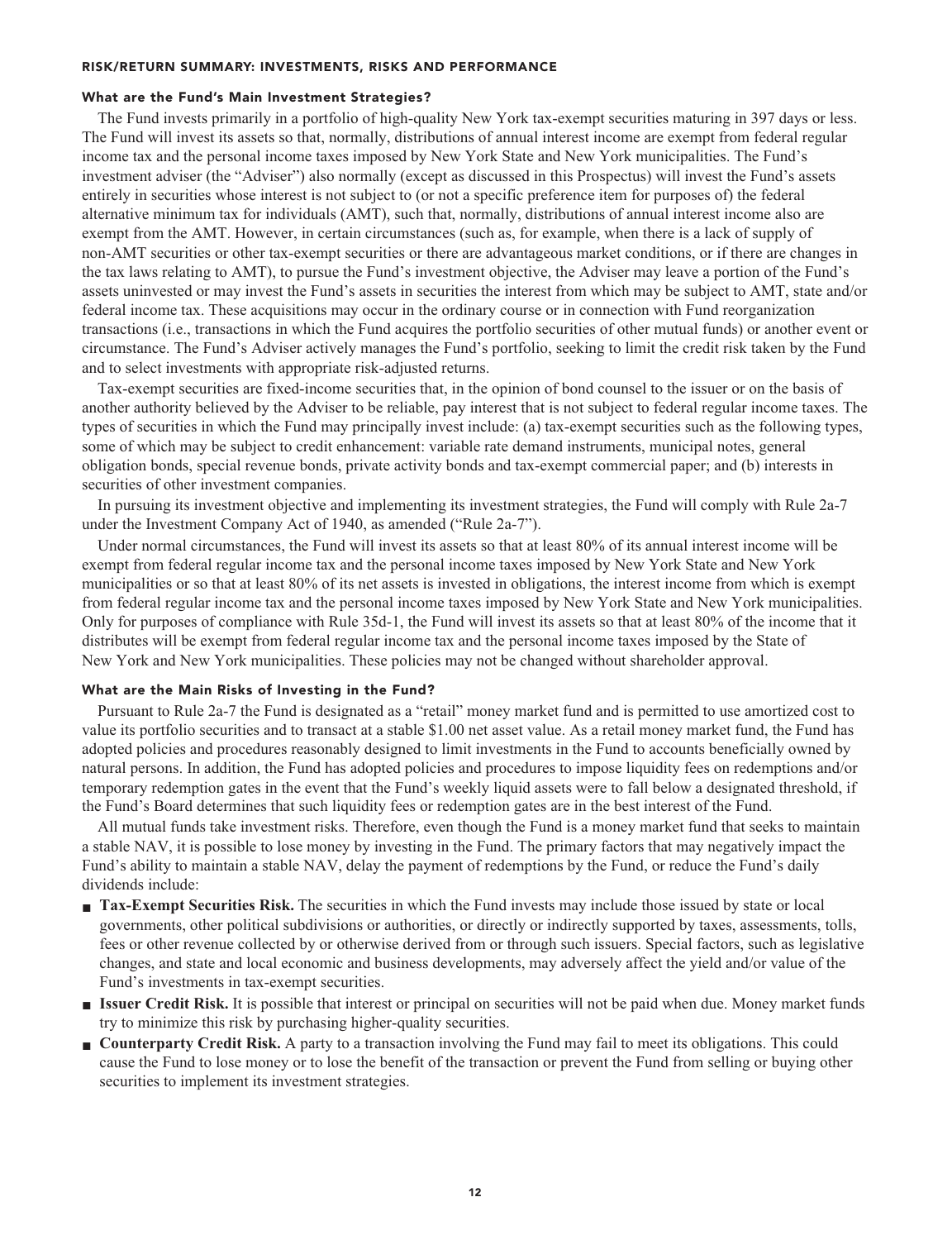- **Risk Related to the Economy.** The value of the Fund's portfolio may decline in tandem with a drop in the overall **value of the markets in which the Fund invests and/or other markets. Economic, political and financial conditions, industry or economic trends and developments or public health risks, such as epidemics or pandemics, may, from time to time, and for varying periods of time, cause the Fund to experience volatility, illiquidity, shareholder redemptions or other potentially adverse effects.**
- **■ Interest Rate Risk. Prices of fixed-income securities (including tax-exempt securities) generally fall when interest rates rise. Recent and potential future changes in monetary policy made by central banks and/or their governments are likely to affect the level of interest rates. Very low or negative interest rates magnify interest rate risk. During periods when interest rates are low or there are negative interest rates, the Fund's yield (and total return) also is likely to be lower or the Fund may be unable to maintain a positive return, or yield, or a stable NAV.**
- **Call Risk.** The Fund's performance may be adversely affected by the possibility that an issuer of a security held by the **Fund may redeem the security prior to maturity at a price below or above its current market value.**
- **Sector Risk.** A substantial part of the Fund's portfolio may be comprised of securities issued or credit enhanced by **businesses with similar characteristics or by issuers located in the same state. As a result, the Fund will be more susceptible to any economic, business, political or other developments which generally affect these issuers or entities.**
- **Tax Risk.** In order to be tax exempt, tax-exempt securities must meet certain legal requirements. Failure to meet such **requirements may cause the interest received and distributed by the Fund to shareholders to be taxable. The Fund may invest in securities whose interest is subject to state tax, federal regular income tax, or AMT. Consult your tax professional for more information.**
- **■ Liquidity Risk. Liquidity risk is the risk that the Fund will experience significant net redemptions of Fund Shares at a time when it cannot find willing buyers for its portfolio securities or can only sell its portfolio securities at a material loss.**
- **Credit Enhancement Risk.** The securities in which the Fund invests may be subject to credit enhancement **(for example, guarantees, letters of credit or bond insurance). If the credit quality of the credit enhancement provider (for example, a bank or bond insurer) is downgraded, a security credit enhanced by such credit enhancement provider also may be downgraded. Having multiple securities credit enhanced by the same enhancement provider will increase the adverse effects on the Fund that are likely to result from a downgrading of, or a default by, such an enhancement provider. Adverse developments in the banking or bond insurance industries also may negatively affect the Fund, as the Fund may invest in securities credit enhanced by banks or by bond insurers without limit.**
- **■ Risk Associated with Investing Share Purchase Proceeds. On days during which there are net purchases of Fund Shares, the Fund must invest the proceeds at prevailing market yields or hold cash. If the yield of the securities purchased is less than that of the securities already in the Fund's portfolio, or if the Fund holds cash, the Fund's yield will likely decrease. Conversely, net purchases on days on which short-term yields rise will likely cause the Fund's yield to increase. In the event of significant changes in short-term yields or significant net purchases, the Fund retains the discretion to close to new investments. However, the Fund is not required to close, and no assurance can be given that this will be done in any given circumstance.**
- **■ Risk Associated with use of Amortized Cost. In the unlikely event that the Fund's Board of Trustees ("Board") were to determine, pursuant to Rule 2a-7, that the extent of the deviation between the Fund's amortized cost per share and its market-based NAV per share may result in material dilution or other unfair results to shareholders, the Board will cause the Fund to take such action as it deems appropriate to eliminate or reduce to the extent practicable such dilution or unfair results.**
- **Additional Factors Affecting Yield.** There is no guarantee that the Fund will provide a certain level of income or that **any such income will exceed the rate of inflation. Further, the Fund's yield will vary. Periods of very low or negative interest rates impact, in a negative way, the Fund's ability to maintain a positive return, or yield, or pay dividends to Fund shareholders.**
- **New York Risk.** Because the Fund will invest a significant portion of its assets in securities of New York issuers, an **investment in the Fund may involve additional risks compared to a fully diversified money market fund that invests in multiple states, and the Fund's performance also may be negatively impacted by other local, state or regional factors. For example, natural disasters may affect the creditworthiness of municipal issuers or otherwise disrupt the local, state or regional economy or certain sectors of the economy. The economies of New York State and New York City are diversified across the finance, insurance, real estate, entertainment and services sectors. Any downturn in these sectors or related industries may adversely affect the economy of the state.**
- **Fees & Gates Risk.** The Fund has adopted policies and procedures such that the Fund will be able to impose liquidity **fees on redemptions and/or temporarily suspend redemptions for up to 10 business days in any 90-day period in the event that the Fund's weekly liquid assets were to fall below a designated threshold, subject to a determination by the Fund's Board that such liquidity fee or redemption gate is in the Fund's best interest. If the Fund's weekly liquid assets**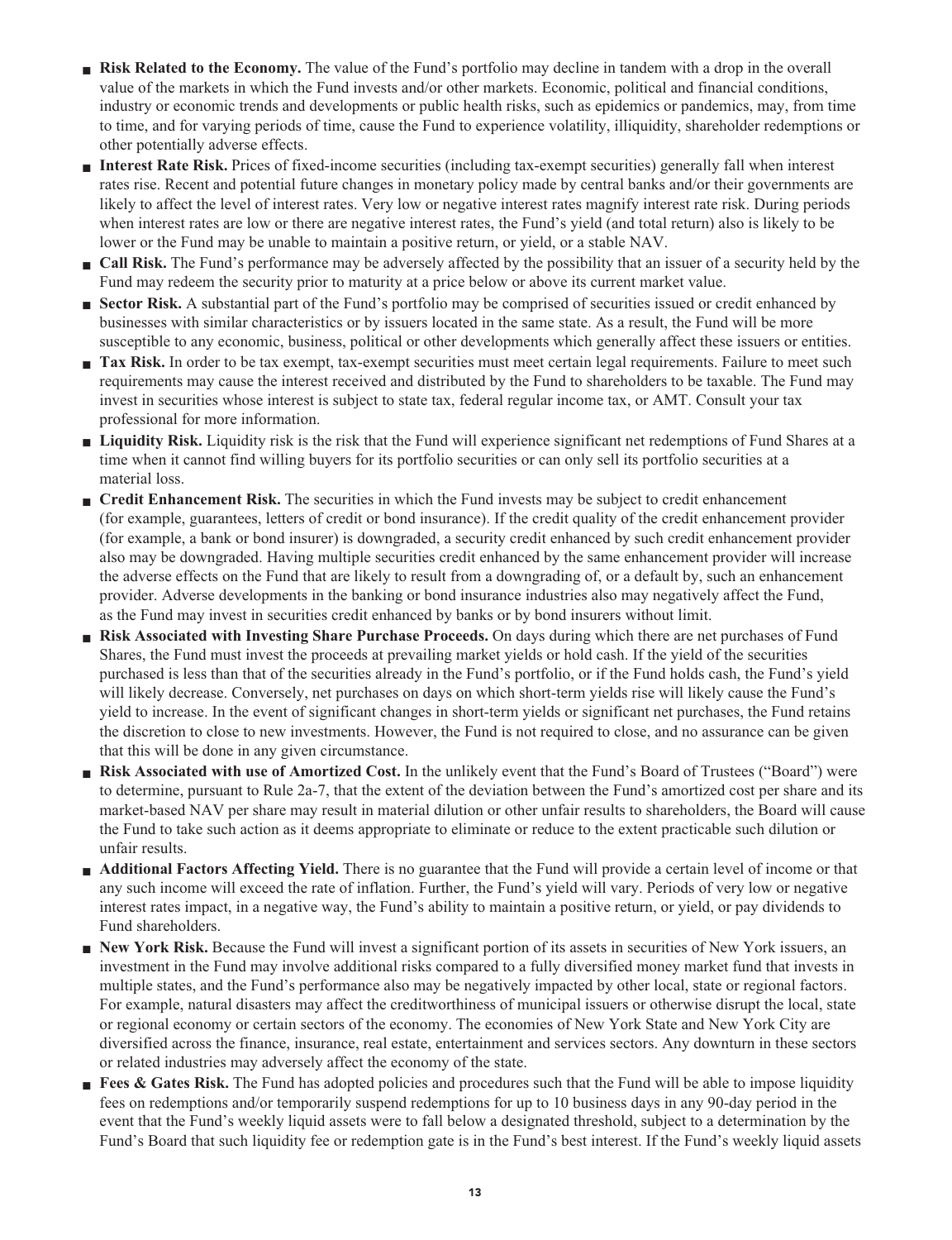**fall below 30% of its total assets, the Fund may impose liquidity fees of up to 2% of the value of the shares redeemed and/or temporarily suspend redemptions, if the Board, including a majority of the independent Trustees, determines that imposing a liquidity fee or temporarily suspending redemptions is in the Fund's best interest. In addition, if the Fund's weekly liquid assets fall below 10% of its total assets at the end of any business day, the Fund must impose a 1% liquidity fee on shareholder redemptions unless the Board, including a majority of the independent Trustees, determines that imposing such a fee is not in the best interests of the Fund.**

**■ Technology Risk. The Adviser uses various technologies in managing the Fund, consistent with its investment objective(s) and strategy described in this Prospectus. For example, proprietary and third-party data and systems are utilized to support decision making for the Fund. Data imprecision, software or other technology malfunctions, programming inaccuracies and similar circumstances may impair the performance of these systems, which may negatively affect Fund performance.**

**You could lose money by investing in the Fund. Although the Fund seeks to preserve the value of your investment at \$1.00 per share, it cannot guarantee it will do so. The Fund may impose a fee upon the sale of your shares or may temporarily suspend your ability to sell shares if the Fund's liquidity falls below required minimums because of market conditions or other factors. An investment in the Fund is not insured or guaranteed by the Federal Deposit Insurance Corporation or any other government agency. The Fund's sponsor has no legal obligation to provide financial support to the Fund, and you should not expect that the sponsor will provide financial support to the Fund at any time.**

#### **PERFORMANCE: BAR CHART AND TABLE**

#### **Risk/Return Bar Chart**

**The bar chart and performance table below reflect historical performance data for the Fund and are intended to help you analyze the Fund's investment risks in light of its historical returns. The bar chart shows the variability of the Fund's CII class total returns on a calendar year-by-year basis. The Average Annual Total Return Table shows returns** *averaged* **over the stated periods.** *The Fund's performance will fluctuate, and past performance (before and after taxes) is not necessarily an indication of future results.* **Updated performance information for the Fund is available under the "Products" section at [FederatedInvestors.com](https://www.federatedinvestors.com/home.do) or by calling 1-800-341-7400.**



Within the periods shown in the bar chart, the Fund's CII class highest quarterly return was 0.25% (quarter ended June 30, 2019). Its lowest quarterly return **was 0.00% (quarter ended September 30, 2021).**

#### **Average Annual Total Return Table**

**The following table represents the Fund's CII class Average Annual Total Returns for the calendar period ended December 31, 2021.**

| <b>Share Class</b> | `Year | <b>S</b> Years | 10 Years |
|--------------------|-------|----------------|----------|
| CII:               | J.02% | 0.39%          | 0.20%    |

**The Fund's CII class 7-Day Net Yield as of December 31, 2021, was 0.01%. You may go to [FederatedInvestors.com](https://www.federatedinvestors.com/home.do) or call the Fund at 1-800-341-7400 for the current 7-Day Net Yield.**

#### **FUND MANAGEMENT**

**The Fund's Investment Adviser is Federated Investment Management Company.**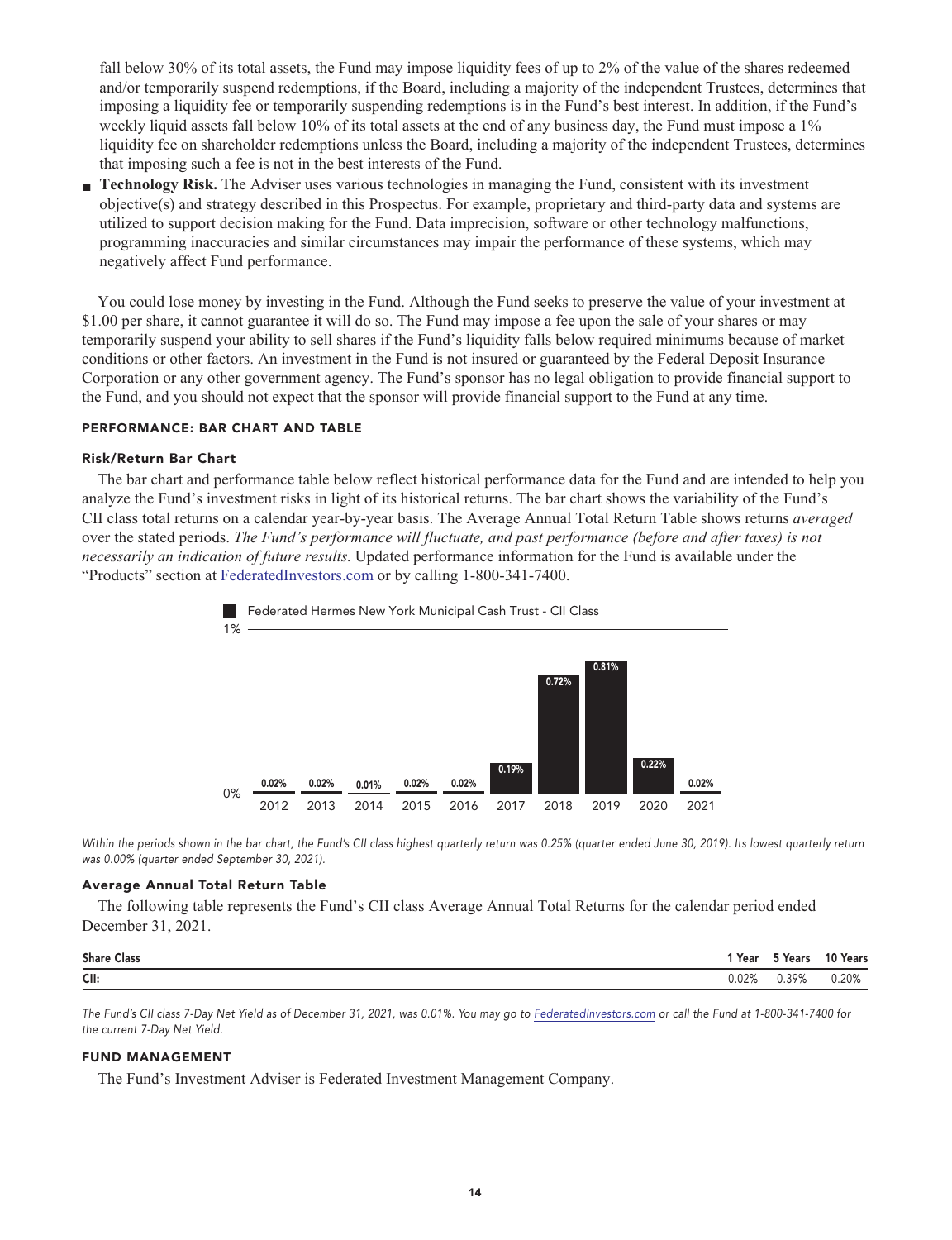#### **PURCHASE AND SALE OF FUND SHARES**

**The minimum initial investment amount for the Fund's CII class is generally \$10,000 and there is no minimum subsequent investment amount. Certain types of accounts are eligible for lower minimum investments. The minimum investment amount for Systematic Investment Programs is \$50.**

**You may purchase, redeem or exchange Shares of the Fund on any day the New York Stock Exchange (NYSE) is open. Shares may be purchased through a financial intermediary or directly from the Fund, by wire or by check. Please note that certain purchase restrictions may apply. Redeem or exchange Shares through a financial intermediary or directly from the Fund by telephone at 1-800-341-7400 or by mail.**

**The Fund operates as a retail money market fund. Accordingly, only accounts beneficially owned by natural persons ("Eligible Accounts") may be invested in the Fund. Accounts that are not Eligible Accounts are not permitted to invest in the Fund and will be redeemed in accordance with policies and procedures adopted by the Fund's Board.**

**Neither the Fund nor the Adviser will be responsible for any loss of income in an investor's account or tax liability resulting from an involuntary redemption.**

#### **TAX INFORMATION**

**It is anticipated that Fund distributions will be primarily dividends that are exempt from federal regular income tax, although a portion of the Fund's dividends may not be tax exempt. Dividends may be subject to state and local taxes (except for New York taxes, to the extent derived from New York tax-exempt investments and eligible for tax-exempt treatment under New York law). Although the Fund does not seek to realize capital gains, the Fund may realize and distribute capital gains from time to time as a result of the Fund's normal investment activities. Any Fund distributions of capital gains are taxable at applicable capital gains rates. The Fund is generally not a suitable investment for retirement accounts. The Fund normally invests its assets so that distributions are exempt from AMT, but in certain circumstances income from the Fund may be subject to AMT.**

#### **PAYMENTS TO BROKER-DEALERS AND OTHER FINANCIAL INTERMEDIARIES**

**If you purchase the Fund through a broker-dealer or other financial intermediary (such as a bank), the Fund and/or its related companies may pay the intermediary for the sale of Fund Shares and related services. These payments may create a conflict of interest by influencing the broker-dealer or other intermediary and your salesperson to recommend the Fund over another investment. Ask your salesperson or visit your financial intermediary's website for more information.**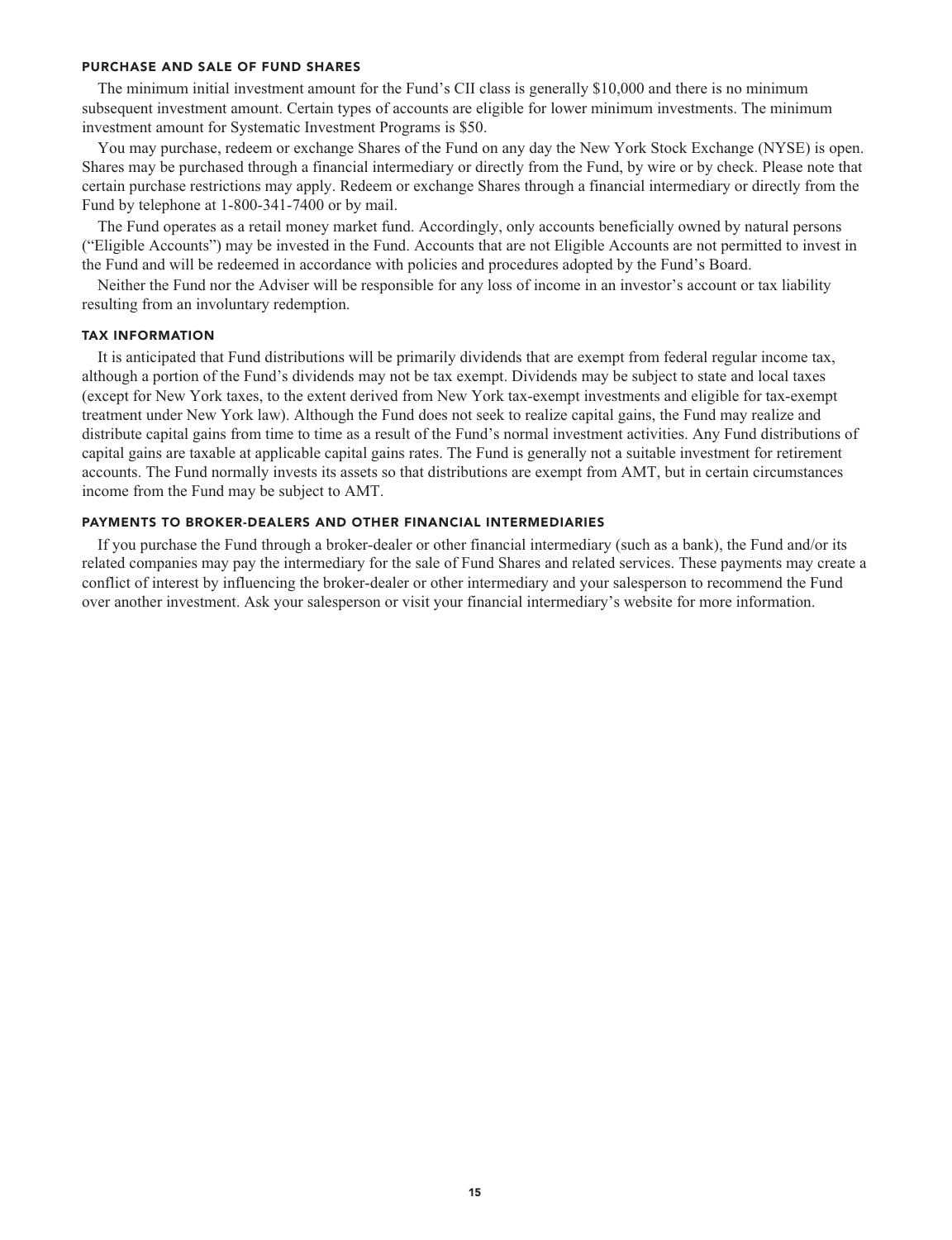# **Fund Summary Information – Cash Series Shares**

# **Federated Hermes New York Municipal Cash Trust (the "Fund")**

### **RISK/RETURN SUMMARY: INVESTMENT OBJECTIVE**

**The Fund is a money market fund that seeks to maintain a stable net asset value (NAV) of \$1.00 per Share. The Fund's investment objective is to provide current income exempt from federal regular income tax and the personal income taxes imposed by New York State and New York municipalities consistent with stability of principal.**

# **RISK/RETURN SUMMARY: FEES AND EXPENSES**

**This table describes the fees and expenses that you may pay if you buy, hold and sell Cash Series Shares (CS) of the Fund. You may pay other fees, such as brokerage commissions and other fees to financial intermediaries, which are not reflected in the tables and examples below.**

### **Shareholder Fees (fees paid directly from your investment)**

|                                                                                                                                                                                                                                                                                                                                                                                                                                                                    | None |
|--------------------------------------------------------------------------------------------------------------------------------------------------------------------------------------------------------------------------------------------------------------------------------------------------------------------------------------------------------------------------------------------------------------------------------------------------------------------|------|
| $\textbf{Exchange } \textbf{Fee} \textit{ \textbf{}} \textit{ \textbf{}} \textit{ \textbf{}} \textit{ \textbf{}} \textit{ \textbf{}} \textit{ \textbf{}} \textit{ \textbf{}} \textit{ \textbf{}} \textit{ \textbf{}} \textit{ \textbf{}} \textit{ \textbf{}} \textit{ \textbf{}} \textit{ \textbf{}} \textit{ \textbf{}} \textit{ \textbf{}} \textit{ \textbf{}} \textit{ \textbf{}} \textit{ \textbf{}} \textit{ \textbf{}} \textit{ \textbf{}} \textit{ \textbf$ | None |

# **Annual Fund Operating Expenses (expenses that you pay each year as a percentage of the value of your investment)**

**1 The Adviser and certain of its affiliates, on their own initiative, have agreed to waive certain amounts of their respective fees and/or reimburse expenses. Total annual fund operating expenses (excluding acquired fund fees and expenses, interest expense, extraordinary expenses and proxy-related expenses paid by the Fund, if any) paid by the Fund's CS class (after the voluntary waivers and/or reimbursements) will not exceed 1.02% (the "Fee Limit") up to but not including the later of (the "Termination Date"): (a) March 1, 2023; or (b) the date of the Fund's next effective Prospectus. While the Adviser and its affiliates currently do not anticipate terminating or increasing these arrangements prior to the Termination Date, these arrangements may only be terminated or the Fee Limit increased prior to the Termination Date with the agreement of the Fund's Board of Trustees (the "Trustees").**

#### **Example**

**This Example is intended to help you compare the cost of investing in the Fund with the cost of investing in other mutual funds.**

**The Example assumes that you invest \$10,000 for the time periods indicated and then redeem or hold all of your Shares at the end of those periods. The Example also assumes that your investment has a 5% return each year and that operating expenses (excluding any fee waivers and/or expense reimbursements) are as shown in the table above and remain the same. The expenses used to calculate the Fund's examples do not include fee waivers or expense reimbursements. Although your actual costs and returns may be higher or lower, based on these assumptions your costs would be:**

| 1 Year   | 142     |
|----------|---------|
| 3 Years  | 440     |
| 5 Years  | 761     |
| 10 Years | \$1,669 |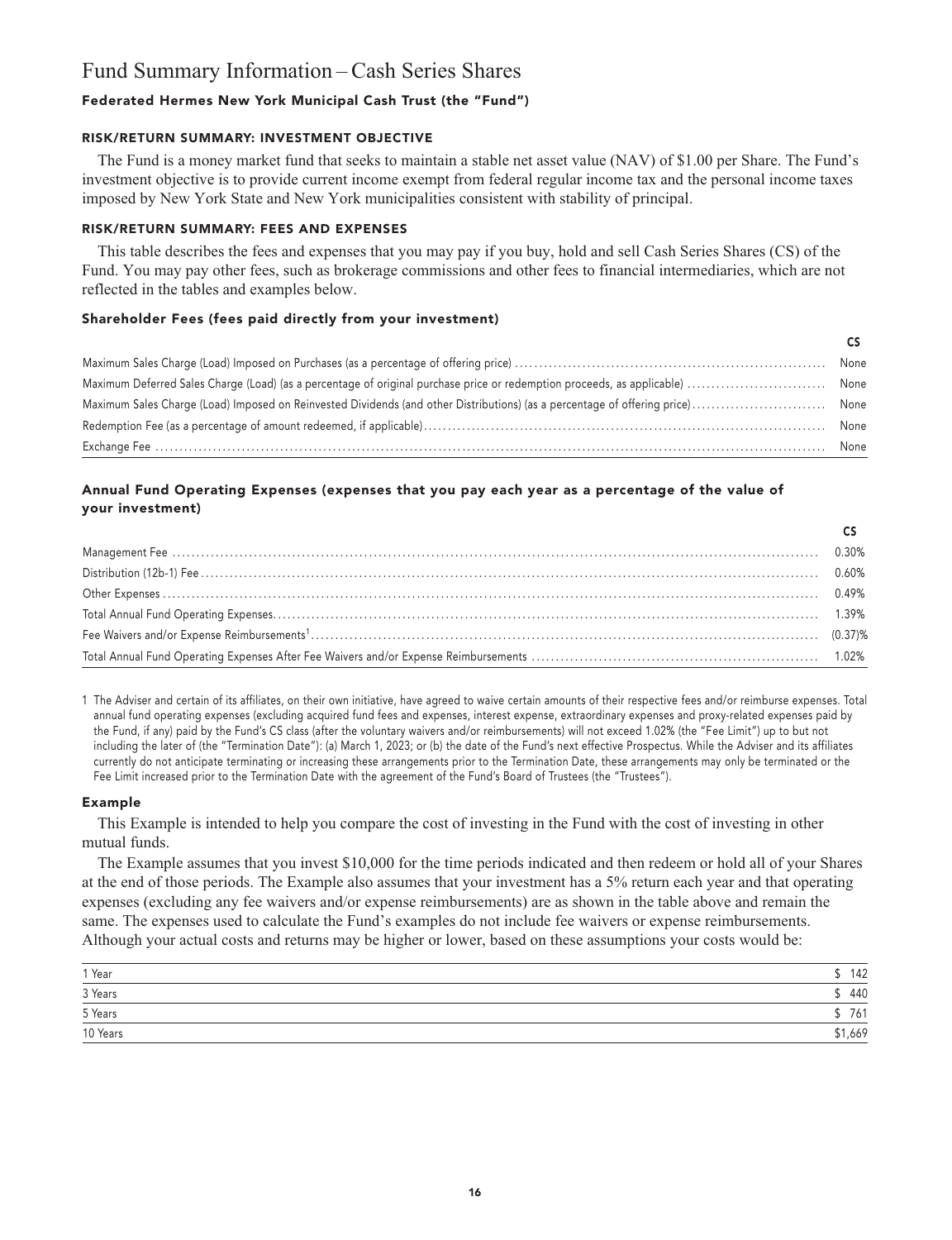#### **RISK/RETURN SUMMARY: INVESTMENTS, RISKS AND PERFORMANCE**

#### **What are the Fund's Main Investment Strategies?**

**The Fund invests primarily in a portfolio of high-quality New York tax-exempt securities maturing in 397 days or less. The Fund will invest its assets so that, normally, distributions of annual interest income are exempt from federal regular income tax and the personal income taxes imposed by New York State and New York municipalities. The Fund's investment adviser (the "Adviser") also normally (except as discussed in this Prospectus) will invest the Fund's assets entirely in securities whose interest is not subject to (or not a specific preference item for purposes of) the federal alternative minimum tax for individuals (AMT), such that, normally, distributions of annual interest income also are exempt from the AMT. However, in certain circumstances (such as, for example, when there is a lack of supply of non-AMT securities or other tax-exempt securities or there are advantageous market conditions, or if there are changes in the tax laws relating to AMT), to pursue the Fund's investment objective, the Adviser may leave a portion of the Fund's assets uninvested or may invest the Fund's assets in securities the interest from which may be subject to AMT, state and/or federal income tax. These acquisitions may occur in the ordinary course or in connection with Fund reorganization transactions (i.e., transactions in which the Fund acquires the portfolio securities of other mutual funds) or another event or circumstance. The Fund's Adviser actively manages the Fund's portfolio, seeking to limit the credit risk taken by the Fund and to select investments with appropriate risk-adjusted returns.**

**Tax-exempt securities are fixed-income securities that, in the opinion of bond counsel to the issuer or on the basis of another authority believed by the Adviser to be reliable, pay interest that is not subject to federal regular income taxes. The types of securities in which the Fund may principally invest include: (a) tax-exempt securities such as the following types, some of which may be subject to credit enhancement: variable rate demand instruments, municipal notes, general obligation bonds, special revenue bonds, private activity bonds and tax-exempt commercial paper; and (b) interests in securities of other investment companies.**

**In pursuing its investment objective and implementing its investment strategies, the Fund will comply with Rule 2a-7 under the Investment Company Act of 1940, as amended ("Rule 2a-7").**

**Under normal circumstances, the Fund will invest its assets so that at least 80% of its annual interest income will be exempt from federal regular income tax and the personal income taxes imposed by New York State and New York municipalities or so that at least 80% of its net assets is invested in obligations, the interest income from which is exempt from federal regular income tax and the personal income taxes imposed by New York State and New York municipalities. Only for purposes of compliance with Rule 35d-1, the Fund will invest its assets so that at least 80% of the income that it distributes will be exempt from federal regular income tax and the personal income taxes imposed by the State of New York and New York municipalities. These policies may not be changed without shareholder approval.**

#### **What are the Main Risks of Investing in the Fund?**

**Pursuant to Rule 2a-7 the Fund is designated as a "retail" money market fund and is permitted to use amortized cost to value its portfolio securities and to transact at a stable \$1.00 net asset value. As a retail money market fund, the Fund has adopted policies and procedures reasonably designed to limit investments in the Fund to accounts beneficially owned by natural persons. In addition, the Fund has adopted policies and procedures to impose liquidity fees on redemptions and/or temporary redemption gates in the event that the Fund's weekly liquid assets were to fall below a designated threshold, if the Fund's Board determines that such liquidity fees or redemption gates are in the best interest of the Fund.**

**All mutual funds take investment risks. Therefore, even though the Fund is a money market fund that seeks to maintain a stable NAV, it is possible to lose money by investing in the Fund. The primary factors that may negatively impact the Fund's ability to maintain a stable NAV, delay the payment of redemptions by the Fund, or reduce the Fund's daily dividends include:**

- **Tax-Exempt Securities Risk.** The securities in which the Fund invests may include those issued by state or local **governments, other political subdivisions or authorities, or directly or indirectly supported by taxes, assessments, tolls, fees or other revenue collected by or otherwise derived from or through such issuers. Special factors, such as legislative changes, and state and local economic and business developments, may adversely affect the yield and/or value of the Fund's investments in tax-exempt securities.**
- **■ Issuer Credit Risk. It is possible that interest or principal on securities will not be paid when due. Money market funds try to minimize this risk by purchasing higher-quality securities.**
- **Counterparty Credit Risk.** A party to a transaction involving the Fund may fail to meet its obligations. This could **cause the Fund to lose money or to lose the benefit of the transaction or prevent the Fund from selling or buying other securities to implement its investment strategies.**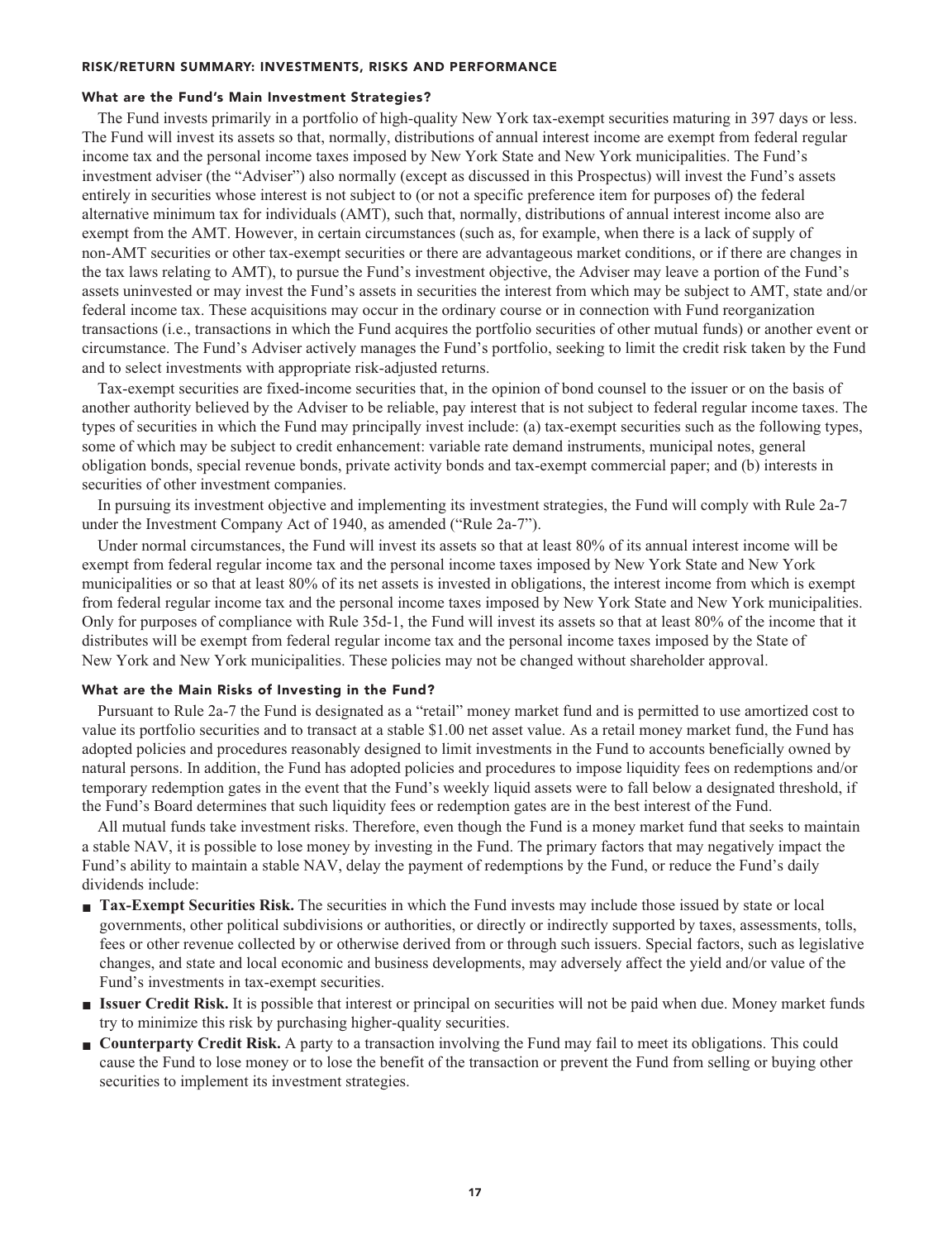- **Risk Related to the Economy.** The value of the Fund's portfolio may decline in tandem with a drop in the overall **value of the markets in which the Fund invests and/or other markets. Economic, political and financial conditions, industry or economic trends and developments or public health risks, such as epidemics or pandemics, may, from time to time, and for varying periods of time, cause the Fund to experience volatility, illiquidity, shareholder redemptions or other potentially adverse effects.**
- **■ Interest Rate Risk. Prices of fixed-income securities (including tax-exempt securities) generally fall when interest rates rise. Recent and potential future changes in monetary policy made by central banks and/or their governments are likely to affect the level of interest rates. Very low or negative interest rates magnify interest rate risk. During periods when interest rates are low or there are negative interest rates, the Fund's yield (and total return) also is likely to be lower or the Fund may be unable to maintain a positive return, or yield, or a stable NAV.**
- **Call Risk.** The Fund's performance may be adversely affected by the possibility that an issuer of a security held by the **Fund may redeem the security prior to maturity at a price below or above its current market value.**
- **Sector Risk.** A substantial part of the Fund's portfolio may be comprised of securities issued or credit enhanced by **businesses with similar characteristics or by issuers located in the same state. As a result, the Fund will be more susceptible to any economic, business, political or other developments which generally affect these issuers or entities.**
- **Tax Risk.** In order to be tax exempt, tax-exempt securities must meet certain legal requirements. Failure to meet such **requirements may cause the interest received and distributed by the Fund to shareholders to be taxable. The Fund may invest in securities whose interest is subject to state tax, federal regular income tax, or AMT. Consult your tax professional for more information.**
- **■ Liquidity Risk. Liquidity risk is the risk that the Fund will experience significant net redemptions of Fund Shares at a time when it cannot find willing buyers for its portfolio securities or can only sell its portfolio securities at a material loss.**
- **■ Credit Enhancement Risk.** The securities in which the Fund invests may be subject to credit enhancement **(for example, guarantees, letters of credit or bond insurance). If the credit quality of the credit enhancement provider (for example, a bank or bond insurer) is downgraded, a security credit enhanced by such credit enhancement provider also may be downgraded. Having multiple securities credit enhanced by the same enhancement provider will increase the adverse effects on the Fund that are likely to result from a downgrading of, or a default by, such an enhancement provider. Adverse developments in the banking or bond insurance industries also may negatively affect the Fund, as the Fund may invest in securities credit enhanced by banks or by bond insurers without limit.**
- **■ Risk Associated with Investing Share Purchase Proceeds. On days during which there are net purchases of Fund Shares, the Fund must invest the proceeds at prevailing market yields or hold cash. If the yield of the securities purchased is less than that of the securities already in the Fund's portfolio, or if the Fund holds cash, the Fund's yield will likely decrease. Conversely, net purchases on days on which short-term yields rise will likely cause the Fund's yield to increase. In the event of significant changes in short-term yields or significant net purchases, the Fund retains the discretion to close to new investments. However, the Fund is not required to close, and no assurance can be given that this will be done in any given circumstance.**
- **■ Risk Associated with use of Amortized Cost. In the unlikely event that the Fund's Board of Trustees ("Board") were to determine, pursuant to Rule 2a-7, that the extent of the deviation between the Fund's amortized cost per share and its market-based NAV per share may result in material dilution or other unfair results to shareholders, the Board will cause the Fund to take such action as it deems appropriate to eliminate or reduce to the extent practicable such dilution or unfair results.**
- **Additional Factors Affecting Yield.** There is no guarantee that the Fund will provide a certain level of income or that **any such income will exceed the rate of inflation. Further, the Fund's yield will vary. Periods of very low or negative interest rates impact, in a negative way, the Fund's ability to maintain a positive return, or yield, or pay dividends to Fund shareholders.**
- **New York Risk.** Because the Fund will invest a significant portion of its assets in securities of New York issuers, an **investment in the Fund may involve additional risks compared to a fully diversified money market fund that invests in multiple states, and the Fund's performance also may be negatively impacted by other local, state or regional factors. For example, natural disasters may affect the creditworthiness of municipal issuers or otherwise disrupt the local, state or regional economy or certain sectors of the economy. The economies of New York State and New York City are diversified across the finance, insurance, real estate, entertainment and services sectors. Any downturn in these sectors or related industries may adversely affect the economy of the state.**
- **Fees & Gates Risk.** The Fund has adopted policies and procedures such that the Fund will be able to impose liquidity **fees on redemptions and/or temporarily suspend redemptions for up to 10 business days in any 90-day period in the event that the Fund's weekly liquid assets were to fall below a designated threshold, subject to a determination by the Fund's Board that such liquidity fee or redemption gate is in the Fund's best interest. If the Fund's weekly liquid assets**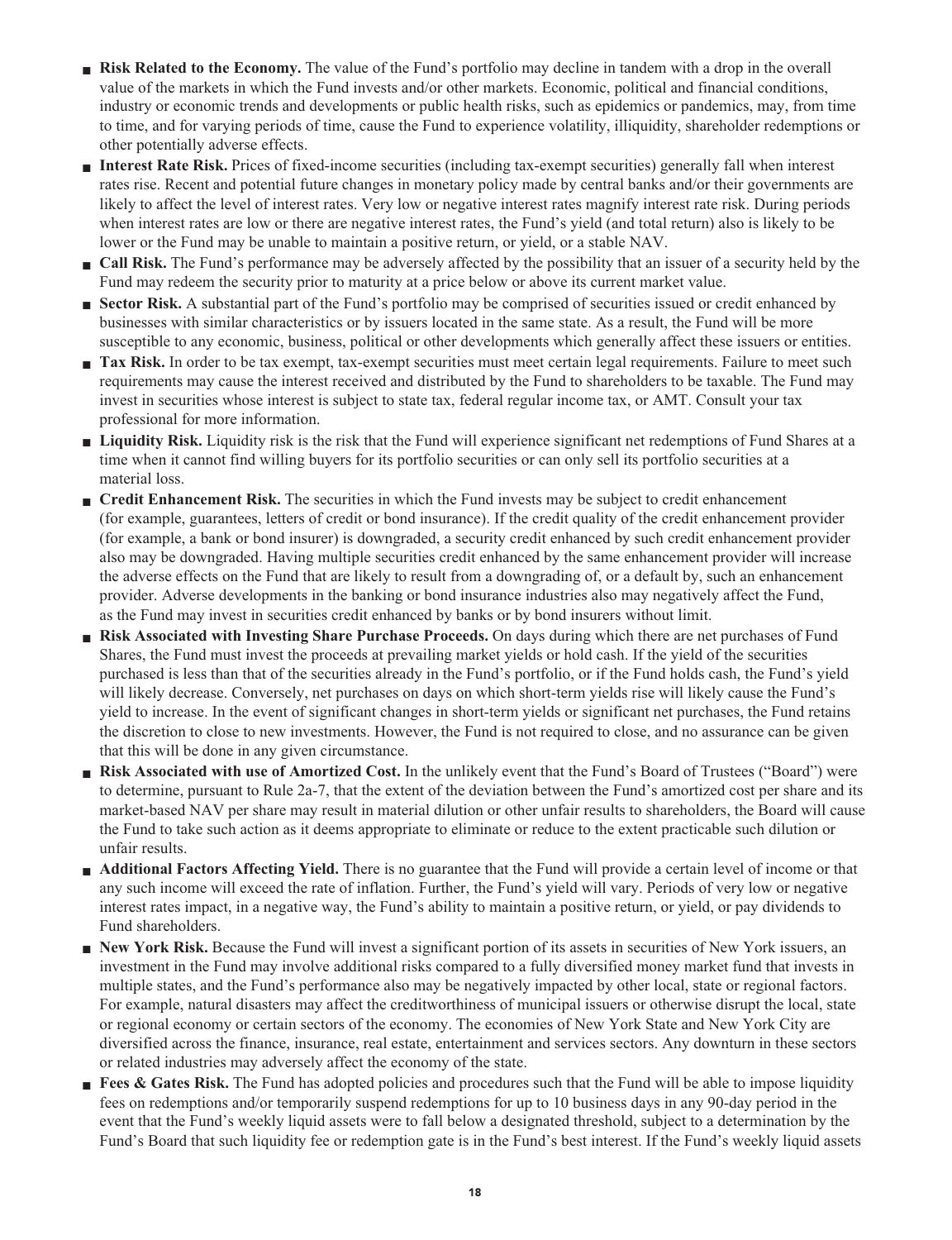**fall below 30% of its total assets, the Fund may impose liquidity fees of up to 2% of the value of the shares redeemed and/or temporarily suspend redemptions, if the Board, including a majority of the independent Trustees, determines that imposing a liquidity fee or temporarily suspending redemptions is in the Fund's best interest. In addition, if the Fund's weekly liquid assets fall below 10% of its total assets at the end of any business day, the Fund must impose a 1% liquidity fee on shareholder redemptions unless the Board, including a majority of the independent Trustees, determines that imposing such a fee is not in the best interests of the Fund.**

**■ Technology Risk. The Adviser uses various technologies in managing the Fund, consistent with its investment objective(s) and strategy described in this Prospectus. For example, proprietary and third-party data and systems are utilized to support decision making for the Fund. Data imprecision, software or other technology malfunctions, programming inaccuracies and similar circumstances may impair the performance of these systems, which may negatively affect Fund performance.**

**You could lose money by investing in the Fund. Although the Fund seeks to preserve the value of your investment at \$1.00 per share, it cannot guarantee it will do so. The Fund may impose a fee upon the sale of your shares or may temporarily suspend your ability to sell shares if the Fund's liquidity falls below required minimums because of market conditions or other factors. An investment in the Fund is not insured or guaranteed by the Federal Deposit Insurance Corporation or any other government agency. The Fund's sponsor has no legal obligation to provide financial support to the Fund, and you should not expect that the sponsor will provide financial support to the Fund at any time.**

#### **PERFORMANCE: BAR CHART AND TABLE**

#### **Risk/Return Bar Chart**

**The bar chart and performance table below reflect historical performance data for the Fund and are intended to help you analyze the Fund's investment risks in light of its historical returns. The bar chart shows the variability of the Fund's CS class total returns on a calendar year-by-year basis. The Average Annual Total Return Table shows returns** *averaged* **over the stated periods.** *The Fund's performance will fluctuate, and past performance (before and after taxes) is not necessarily an indication of future results.* **Updated performance information for the Fund is available under the "Products" section at [FederatedInvestors.com](https://www.federatedinvestors.com/home.do) or by calling 1-800-341-7400.**



Within the periods shown in the bar chart, the Fund's CS class highest quarterly return was 0.19% (quarter ended June 30, 2019). Its lowest quarterly return **was 0.00% (quarter ended September 30, 2021).**

#### **Average Annual Total Return Table**

**The following table represents the Fund's CS class Average Annual Total Returns for the calendar period ended December 31, 2021.**

| <b>Share Class</b> | 'Year | <sup>ក</sup> Years | 10 Years |
|--------------------|-------|--------------------|----------|
| CS:                | J.02% | 0.25%              | 0.13%    |

**The Fund's CS class 7-Day Net Yield as of December 31, 2021, was 0.01%. You may go to [FederatedInvestors.com](https://www.federatedinvestors.com/home.do) or call the Fund at 1-800-341-7400 for the current 7-Day Net Yield.**

#### **FUND MANAGEMENT**

**The Fund's Investment Adviser is Federated Investment Management Company.**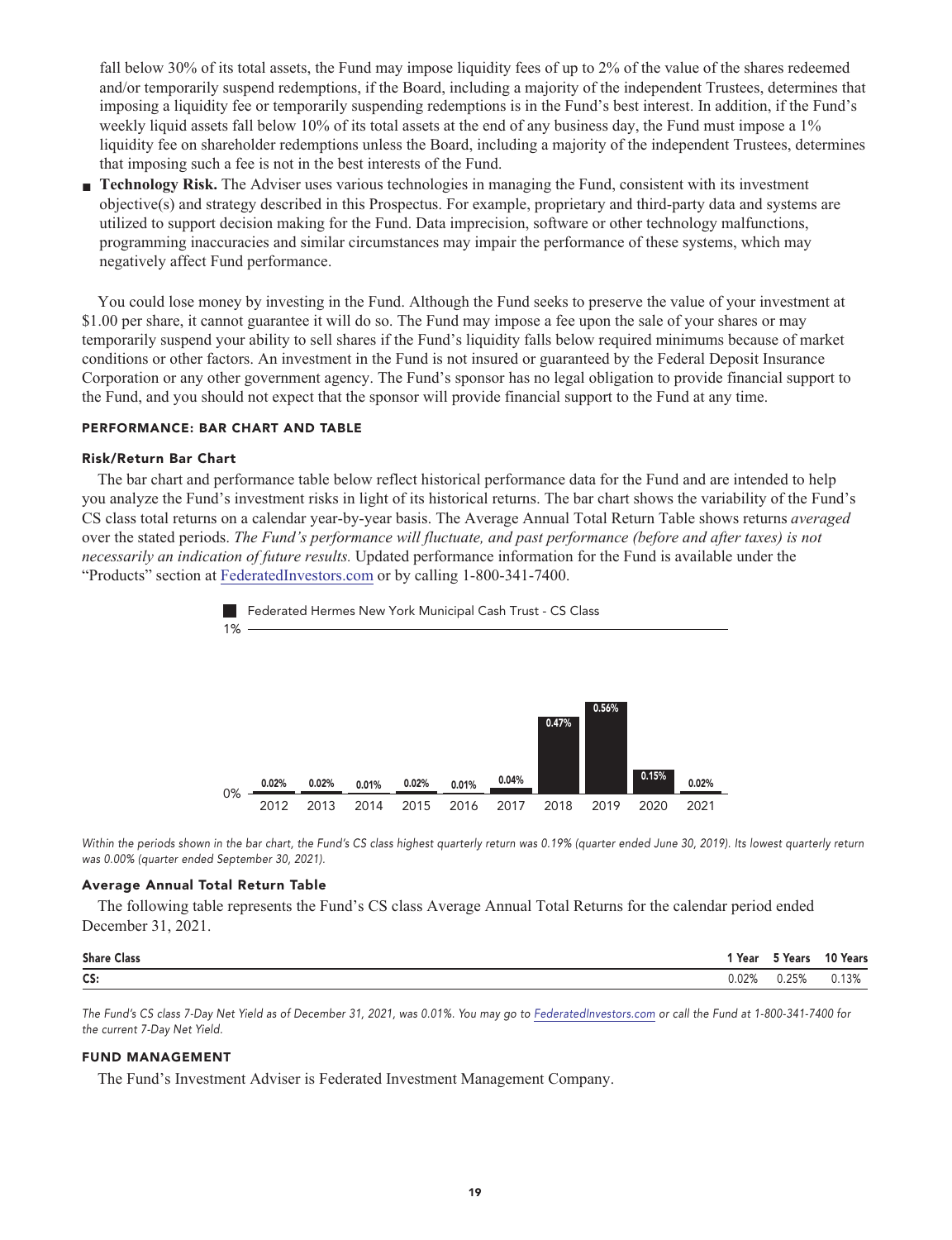#### **PURCHASE AND SALE OF FUND SHARES**

**The minimum initial investment amount for the Fund's CS class is generally \$10,000 and there is no minimum subsequent investment amount. Certain types of accounts are eligible for lower minimum investments. The minimum investment amount for Systematic Investment Programs is \$50.**

**You may purchase, redeem or exchange Shares of the Fund on any day the New York Stock Exchange (NYSE) is open. Shares may be purchased through a financial intermediary or directly from the Fund, by wire or by check. Please note that certain purchase restrictions may apply. Redeem or exchange Shares through a financial intermediary or directly from the Fund by telephone at 1-800-341-7400 or by mail.**

**The Fund operates as a retail money market fund. Accordingly, only accounts beneficially owned by natural persons ("Eligible Accounts") may be invested in the Fund. Accounts that are not Eligible Accounts are not permitted to invest in the Fund and will be redeemed in accordance with policies and procedures adopted by the Fund's Board.**

**Neither the Fund nor the Adviser will be responsible for any loss of income in an investor's account or tax liability resulting from an involuntary redemption.**

#### **TAX INFORMATION**

**It is anticipated that Fund distributions will be primarily dividends that are exempt from federal regular income tax, although a portion of the Fund's dividends may not be tax exempt. Dividends may be subject to state and local taxes (except for New York taxes, to the extent derived from New York tax-exempt investments and eligible for tax-exempt treatment under New York law). Although the Fund does not seek to realize capital gains, the Fund may realize and distribute capital gains from time to time as a result of the Fund's normal investment activities. Any Fund distributions of capital gains are taxable at applicable capital gains rates. The Fund is generally not a suitable investment for retirement accounts. The Fund normally invests its assets so that distributions are exempt from AMT, but in certain circumstances income from the Fund may be subject to AMT.**

#### **PAYMENTS TO BROKER-DEALERS AND OTHER FINANCIAL INTERMEDIARIES**

**If you purchase the Fund through a broker-dealer or other financial intermediary (such as a bank), the Fund and/or its related companies may pay the intermediary for the sale of Fund Shares and related services. These payments may create a conflict of interest by influencing the broker-dealer or other intermediary and your salesperson to recommend the Fund over another investment. Ask your salesperson or visit your financial intermediary's website for more information.**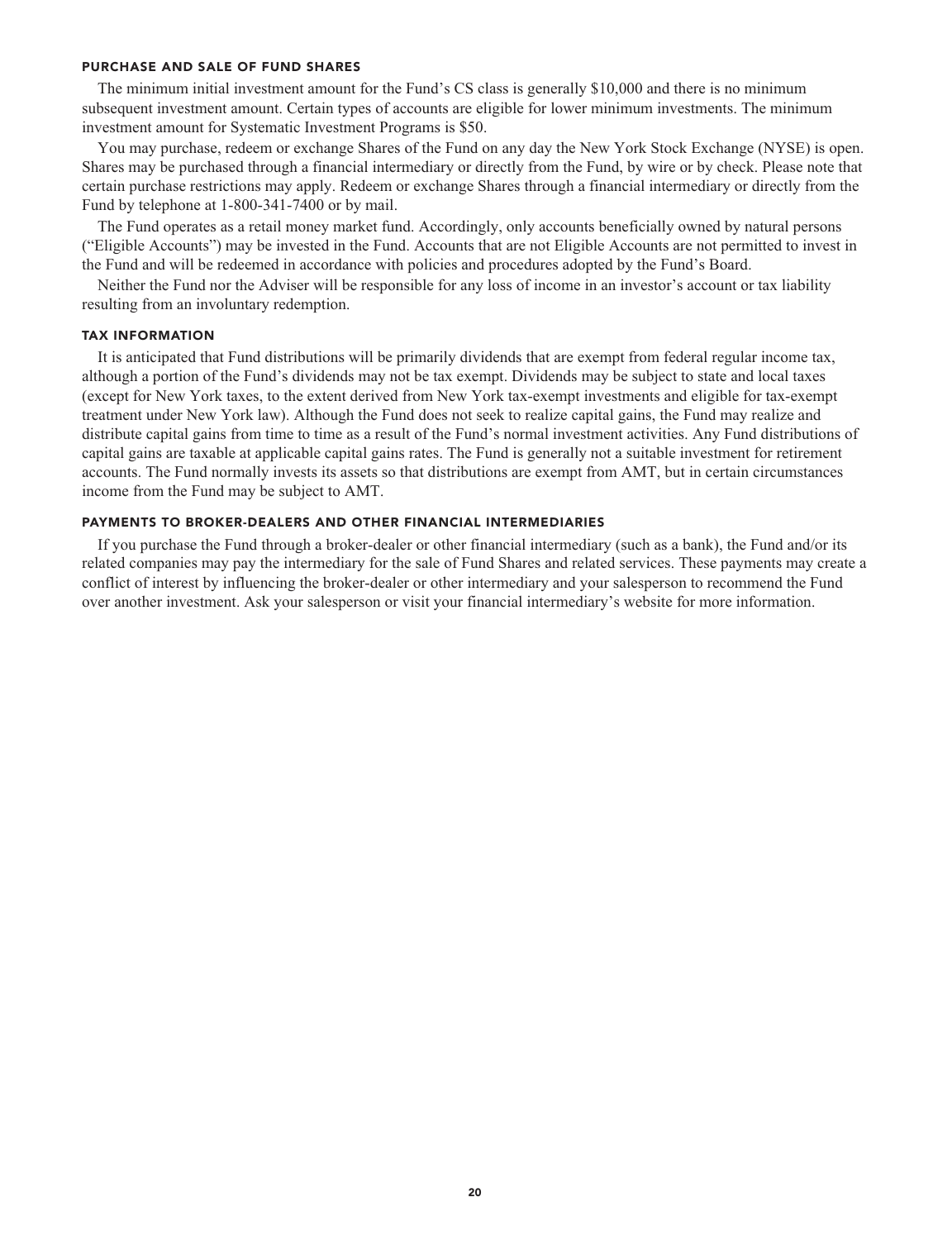# **What are the Fund's Investment Strategies?**

**The Fund's investment objective is to provide current income exempt from federal regular income tax and the personal income taxes imposed by New York State and New York municipalities consistent with stability of principal. While there is no assurance that the Fund will achieve its investment objective, it endeavors to do so by following the strategies and policies described in this Prospectus.**

**The Fund invests primarily in a portfolio of high-quality New York tax-exempt securities maturing in 397 days or less. The Fund will invest its assets so that, normally, distributions of annual interest income are exempt from federal regular income tax and the personal income taxes imposed by New York State and New York municipalities. The Fund's investment adviser (the "Adviser") also normally (except as discussed in this Prospectus) will invest the Fund's assets entirely in securities whose interest is not subject to (or not a specific preference item for purposes of) the federal alternative minimum tax for individuals (AMT), such that, normally, distributions of annual interest income also are exempt from the AMT. However, in certain circumstances (such as, for example, when there is a lack of supply of non-AMT securities or other tax-exempt securities, or there are advantageous market conditions, or if there are changes in the tax laws relating to AMT), to pursue the Fund's investment objective, the Adviser may leave a portion of the Fund's assets uninvested, or may invest the Fund's assets in securities, the interest from which, may be subject to AMT, state and/or federal income tax. These acquisitions may occur in the ordinary course or in connection with fund reorganization transactions (i.e., transactions in which the Fund acquires the portfolio securities of other mutual funds), or another event or circumstance. The Fund's Adviser actively manages the Fund's portfolio, seeking to limit the credit risk taken by the Fund and to select investments with appropriate risk-adjusted returns.**

**The Fund seeks to invest in securities that present minimal credit risk, based on the Adviser's assessment of the issuer's credit quality, including the issuer's or guarantor's capacity to meet its financial obligations, among other factors.**

**The Adviser targets a dollar-weighted average portfolio maturity (WAM) range based upon its interest rate outlook and the tax-exempt securities available. The Adviser formulates its interest rate outlook by analyzing a variety of factors, such as (among others): current and expected U.S. economic growth; current and expected interest rates and inflation; and the Federal Reserve's monetary policy. The Adviser structures the portfolio by investing in variable rate demand instruments and municipal notes, as well as other permissible investments as described in this Prospectus and in the Fund's Statement of Additional Information (SAI). The Adviser generally shortens the portfolio's maturity when it expects interest rates to rise and extends the maturity when it expects interest rates to fall. This strategy seeks to enhance the returns from favorable interest rate changes and reduce the effect of unfavorable changes.**

**The Fund will: (1) maintain a WAM of 60 days or less; and (2) maintain a weighted average life (WAL) of 120 days or less. Certain of the securities in which the Fund invests may pay interest at a rate that is periodically adjusted ("Adjustable Rate Securities"). For purposes of calculating WAM, the maturity of an Adjustable Rate Security generally will be the period remaining until its next interest rate adjustment. For purposes of calculating WAL, the maturity of an Adjustable Rate Security will be its stated final maturity, without regard to interest rate adjustments; accordingly, the 120-day WAL limitation could serve to limit the Fund's ability to invest in Adjustable Rate Securities.**

**Under normal circumstances, the Fund will invest its assets so that at least 80% of its annual interest income will be exempt from federal regular income tax and the personal income taxes imposed by New York State and New York municipalities or so that at least 80% of its net assets is invested in obligations, the interest income from which is exempt from federal regular income tax and the personal income taxes imposed by New York State and New York municipalities. Only for purposes of compliance with Rule 35d-1, the Fund will invest its assets so that at least 80% of the income that it distributes will be exempt from federal regular income tax and the personal income taxes imposed by the State of New York and New York municipalities. These policies may not be changed without shareholder approval.**

#### **TEMPORARY INVESTMENTS**

**The Fund may temporarily depart from its principal investment strategies by investing its assets in taxable securities or holding cash. It may do this in response to unusual circumstances, such as: adverse market, economic or other conditions (for example, to help avoid potential losses, or during periods when there is a shortage of appropriate tax-exempt securities); to maintain liquidity to meet shareholder redemptions; or to accommodate cash inflows. It is possible that such temporary investments could affect the Fund's investment returns. If the Fund invests in taxable securities, it may receive and distribute taxable income to investors and to that extent fail to meet its investment objectives.**

# **What are the Fund's Principal Investments?**

**The following provides general information on the Fund's principal investments. The Fund's Statement of Additional Information (SAI) provides information about the Fund's non-principal investments and may provide additional information about the Fund's principal investments.**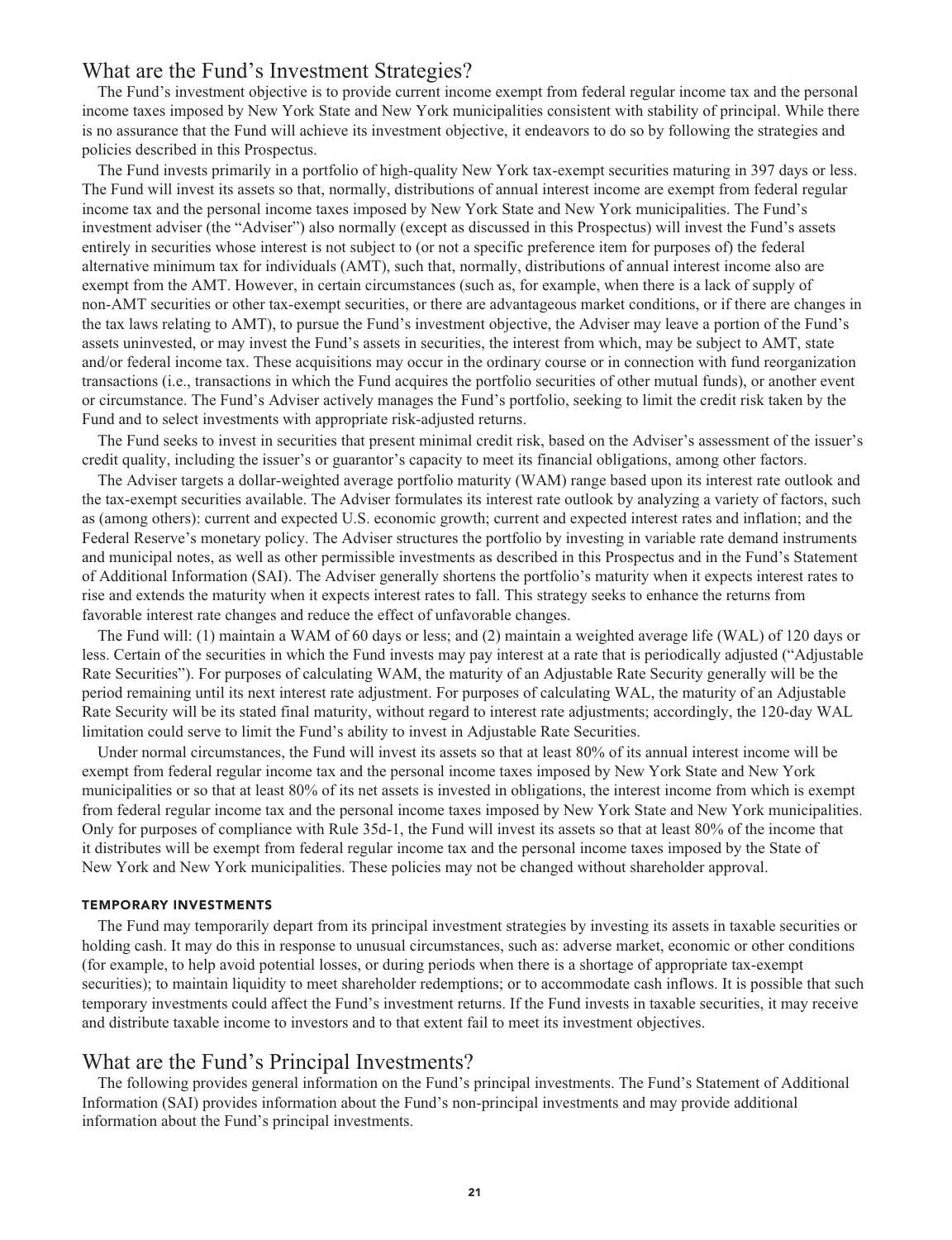#### **TAX-EXEMPT SECURITIES**

**Tax-exempt securities are fixed-income securities that, in the opinion of bond counsel to the issuer or on the basis of another authority believed by the Adviser to be reliable, pay interest that is not subject to federal regular income taxes. Fixed-income securities pay interest, dividends or distributions at a specified rate. The rate may be a fixed percentage of the principal or adjusted periodically. In addition, the issuer of a fixed-income security must repay the principal amount of the security, normally within a specified time. Typically, states, counties, cities and other political subdivisions and authorities issue tax-exempt securities. The market categorizes tax-exempt securities by their source of repayment. Certain of these tax-exempt securities may be subject to credit enhancement. The following describes the principal types of tax-exempt securities in which the Fund may invest.**

#### **Variable Rate Demand Instruments (A Type of Tax-Exempt Security)**

**Variable rate demand instruments are tax-exempt securities that require the issuer or a third party, such as a dealer or bank (the "Demand Provider"), to repurchase the security for its face value upon demand. The securities also pay interest at a variable rate intended to cause the securities to trade at their face value. Some variable rate demand instruments are "conditional," so that the occurrence of certain conditions discharges the Demand Provider's obligation to repurchase the security. Other variable rate demand instruments are "unconditional," so that there are no conditions under which the Demand Provider's obligation to repurchase the security can terminate. The Fund treats variable rate demand instruments as short-term securities even though their maturity may extend beyond 397 days because, within 397 days, their variable interest rate adjusts in response to changes in market rates and the repayment of their principal amount can be demanded. Certain variable rate demand instruments that may be invested in by the Fund, referred to as "synthetic" variable rate demand instruments, have certain features, such as call features, that make it possible that the Fund will realize capital gains.**

#### **Municipal Notes (A Type of Tax-Exempt Security)**

**Municipal notes are short-term, tax-exempt securities. Many municipalities issue such notes to fund their current operations before collecting taxes or other municipal revenues. Municipalities may also issue notes to fund capital projects prior to issuing long-term bonds. The issuers typically repay the notes at the end of their fiscal year, either with taxes, other revenues or proceeds from newly issued notes or bonds.**

#### **General Obligation Bonds (A Type of Tax-Exempt Security)**

**General obligation bonds are supported by the issuer's power to exact property or other taxes. The issuer must impose and collect taxes sufficient to pay principal and interest on the bonds. However, the issuer's authority to impose additional taxes may be limited by its charter or state law.**

#### **Special Revenue Bonds (A Type of Tax-Exempt Security)**

**Special revenue bonds are payable solely from specific revenues received by the issuer such as specific taxes, assessments, tolls or fees. Bondholders may not collect from the municipality's general taxes or revenues. For example, a municipality may issue bonds to build a toll road, and pledge the tolls to repay the bonds. Therefore, a shortfall in the tolls normally would result in a default on the bonds, or in certain cases, may result in a reduction in payments received in respect of the bonds.**

#### **Private Activity Bonds (A Type of Special Revenue Bond)**

**Private activity bonds are special revenue bonds used to finance private projects. A certain percentage of the proceeds from a private activity bond is used for a private business use or a certain percentage of the debt service regarding a private activity bond is paid directly or indirectly from a private business use. A private business use is a trade or business carried on by any person or entity other than a governmental unit. Private activity bonds are secured primarily by revenues derived from loan repayments or lease payments due from the private entity, which may or may not be guaranteed by a parent company or otherwise secured. Private activity bonds generally are not secured by a pledge of the taxing power of the issuer of such bonds. For example, a municipality may issue bonds to finance a new factory to improve its local economy. The municipality would lend the proceeds from its bonds to the company using the factory, and the company would agree to make loan payments sufficient to cover interest and principal payments on the bonds. The bonds would be payable from the company's loan payments, and generally not from any other revenues of the municipality. Therefore, any default of the loan normally would result in a default on the bonds.**

**Types of private activity bonds include, for example: bonds issued to obtain funds to provide water, sewage and solid waste facilities, qualified residential rental projects, certain local electric, gas and other heating and cooling facilities, qualified hazardous waste facilities, high-speed intercity rail facilities, certain airports, docks, wharves and mass transportation facilities and qualified mortgages; qualified student loan bonds; qualified redevelopment bonds; and bonds used for certain organizations exempt from federal income taxation (qualified 501(c)(3) bonds).**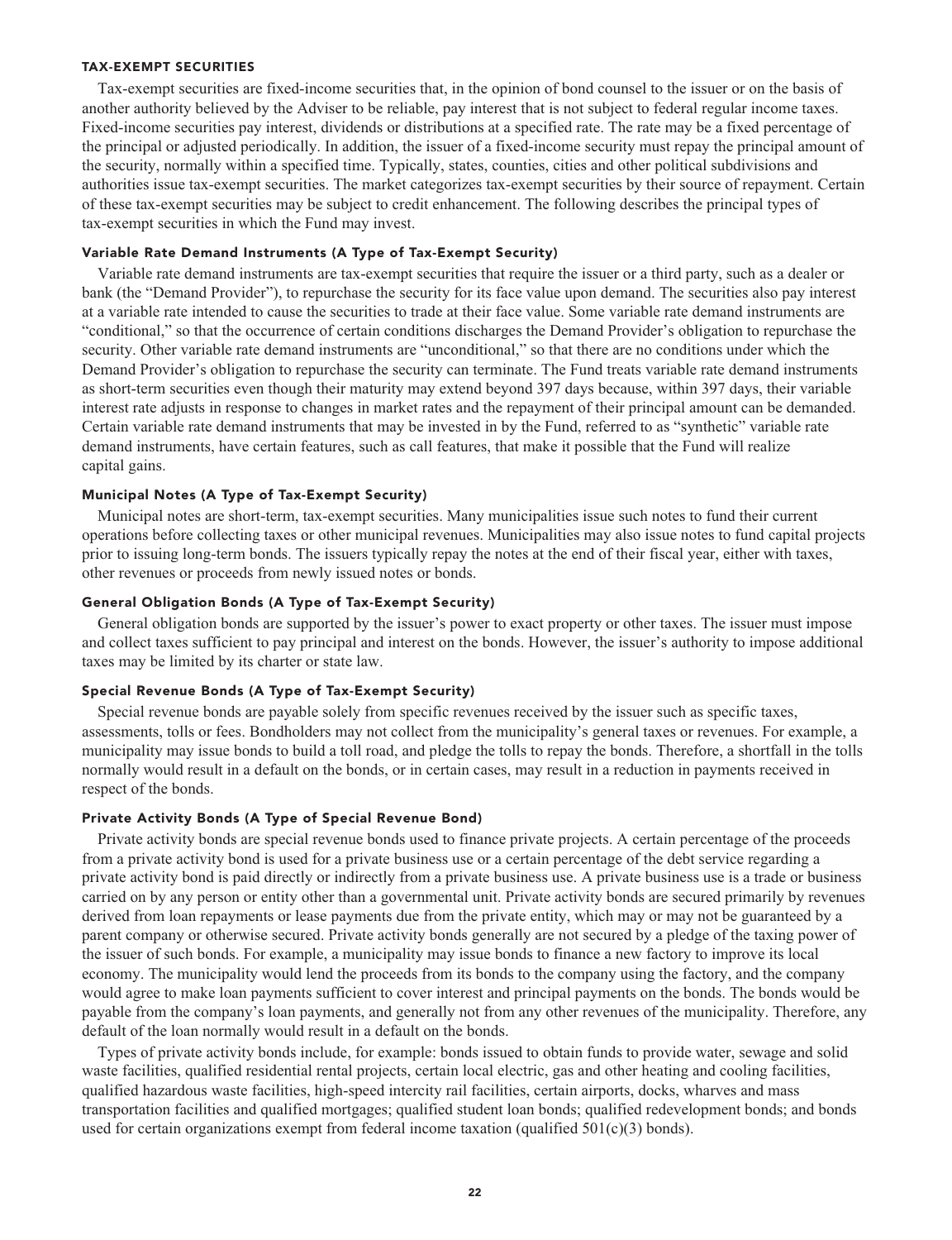**The interest on many types of private activity bonds is subject to the AMT. However, certain issues are available in the marketplace that are not subject to the AMT due to qualifying tax rules.**

### **Tax-Exempt Commercial Paper (A Type of Tax-Exempt Security)**

**Tax-exempt commercial paper is an obligation issued by a tax-exempt issuer with a maturity of generally less than nine months. Tax-exempt issuers may issue commercial paper to pay for current expenditures or other permissible activities. Tax-exempt issuers may constantly reissue their commercial paper and use the proceeds (or other sources) to repay maturing paper. If the tax-exempt issuer cannot continue to obtain liquidity in this fashion, and if there is not another available source of liquidity, its commercial paper may default or there may be a reduction in payments received in repayment of the tax-exempt commercial paper.**

#### **Credit Enhancement**

**The Fund may invest in tax-exempt securities with credit enhancement. Credit enhancement consists of an arrangement in which a company agrees to pay amounts due on a fixed-income security if the issuer defaults. In some cases, the company providing credit enhancement makes all payments directly to the security holders and receives reimbursement from the issuer. Normally, the credit enhancer has greater financial resources and liquidity than the issuer. For this reason, the Adviser may evaluate the credit risk of a fixed-income security based solely upon its credit enhancement.**

**Common types of credit enhancement include guarantees, letters of credit, bond insurance and surety bonds. Credit enhancement also includes arrangements where securities or other liquid assets secure payment of a fixed-income security. If a default occurs, these assets may be sold and the proceeds paid to the security's holders. Either form of credit enhancement reduces credit risks by providing another source of payment for a fixed-income security. The Adviser evaluates credit enhancements based on its own credit assessment standards and analysis.**

#### **INVESTING IN SECURITIES OF OTHER INVESTMENT COMPANIES**

**The Fund may invest its assets in shares of other investment companies as an efficient means of implementing its investment strategies, managing its uninvested cash and/or other investment reasons consistent with the Fund's investment objective and investment strategies. These investments may include shares of an affiliated fund, including a money market fund or preferred shares of a closed-end fund that are eligible for purchase by money market funds (generally, because such preferred shares are structured as unconditional demand instruments with a third-party Demand Provider). Other investment companies are managed independently of the Fund and incur additional fees and/or expenses which would, therefore, be borne indirectly by the Fund in connection with any such investment. These investments also can create conflicts of interests for the Adviser to the Fund and the investment adviser to the acquired fund. For example, a conflict of interest can arise due to the possibility that the Adviser to the Fund could make a decision to redeem the Fund's investment in the acquired fund. In the case of an investment in an affiliated fund, a conflict of interest can arise if, because of the Fund's investment in the acquired fund, the acquired fund is able to garner more assets, thereby growing the acquired fund and increasing the management fees received by the investment adviser to the acquired fund, which would either be the Adviser or an affiliate of the Adviser. However, the Adviser believes that the benefits and efficiencies of making investments in other investment companies should outweigh the potential additional fees and/or expenses and resulting conflicts of interest. The Fund may invest in money market securities directly.**

#### **OTHER INVESTMENTS, TRANSACTIONS, TECHNIQUES**

#### **Additional Information Regarding the Security Selection Process**

**As part of analysis in its security selection process, among other factors, the Adviser also evaluates whether environmental, social and governance factors could have a positive or negative impact on the risk profiles of many issuers or guarantors in the universe of securities in which the Fund may invest. The Adviser may also consider information derived from active engagements conducted by its in-house stewardship team with certain issuers or guarantors on environmental, social and governance topics. This qualitative analysis does not automatically result in including or excluding specific securities but may be used by Federated Hermes as an additional input in its primary analysis.**

#### **MINIMAL CREDIT RISK**

**Under Rule 2a-7, money market funds, such as the Fund, may generally invest in "Eligible Securities" which include securities issued by another money market fund, government securities or securities that have a remaining maturity of no more than 397 calendar days and are determined by the fund's board or its delegate to present minimal credit risk based on an assessment of the issuer's credit quality, including the capacity of the issuer or guarantor to meet its financial obligations. The Fund's Board has adopted procedures by which the Adviser will conduct this initial and ongoing assessment, as required.**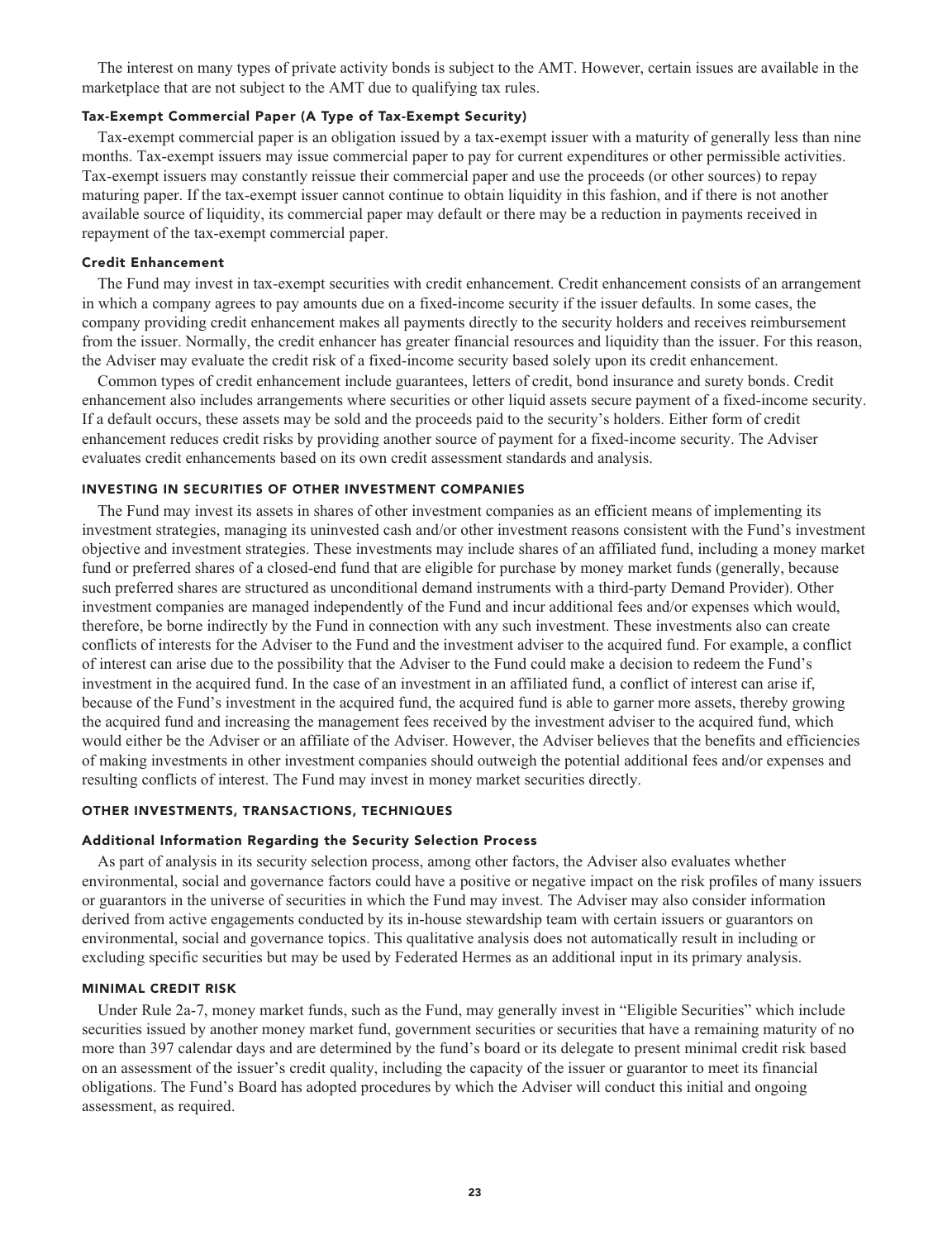# **What are the Specific Risks of Investing in the Fund?**

**The following provides general information on the risks associated with the Fund's principal investments. These are the primary factors that may negatively impact the Fund's ability to maintain a stable NAV, delay the payment of redemptions by the Fund or reduce the Fund's daily dividends. Any additional risks associated with the Fund's non-principal investments are described in the Fund's SAI. The Fund's SAI also may provide additional information about the risks associated with the Fund's principal investments.**

#### **TAX-EXEMPT SECURITIES RISK**

**The securities in which the Fund invests may include those issued by state or local governments, other political subdivisions or authorities, or directly or indirectly supported by taxes, assessments, tolls, fees or other revenue collected by or otherwise derived from or through such issuers. Special factors, such as legislative changes, and state and local economic and business developments, may adversely affect the yield and/or value of the Fund's investments in tax-exempt securities. Legal, economic, political or other developments may raise impairments (such as, for example, limitations under applicable law on the issuer's authority to raise taxes, prolonged budgetary processes, declining real estate values or declining tax revenues) to such issuer's budgetary flexibility, liquidity and ability to satisfy its obligations. Like other issuers and securities, the likelihood that the credit risk associated with such issuers and such securities will increase is greater during times of economic stress and financial instability.**

#### **ISSUER CREDIT RISK**

**It is possible that interest or principal on securities will not be paid when due. Money market funds try to minimize this risk by purchasing higher-quality securities.**

**Many fixed-income securities (including tax-exempt securities) receive credit ratings from NRSROs such as Fitch Rating Service, Moody's Investor Services, Inc. and Standard & Poor's that assign ratings to securities by assessing the likelihood of an issuer and/or guarantor default. Higher credit ratings correspond to lower perceived credit risk and lower credit ratings correspond to higher perceived credit risk. Credit ratings may be upgraded or downgraded from time to time as an NRSRO's assessment of the financial condition of a party obligated to make payments with respect to such securities and credit risk changes. The impact of any credit rating downgrade can be uncertain. Credit rating downgrades may lead to increased interest rates and volatility in financial markets, which in turn could negatively affect the value of the Fund's portfolio holdings, its share price and its investment performance. Credit ratings are not a guarantee of quality. Credit ratings may lag behind the current financial conditions of the issuer and/or guarantor and do not provide assurance against default or other loss of money. Credit ratings do not protect against a decline in the value of a security. If a security has not received a rating, the Fund must rely entirely upon the Adviser's credit assessment. Ratings are just one factor that the Adviser considers in its credit assessment and analysis.**

**Fixed-income securities generally compensate for greater credit risk by paying interest at a higher rate. The difference between the yield of a security and the yield of a U.S. Treasury security or other appropriate benchmark with a comparable maturity (the "spread") measures the additional interest paid for risk. Spreads may increase generally in response to adverse economic or market conditions. A security's spread may also increase if the security's rating is lowered, or the security is perceived to have an increased credit risk. An increase in the spread will cause the price of the security to decline if interest rates remain unchanged.**

#### **COUNTERPARTY CREDIT RISK**

**Counterparty credit risk includes the possibility that a party to a transaction involving the Fund will fail to meet its obligations. This could cause the Fund to lose money or to lose the benefit of the transaction or prevent the Fund from selling or buying other securities to implement its investment strategy.**

#### **RISK RELATED TO THE ECONOMY**

**The value of the Fund's portfolio may decline in tandem with a drop in the overall value of the markets in which the Fund invests and/or other markets based on negative developments in the U.S. and global economies. Economic, political and financial conditions, or industry or economic trends and developments, may, from time to time, and for varying periods of time, cause volatility, illiquidity and/or other potentially adverse effects in the financial markets, including the fixed-income market. The commencement, continuation or ending of government policies and economic stimulus programs, changes in monetary policy, increases or decreases in interest rates, or other factors or events that affect the financial markets, including the fixed-income markets, may contribute to the development of or increase in volatility, illiquidity, shareholder redemptions and other adverse effects which could negatively impact the Fund's performance. For example, the value of certain portfolio securities may rise or fall in response to changes in interest rates, which could result from a change in government policies, and has the potential to cause investors to move out of certain portfolio securities,**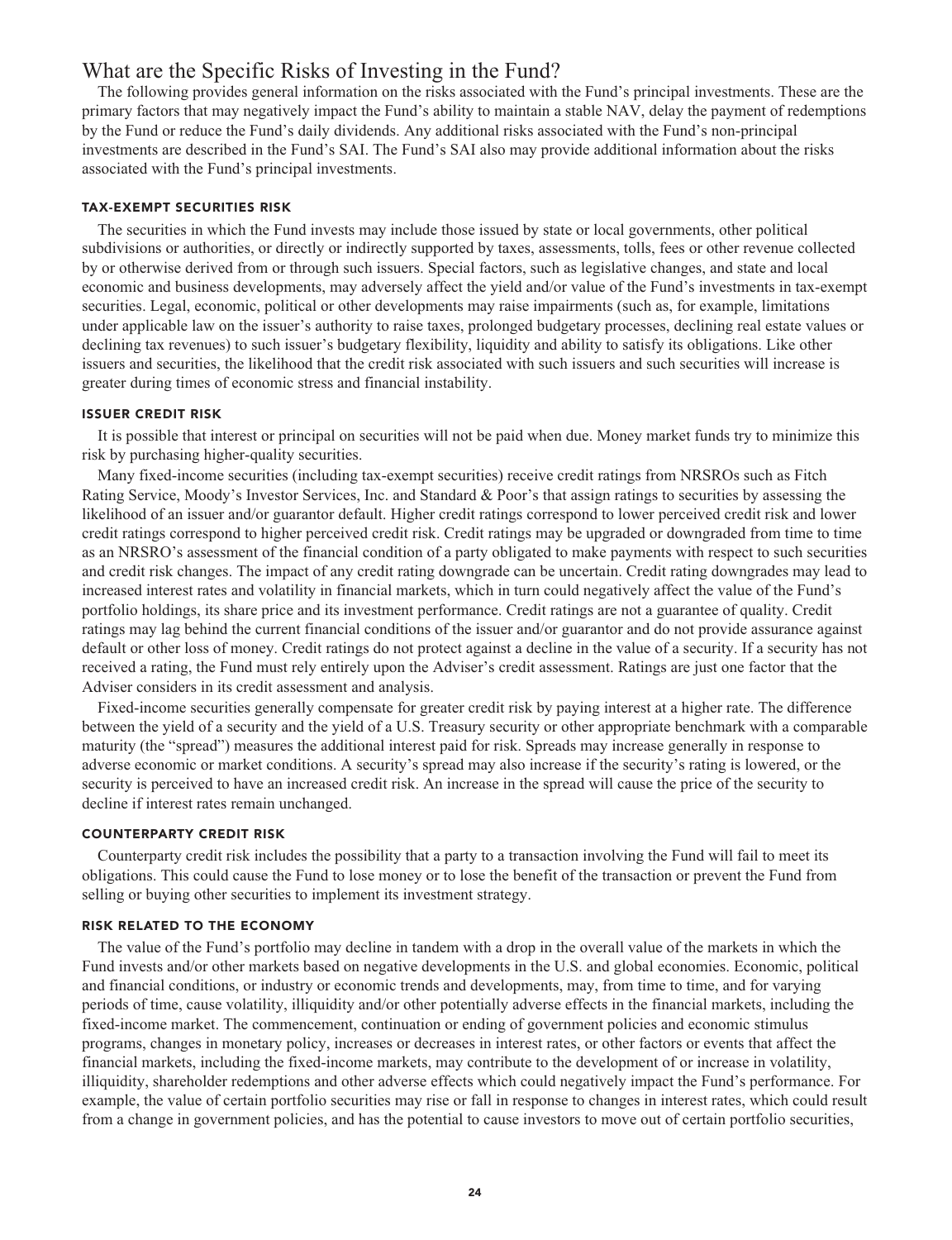**including fixed-income securities, on a large scale across the market. This may increase redemptions from funds that hold impacted securities. Such a market event could result in decreased liquidity and increased volatility in the financial markets. Market factors, such as the demand for particular portfolio securities, may cause the price of certain portfolio securities to fall while the prices of other securities rise or remain unchanged.**

#### **Epidemic and Pandemic Risk**

**An outbreak of respiratory disease caused by a novel coronavirus was first detected in China in late 2019 and subsequently spread globally ("COVID-19"). This coronavirus has resulted in closing borders, enhanced health screenings, disruptions to healthcare service preparation and delivery, quarantines, cancellations, and disruptions to supply chains, workflow operations and consumer activity, as well as general concern and uncertainty. The impact of this coronavirus may continue for an extended period of time and has resulted in substantial economic volatility. Health crises caused by outbreaks, such as the coronavirus outbreak, may exacerbate other pre-existing political, social and economic risks. The impact of this outbreak, and other epidemics and pandemics that may arise in the future, could continue to negatively affect the worldwide economy, as well as the economies of individual countries, individual companies, including certain Fund service providers and issuers of the Fund's investments, and the markets in general in significant and unforeseen ways. Any such impact could adversely affect the Fund's performance.**

**The United States has responded to the COVID-19 pandemic and resulting economic distress with fiscal and monetary stimulus packages. In late March 2020, the government passed the Coronavirus Aid, Relief, and Economic Security Act (the "CARES Act"), a stimulus package providing for over \$2.2 trillion in resources to small businesses, state and local governments, and individuals that have been adversely impacted by the COVID-19 pandemic. In addition, in mid-March 2020 the U.S. Federal Reserve ("Fed") cut interest rates to historically low levels and announced a new round of quantitative easing, including purchases of corporate and municipal government bonds. The Fed also enacted various programs to support liquidity operations and funding in the financial markets, including expanding its reverse repurchase agreement operations, adding \$1.5 trillion of liquidity to the banking system; establishing swap lines with other major central banks to provide dollar funding; establishing a program to support money market funds; easing various bank capital buffers; providing funding backstops for businesses to provide bridging loans for up to four years; and providing funding to help credit flow in asset-backed securities markets. The Fed also plans to extend credit to small- and medium-sized businesses.**

#### **INTEREST RATE RISK**

**Prices of fixed-income securities (including tax-exempt securities) rise and fall in response to changes in interest rates. Generally, when interest rates rise, prices of fixed-income securities fall. However, market factors, such as the demand for particular fixed-income securities, may cause the price of certain fixed-income securities to fall while the prices of other securities rise or remain unchanged.**

**Recent and potential future changes in monetary policy made by central banks and/or their governments are likely to affect the level of interest rates. Money market funds try to minimize this risk by purchasing short-term securities. Negative or very low interest rates magnify the risks associated with changes in interest rates. In general, changing interest rates, including rates that fall below zero, have unpredictable effects on markets and expose debt and related markets to heightened volatility and may detract from Fund performance to the extent a Fund is exposed to such interest rates and/or volatility. During periods when interest rates are low or there are negative interest rates, a Fund's yield (and total return) also is likely to be low or otherwise adversely affected or the Fund may be unable to maintain a positive return, or yield, or minimize the volatility of the Fund's NAV per share or maintain a stable NAV.**

**Certain of the Fund's investments may also be valued, in part, by reference to the relative relationship between interest rates on tax-exempt securities and taxable securities. With respect to the Fund's investments described in the preceding sentence, the value of such Fund investments may be negatively affected (or positively affected) when the market for tax-exempt securities underperforms (or outperforms) the market for taxable securities.**

#### **CALL RISK**

**Call risk is the possibility that an issuer may redeem a fixed-income security (including a tax-exempt security) before maturity (a "call") at a price below or above its current market price. An increase in the likelihood of a call may reduce the security's price.**

**If a fixed-income security is called, the Fund may have to reinvest the proceeds in other fixed-income securities with lower interest rates, higher credit risks or other less favorable characteristics.**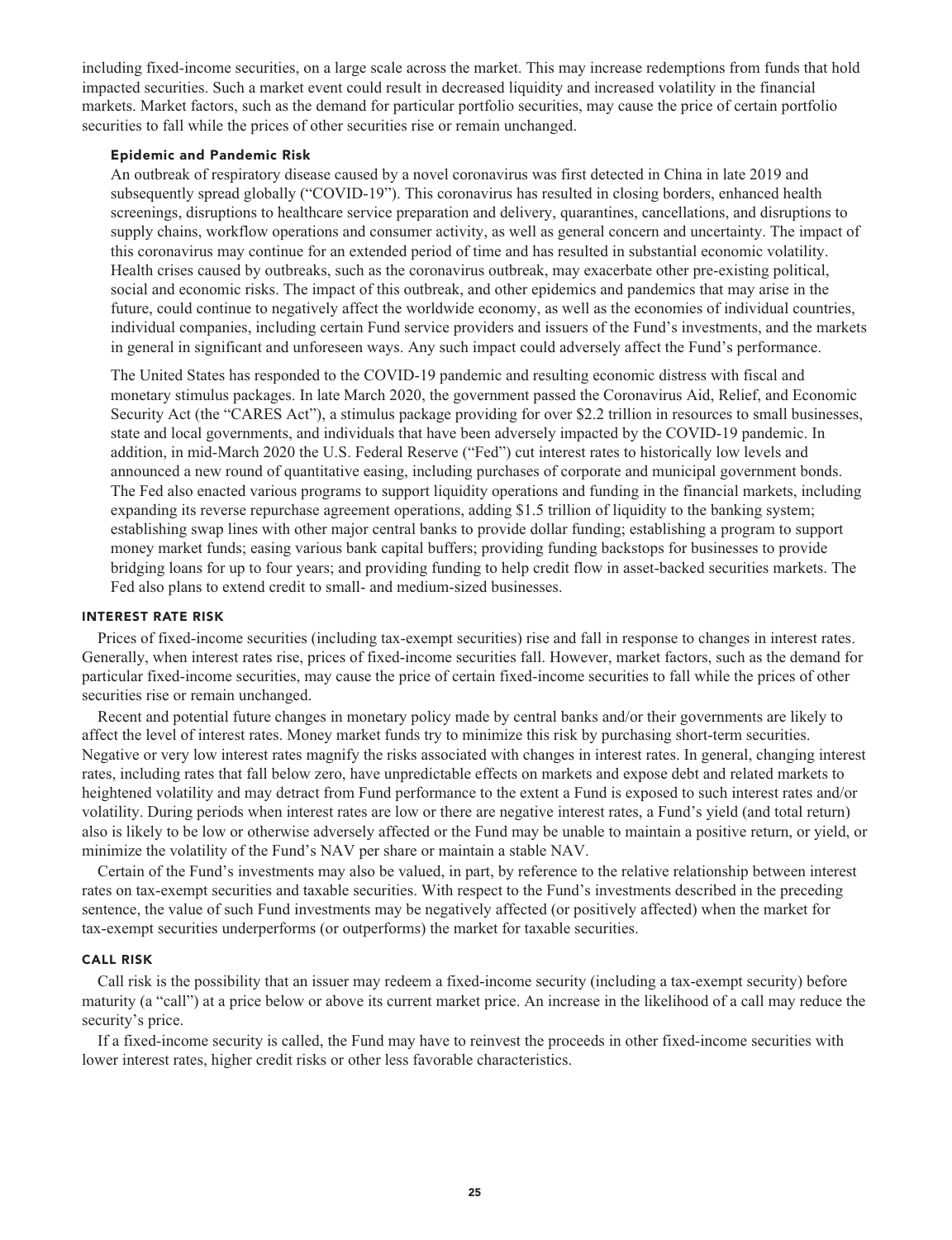#### **SECTOR RISK**

**A substantial part of the Fund's portfolio may be comprised of securities issued or credit enhanced by businesses with similar characteristics or by issuers located in the same state. As a result, the Fund will be more susceptible to any economic, business, political or other developments which generally affect these issuers or entities. Developments affecting companies with similar characteristics might include changes in interest rates, changes in economic cycles affecting credit losses and regulatory changes.**

#### **TAX RISK**

**In order to pay interest that is exempt from federal or state/local income tax, tax-exempt securities must meet certain legal requirements. Failure to meet such requirements may cause the interest received and distributed by the Fund to shareholders to be taxable (including, for example, under the AMT).**

**Changes or proposed changes in federal, state or local tax laws may cause the prices of tax-exempt securities to fall and/or may affect the tax-exempt status of the securities in which the Fund invests. The Fund may invest in securities whose interest is subject to state tax, federal regular income tax, or AMT. Consult your tax professional for more information.**

#### **LIQUIDITY RISK**

**Liquidity risk is the risk that the Fund will experience significant net redemptions of Fund Shares at a time when it cannot find willing buyers for its portfolio securities or can only sell its portfolio securities at a material loss. An inability to sell portfolio securities may result from adverse market developments or investor perceptions regarding the portfolio securities. While the Fund endeavors to maintain a high level of liquidity in its portfolio so that it can satisfy redemption requests, the Fund's ability to sell portfolio securities can deteriorate rapidly due to credit events affecting particular issuers or credit enhancement providers, or due to general market conditions and a lack of willing buyers.**

### **CREDIT ENHANCEMENT RISK**

**The securities in which the Fund invests may be subject to credit enhancement (for example, guarantees, letters of credit or bond insurance). Credit enhancement is designed to help assure timely payment of the security; it does not protect the Fund against losses caused by declines in a security's value due to changes in market conditions. Securities subject to credit enhancement generally would be assigned a lower credit rating if the rating were based primarily on the credit quality of the issuer without regard to the credit enhancement. If the credit quality of the credit enhancement provider (for example, a bank or bond insurer) is downgraded, a security credit enhanced by such credit enhancement provider also may be downgraded.**

**A single enhancement provider may provide credit enhancement to more than one of the Fund's investments. Having multiple securities credit enhanced by the same enhancement provider will increase the adverse effects on the Fund that are likely to result from a downgrading of, or a default by, such an enhancement provider. Adverse developments in the banking or bond insurance industries also may negatively affect the Fund, as the Fund may invest in securities credit enhanced by banks or by bond insurers without limit. Bond insurers that provide credit enhancement for large segments of the fixed-income markets, including the municipal bond market, may be more susceptible to being downgraded or defaulting during recessions or similar periods of economic stress.**

#### **RISK ASSOCIATED WITH INVESTING SHARE PURCHASE PROCEEDS**

**On days during which there are net purchases of Fund Shares, the Fund must invest the proceeds at prevailing market yields or hold cash. If the Fund holds cash, or if the yield of the securities purchased is less than that of the securities already in the portfolio, the Fund's yield will likely decrease. Conversely, net purchases on days on which short-term yields rise will likely cause the Fund's yield to increase. The larger the amount that must be invested or the greater the difference between the yield of the securities purchased and the yield of the existing investments, the greater the impact will be on the yield of the Fund. In the event of significant changes in short-term yields or significant net purchases, the Fund retains the discretion to close to new investments. However, the Fund is not required to close, and no assurance can be given that this will be done in any given circumstance.**

### **RISK ASSOCIATED WITH USE OF AMORTIZED COST**

**In the unlikely event that the Fund's Board of Trustees ("Board") were to determine, pursuant to Rule 2a-7, that the extent of the deviation between the Fund's amortized cost per share and its market-based NAV per share may result in material dilution or other unfair results to shareholders, the Board will cause the Fund to take such action as it deems appropriate to eliminate or reduce, to the extent practicable, such dilution or unfair results, including, but not limited to, considering suspending redemption of Shares and liquidating the Fund under Rule 22e-3 under the Investment Company Act of 1940.**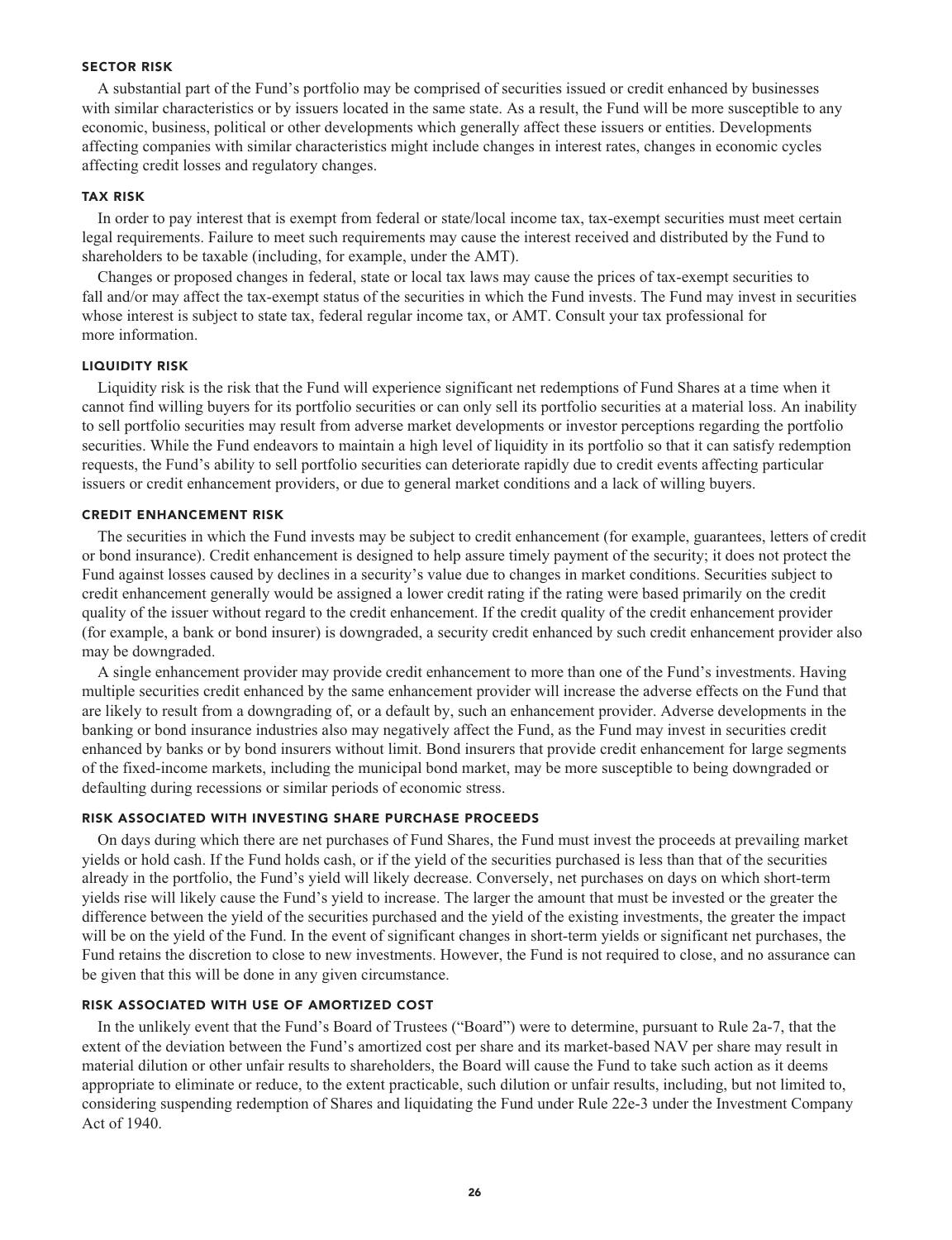#### **ADDITIONAL FACTORS AFFECTING YIELD**

**There is no guarantee that the Fund will provide a certain level of income or that any such income will exceed the rate of inflation. Further, the Fund's yield will vary. A low or negative interest rate environment may prevent the Fund from providing a positive return, or yield, or paying Fund expenses out of current income and could impair the Fund's ability to maintain a stable NAV. The Fund's yield could also be negatively affected (both in absolute terms and as compared to other money market funds) by aspects of its investment program (for example, its investment policies, strategies or limitations) or its operational policies (for example, its cut-off time for purchases and redemptions of Shares).**

#### **NEW YORK RISK**

**Since the Fund invests primarily in issuers from New York, the Fund may be subject to additional risks compared to a money market fund that invests in multiple states. New York's budget is periodically late and may require special spending measures. This process can cause delays in state-aid funding to localities.**

**The economies of New York State and New York City are diversified across the finance, insurance, real estate, entertainment and services sectors. Any downturn in these sectors or related industries may adversely affect the economy of the state.**

**Since the Fund invests primarily in issuers from New York, its performance also may be negatively affected by other local, state or regional factors. For example, natural disasters may affect the creditworthiness of municipal issuers or otherwise disrupt the local, state or regional economy or certain sectors of the economy.**

#### **FEES & GATES RISK**

**The Fund has adopted policies and procedures such that the Fund will be able to impose liquidity fees on redemptions and/or temporarily suspend redemptions for up to 10 business days in any 90-day period in the event that the Fund's weekly liquid assets were to fall below a designated threshold, subject to a determination by the Fund's Board that such a liquidity fee or redemption gate is in the Fund's best interest. If the Fund's weekly liquid assets fall below 30% of its total assets, the Fund may impose liquidity fees of up to 2% of the value of the shares redeemed and/or temporarily suspend redemptions, if the Board, including a majority of the independent Trustees, determines that imposing a liquidity fee or temporarily suspending redemptions is in the Fund's best interest. In addition, if the Fund's weekly liquid assets fall below 10% of its total assets at the end of any business day, the Fund must impose a 1% liquidity fee on shareholder redemptions unless the Board, including a majority of the independent Trustees, determines that imposing such a fee is not in the best interests of the Fund.**

#### **TECHNOLOGY RISK**

**The Adviser uses various technologies in managing the Fund, consistent with its investment objective(s) and strategy described in this Prospectus. For example, proprietary and third-party data and systems are utilized to support decision making for the Fund. Data imprecision, software or other technology malfunctions, programming inaccuracies and similar circumstances may impair the performance of these systems, which may negatively affect Fund performance.**

# **What Do Shares Cost?**

## **CALCULATION OF NET ASSET VALUE**

**The Fund attempts to stabilize the NAV of its Shares at \$1.00 by valuing the portfolio securities using the amortized cost method. In addition, for regulatory purposes, the Fund calculates a market-based NAV per Share on a periodic basis. The Fund cannot guarantee that its NAV will always remain at \$1.00 per Share. The Fund does not charge a front-end sales charge.**

**You can purchase, redeem or exchange Shares any day the NYSE is open (a "Regular Business Day"). You may also be able to purchase and redeem (but not exchange) Shares on certain days that the NYSE is closed on an unscheduled basis due to unforeseen or emergency circumstances, if the Fund's Board determines to allow Fund Share transactions on such days (a "Special Trading Day"). If the Fund declares a Special Trading Day, information regarding shareholder trading activities for the Special Trading Day (such as when NAV, and entitlement to that day's dividend, will be determined) will be available by calling the Fund at 1-800-341-7400 and will be posted on [FederatedInvestors.com.](https://www.federatedinvestors.com/home.do) The information set forth in this Prospectus regarding times relevant to NAV determination and dividend entitlement applies only to Regular Business Days. Please note that the times that might be specified for NAV determination and dividend entitlement on a Special Trading Day would not necessarily be the same as set forth in this Prospectus with respect to Regular Business Days. Although Federated Hermes will attempt to make such information available in advance of a particular Special Trading Day, given the nature of Special Trading Days, it may not be able to do so until the morning of the Special Trading Day.**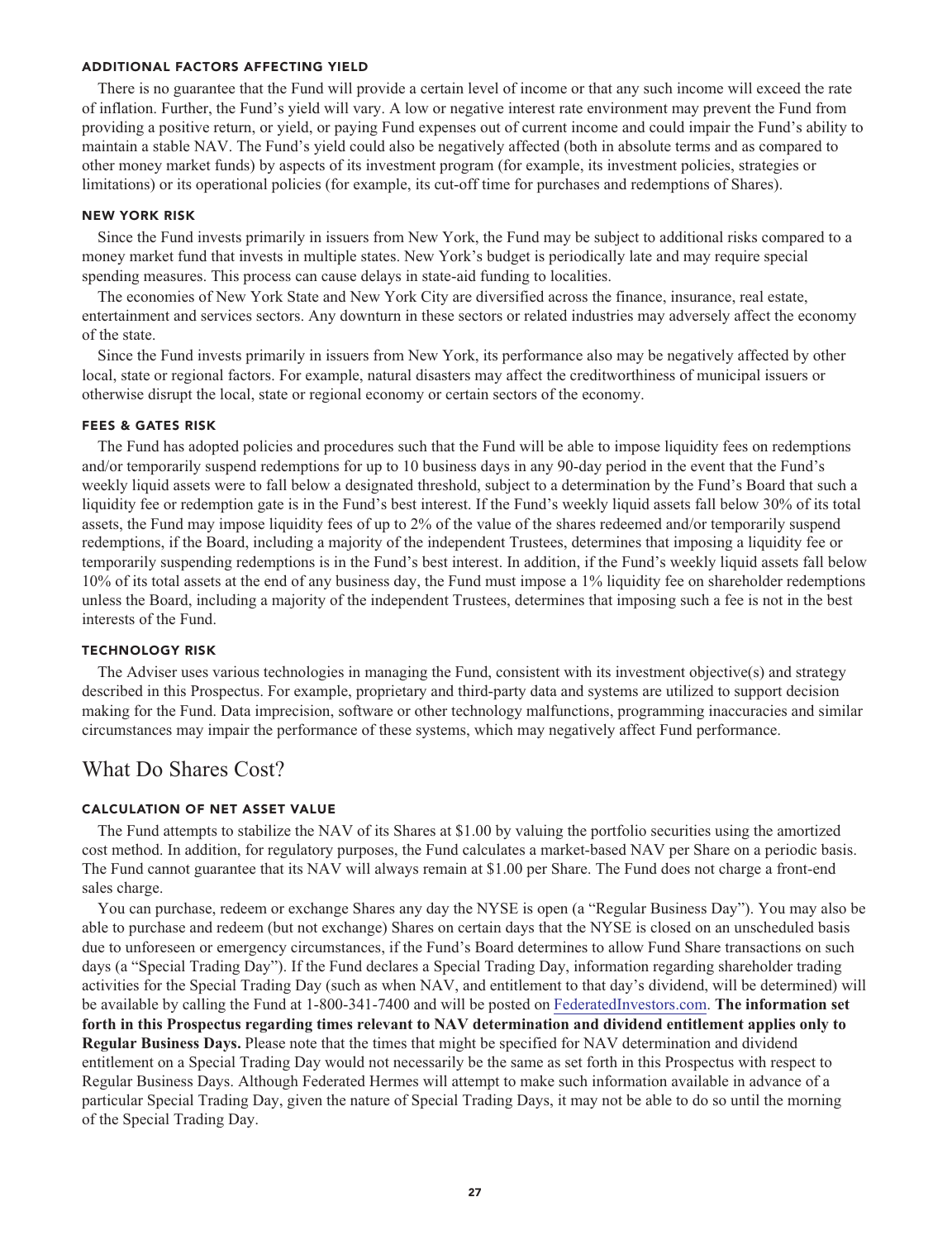**When the Fund receives your transaction request in proper form (as described in this Prospectus under the sections entitled "How to Purchase Shares" and "How to Redeem and Exchange Shares"), it is processed at the next determined NAV. NAV is generally determined at 12:00 p.m., 1:00 p.m. and as of the end of regular trading on the NYSE (normally 4:00 p.m.) Eastern time each day the NYSE is open; except that on the day after Thanksgiving and Christmas Eve (when Christmas Eve falls on a weekday), the last NAV will be determined at 3:00 p.m. Eastern time. The times as of when NAV is determined, and when orders must be placed, may be changed as permitted by the SEC.**

# **How is the Fund Sold?**

**The Fund's Distributor, Federated Securities Corp., markets the Shares described in this Prospectus only to accounts beneficially owned by natural persons ("Eligible Accounts"). The Fund offers the following Share classes: Wealth Shares (WS), Service Shares (SS), Cash II Shares (CII) and Cash Series Shares (CS), each representing interests in a single portfolio of securities. All Share classes have different expenses which affect their performance. Please note that certain purchase restrictions may apply.**

**Under the Distributor's Contract with the Fund, the Distributor, Federated Securities Corp., offers Shares on a continuous, best-efforts basis. The Distributor is a subsidiary of Federated Hermes, Inc. ("Federated Hermes," formerly, Federated Investors, Inc.).**

**The Fund may not be a suitable investment for retirement plans or for non-New York taxpayers because it invests in New York tax-exempt securities.**

#### **INTRA-FUND SHARE CONVERSION PROGRAM**

**A shareholder in the Fund's Shares may convert their Shares at net asset value to any other share class of the Fund if the shareholder meets the investment minimum and eligibility requirements for the share class into which the conversion is sought, as applicable. Such conversion of classes should not result in a realization event for tax purposes. Contact your financial intermediary or call 1-800-341-7400 to convert your Shares.**

# **Payments to Financial Intermediaries**

**The Fund and its affiliated service providers may pay fees as described below to financial intermediaries (such as broker-dealers, banks, investment advisers or third-party administrators) whose customers are shareholders of the Fund.**

#### **RULE 12b-1 FEES**

#### **SS, CII & CS Classes**

**The Board has adopted a Rule 12b-1 Plan, which allows payment of marketing fees of up to 0.25% for Service Shares and Cash II Shares and 0.60% for Cash Series Shares of average net assets to the Distributor for the sale, distribution, administration and customer servicing of the Fund's Shares. When the Distributor receives Rule 12b-1 Fees, it may pay some or all of them to financial intermediaries whose customers purchase Shares. Because these Shares pay marketing fees on an ongoing basis, your investment cost may be higher over time than other shares with different marketing fees.**

#### **SERVICE FEES**

**The Fund may pay Service Fees of up to 0.25% of average net assets to financial intermediaries or to Federated Shareholder Services Company (FSSC), a subsidiary of Federated Hermes, for providing services to shareholders and maintaining shareholder accounts. Intermediaries that receive Service Fees may include a company affiliated with management of Federated Hermes. If a financial intermediary receives Service Fees on an account, it is not eligible to also receive Account Administration Fees on that same account.**

**The Fund has no present intention of paying, accruing or incurring any such Service Fees on the WS class until such time as approved by the Fund's Board of Trustees.**

#### **ACCOUNT ADMINISTRATION FEES**

**The Fund may pay Account Administration Fees of up to 0.25% of average net assets to banks that are not registered as broker-dealers or investment advisers for providing administrative services to the Fund and its shareholders. If a financial intermediary receives Account Administration Fees on an account, it is not eligible to also receive Service Fees or Recordkeeping Fees on that same account.**

**The Fund has no present intention of paying, accruing or incurring any such Account Administration Fees on the WS class until such time as approved by the Fund's Board of Trustees.**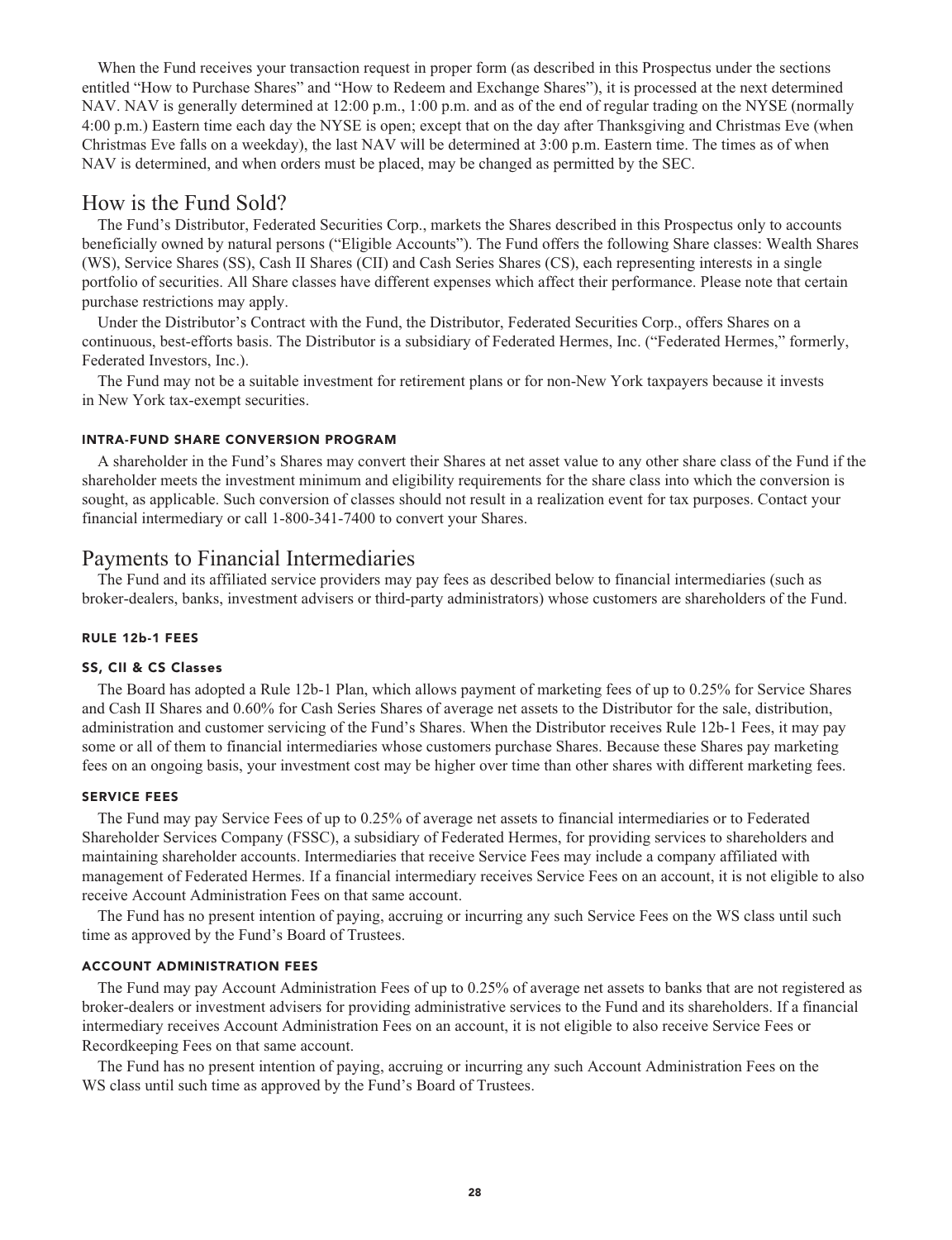#### **RECORDKEEPING FEES**

**The Fund may pay Recordkeeping Fees on an average-net-assets basis or on a per-account-per-year basis to financial intermediaries for providing recordkeeping services to the Fund and its shareholders. If a financial intermediary receives Recordkeeping Fees on an account, it is not eligible to also receive Account Administration Fees or Networking Fees on that same account.**

#### **NETWORKING FEES**

**The Fund may reimburse Networking Fees on a per-account-per-year basis to financial intermediaries for providing administrative services to the Fund and its shareholders on certain non-omnibus accounts. If a financial intermediary receives Networking Fees on an account, it is not eligible to also receive Recordkeeping Fees on that same account.**

#### **ADDITIONAL PAYMENTS TO FINANCIAL INTERMEDIARIES**

**The Distributor may pay, out of its own resources, amounts to certain financial intermediaries, including broker-dealers, banks, registered investment advisers, independent financial planners and retirement plan administrators, that support the sale of Shares or provide services to Fund shareholders. The amounts of these payments could be significant, and may create an incentive for the financial intermediary or its employees or associated persons to recommend or sell Shares of the Fund to you. Not all financial intermediaries receive such payments and the amount of compensation may vary by intermediary. In some cases, such payments may be made by or funded from the resources of companies affiliated with the Distributor (including the Adviser). These payments are not reflected in the fees and expenses listed in the fee table section of the Fund's Prospectus and described above because they are not paid by the Fund.**

**These payments are negotiated and may be based on such factors as: the number or value of Shares that the financial intermediary sells or may sell; the value of client assets invested; the level and types of services or support furnished by the financial intermediary; or the Fund's and/or other Federated Hermes funds' relationship with the financial intermediary. These payments may be in addition to payments, as described above, made by the Fund to the financial intermediary. In connection with these payments, the financial intermediary may elevate the prominence or profile of the Fund and/or other Federated Hermes funds, within the financial intermediary's organization by, for example, placement on a list of preferred or recommended funds and/or granting the Distributor preferential or enhanced opportunities to promote the funds in various ways within the financial intermediary's organization. You can ask your financial intermediary for information about any payments it receives from the Distributor or the Fund and any services provided, as well as about fees and/or commissions it charges.**

# **How to Purchase Shares**

**You may purchase Shares through a financial intermediary, directly from the Fund or through an exchange from another Federated Hermes fund. The Fund reserves the right to reject any request to purchase or exchange Shares. New investors must submit a completed New Account Form.**

**For important account information, see the section "Security and Privacy Protection."**

**The minimum initial investment amount for the CII, CS, SS and WS classes is generally \$10,000. There is no minimum subsequent investment amount.**

**Financial intermediaries may impose higher or lower minimum investment requirements on their customers than those imposed by the Fund. Keep in mind that financial intermediaries may charge you fees for their services in connection with your Share transactions.**

**The Fund operates as a retail money market fund. Accordingly, only accounts beneficially owned by natural persons ("Eligible Accounts") may be invested in the Fund. Examples of Eligible Accounts include accounts owned by individuals who have been issued a social security number, individuals holding accounts through omnibus accounts and natural persons investing through certain tax-advantaged accounts and trusts. These tax-advantaged accounts and trusts may include, among others: participant-directed defined contribution plans; individual retirement accounts; simplified employee pension arrangements; simple retirement accounts; custodial accounts; deferred compensation plans for government or tax-exempt organization employees; Archer medical savings accounts; college savings plans; health savings account plans; ordinary trusts and estate of natural persons; or certain other retirement and investment accounts, notwithstanding having an institutional decision maker (e.g., a plan sponsor in certain retirement arrangements or an investment adviser managing discretionary investment accounts). Accounts that are not Eligible Accounts are not permitted to invest in the Fund and will be redeemed in accordance with policies and procedures adopted by the Fund's Board. Pursuant to relief granted by the SEC, the Fund hereby notifies investors that it may redeem accounts that are not Eligible Accounts. Financial intermediaries will be required to take steps to remove any shareholders on behalf of whom they hold shares in the Fund that are not eligible to be invested in the Fund. Further, financial intermediaries may only**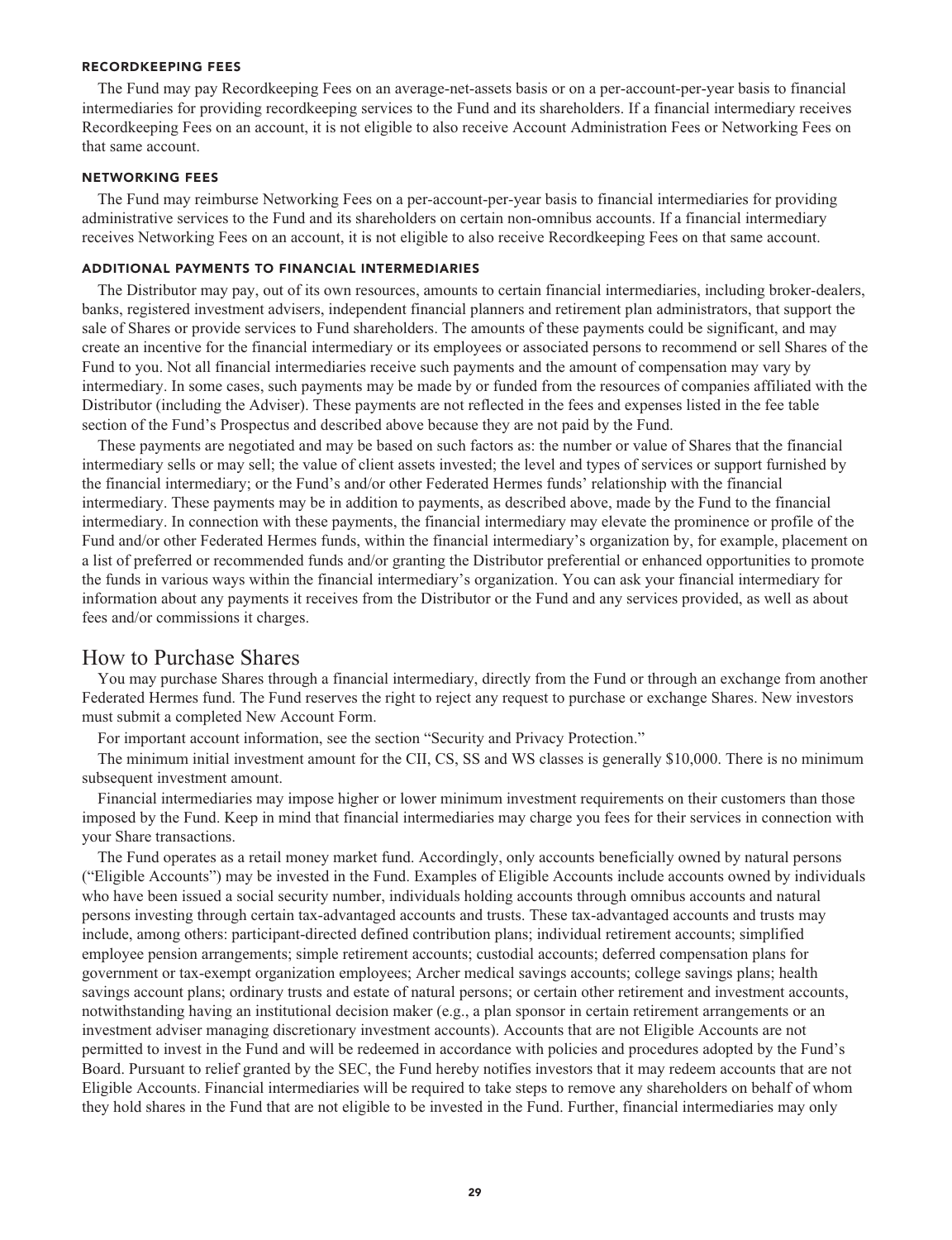**submit purchase orders, if they have implemented policies and procedures reasonably designed to limit all investors on behalf of whom they submit orders to Eligible Accounts. Financial intermediaries may be required by the Fund or its shareholder servicing agent to provide a written statement or other representation that they have in place, and operate in compliance with, such policies and procedures prior to submitting purchase orders.**

**The Fund will not accept new accounts that are not Eligible Accounts. Neither the Fund nor the Adviser will be responsible for any loss of income in an investor's account or tax liability resulting from an involuntary redemption. The Fund has adopted policies and procedures such that the Fund will be able: (a) to limit the beneficial owners of shares to natural persons; and (b) to allow the Fund to impose liquidity fees and temporarily suspend redemptions.**

#### **THROUGH A FINANCIAL INTERMEDIARY**

**Submit your purchase order to your financial intermediary. Financial intermediaries are responsible for promptly submitting purchase orders and payment to the Fund by electronic means permitted by the Fund, or according to the instructions in the sections "By Telephone" or "By Mail" below.**

**If your financial intermediary submits your order electronically, your order will be processed and you will be entitled to dividends pursuant to operating procedures established by the Fund. If your financial intermediary submits your order by telephone or by mail, your order will be processed and you will be entitled to dividends as outlined in the section "By Telephone" or the section "By Mail" below.**

**If you deal with a financial intermediary, you will have to follow the financial intermediary's procedures for transacting with the Fund. For more information about how to purchase Shares through your financial intermediary, you should contact your financial intermediary directly.**

#### **DIRECTLY FROM THE FUND**

#### **By Telephone**

**You may purchase Shares by calling the Fund at 1-800-341-7400.**

**Your purchase will be priced at the NAV next calculated after the Fund receives your order. Receipt of a purchase order by a financial intermediary will be deemed received by the Fund to the extent that such financial intermediary has been duly authorized by the Fund to accept such orders. If you call the Fund by 1:00 p.m. (Eastern time) and send your payment by wire by the close of the Federal Reserve wire transfer system, you will be entitled to that day's dividend.**

**Send your wire to:**

**State Street Bank and Trust Company Boston, MA Dollar Amount of Wire ABA Number 011000028 BNF: 23026552 Attention: Federated Hermes EDGEWIRE Wire Order Number, Dealer Number or Group Number Nominee/Institution Name Fund Name and Number and Account Number**

**If the Fund does not receive your purchase wire by the close of the Federal Reserve wire transfer system on your designated settlement date, your purchase will be canceled and you could be liable for any losses or fees incurred by the Fund or DST Asset Manager Solutions, Inc., the Fund's transfer agent.**

**You cannot purchase Shares by wire on days when wire transfers are restricted, even if the NYSE is open on such days (for example, Columbus Day and Veterans Day). The Fund does not consider wire purchase requests received on such days to be in proper form, and will not process such requests.**

#### **By Mail**

**You may purchase Shares by sending your check payable to The Federated Hermes Funds at the following address: The Federated Hermes Funds**

**P.O. Box 219318**

**Kansas City, MO 64121-9318**

**If you send your check by a private courier or overnight delivery service that requires a street address, send it to: The Federated Hermes Funds th 430 W 7 Street Suite 219318 Kansas City, MO 64105-1407**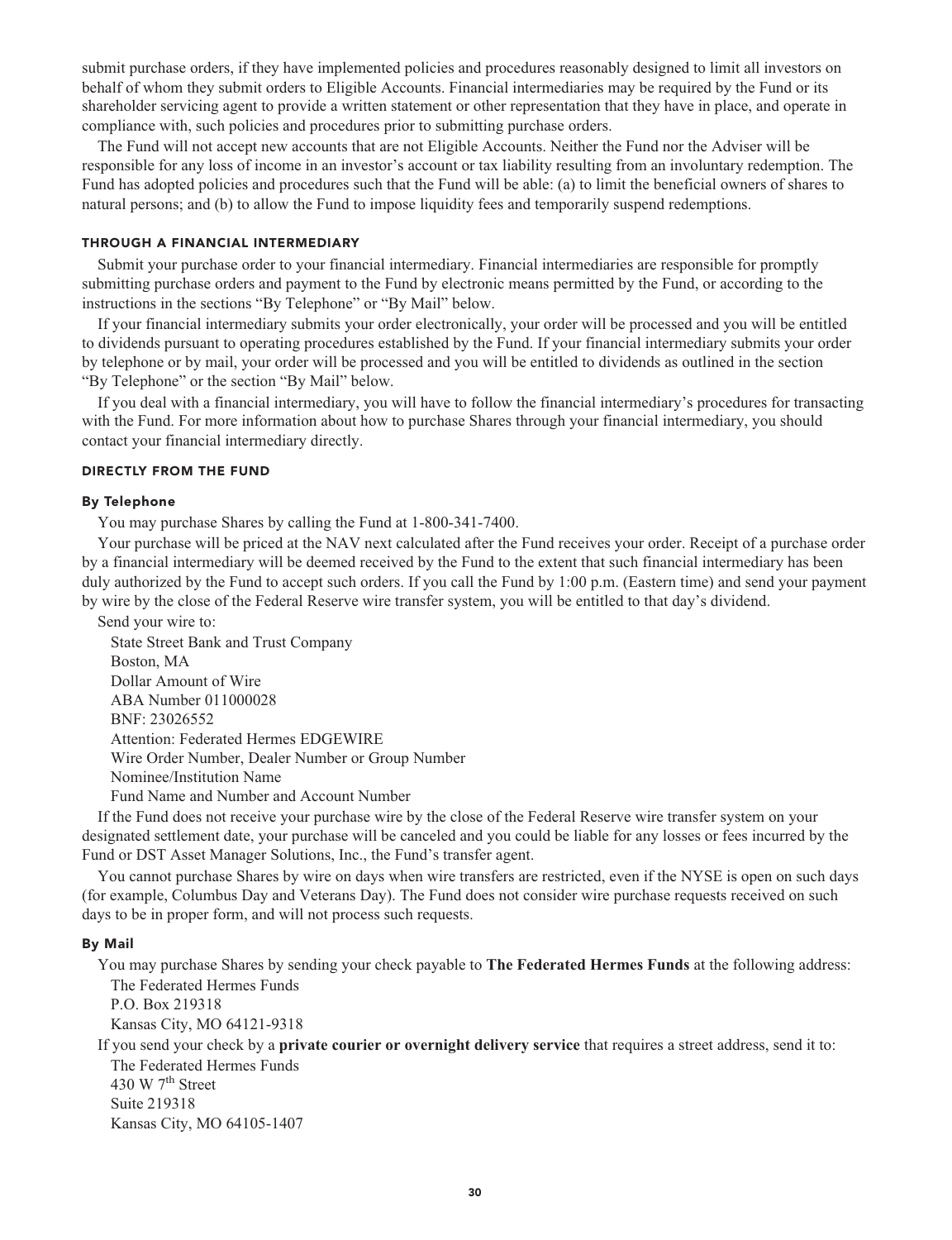**Please note your account number on your check. Payment should be made in U.S. dollars and drawn on a U.S. bank. If your check does not clear, your purchase will be canceled and you could be liable for any losses or fees incurred by the Fund or DST Asset Manager Solutions, Inc., the Fund's transfer agent. The Fund reserves the right to reject any purchase request. For example, to protect against check fraud the Fund may reject any purchase request involving a check that is not made payable to The Federated Hermes Funds (including, but not limited to, requests to purchase Shares using thirdparty checks) or involving temporary checks or credit card checks.**

**Your order will be priced at the NAV next calculated after the Fund receives your check and you will be entitled to dividends beginning on the day the check is converted into federal funds (normally the business day after the check is received).**

#### **By Direct Deposit**

**You may establish Payroll Deduction/Direct Deposit arrangements for investments into the Fund by either calling a Client Service Representative at 1-800-341-7400; or by completing the Payroll Deduction/Direct Deposit Form, which is available on [FederatedInvestors.com](https://www.federatedinvestors.com/home.do) under "Resources" and then "Literature and Forms," then "Forms." You will receive a confirmation when this service is available.**

# **THROUGH AN EXCHANGE**

**You may purchase Shares through an exchange from any Federated Hermes fund or share class that does not have a stated sales charge or contingent deferred sales charge, except shares of Federated Hermes Institutional Money Market Management, Federated Hermes Institutional Prime Obligations Fund, Federated Hermes Institutional Tax-Free Cash Trust, Federated Hermes Institutional Prime Value Obligations Fund, Class A Shares without a sales charge ("no-load Class A Shares") and Class R Shares of any Fund provided that you meet any shareholder eligibility and minimum initial investment requirements for the Shares to be purchased (if applicable), both accounts have identical registrations, and you must receive a prospectus for the fund in which you wish to exchange.**

#### **By Online Account Services**

**You may access your accounts online to purchase Shares through [FederatedInvestors.com'](https://www.federatedinvestors.com/home.do)s Shareholder Account Access system once you have registered for access. Online transactions may be subject to certain limitations including limitations as to the amount of the transaction. For more information about the services available through Shareholder Account Access, please visit [FederatedInvestors.com](https://www.federatedinvestors.com/home.do) and select "Sign In" and "Access and Manage Investments," or call 1-800-341-7400 Option #4 to speak with a Client Service Representative.**

#### **BY SYSTEMATIC INVESTMENT PROGRAM (SIP)**

**Once you have opened an account, you may automatically purchase additional Shares on a regular basis by completing the SIP section of the New Account Form or by contacting the Fund or your financial intermediary. The minimum investment amount for SIPs is \$50.**

# **BY AUTOMATED CLEARING HOUSE (ACH)**

**Once you have opened an account, you may purchase additional Shares through a depository institution that is an ACH member. This purchase option can be established by completing the appropriate sections of the New Account Form.**

# **How to Redeem and Exchange Shares**

**You should redeem or exchange Shares:**

- **■ through a financial intermediary if you purchased Shares through a financial intermediary; or**
- **■ directly from the Fund if you purchased Shares directly from the Fund.**

**Redemption proceeds normally are wired or mailed within one business day for each method of payment after receiving a timely request in proper form. Depending upon the method of payment, when shareholders receive redemption proceeds can differ. Payment may be delayed for up to seven days under certain circumstances (see "Limitations on Redemption Proceeds").**

**For important account information, see the section "Security and Privacy Protection."**

#### **THROUGH A FINANCIAL INTERMEDIARY**

**Submit your redemption or exchange request to your financial intermediary. Financial intermediaries are responsible for promptly submitting redemption or exchange requests to the Fund by electronic means permitted by the Fund, or according to the instructions in the sections "By Telephone" or "By Mail" below.**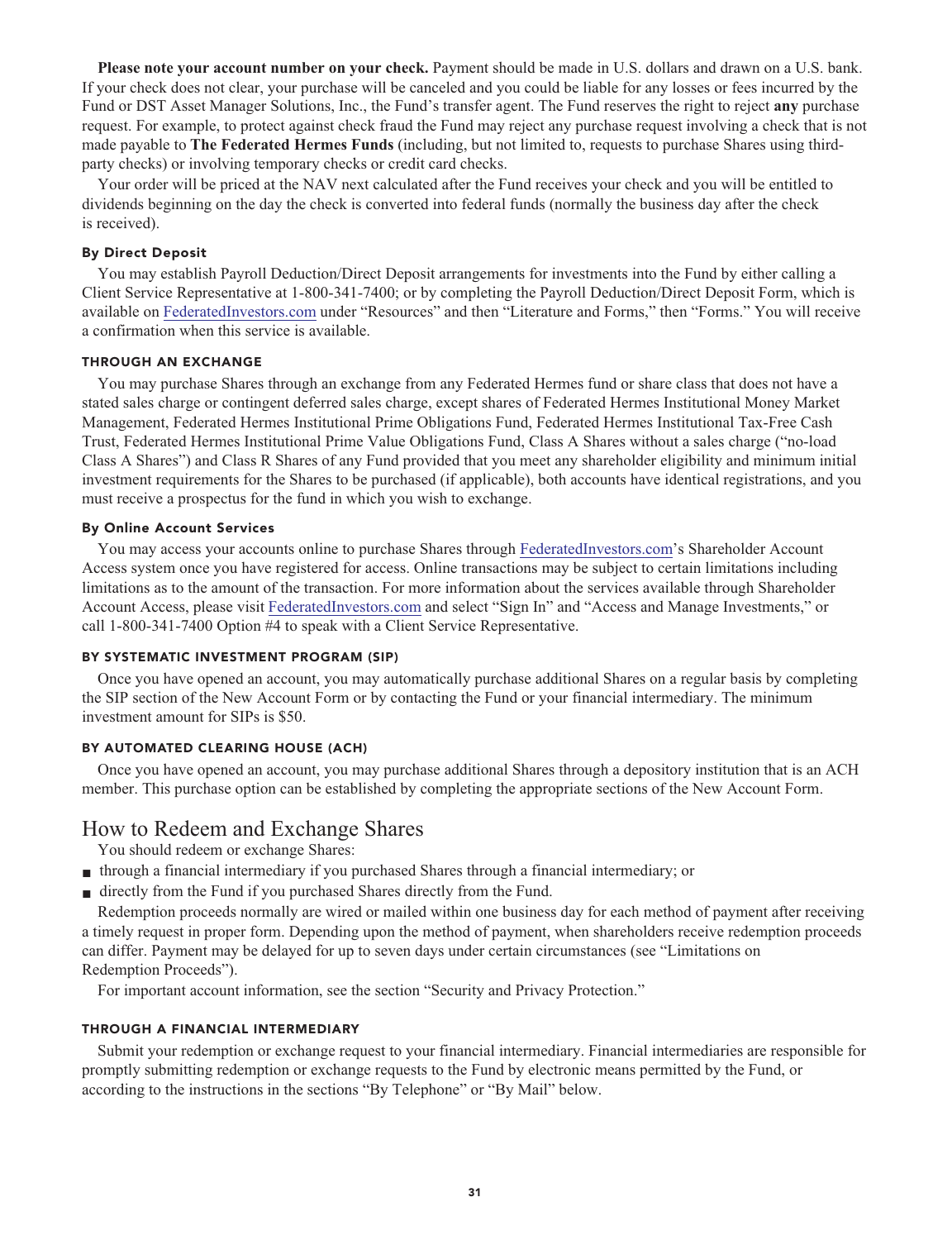**If your financial intermediary submits your redemption or exchange request electronically, your request will be processed and your proceeds will be paid pursuant to operating procedures established by the Fund. If your financial intermediary submits your redemption or exchange request by telephone or by mail, your request will be processed and your proceeds will be paid as outlined in the section "By Telephone" or the section "By Mail" below.**

**If you deal with a financial intermediary, you will have to follow the financial intermediary's procedures for transacting with the Fund. For more information about how to redeem or exchange Shares through your financial intermediary, you should contact your financial intermediary directly.**

#### **DIRECTLY FROM THE FUND**

#### **By Telephone**

**You may redeem or exchange Shares by calling the Fund at 1-800-341-7400. Your redemption or exchange request will be priced at the NAV next calculated after the request is received by the Fund. Receipt of a redemption or exchange order by a financial intermediary will be deemed received by the Fund to the extent that such financial intermediary has been duly authorized by the Fund to accept such orders.**

**If you call the Fund by noon Eastern time, and your redemption proceeds are wired to you the same day, you will not be entitled to that day's dividend.**

**If you call the Fund after noon Eastern time and before the end of regular trading (normally 4:00 p.m. Eastern time) on the NYSE, you will be entitled to that day's dividend and your redemption proceeds will be sent to you the following business day.**

#### **By Mail**

**You may redeem or exchange Shares by mailing a written request to the Fund.**

**Your redemption or exchange request will be priced at the NAV next calculated after the Fund receives your written request in proper form. If your redemption proceeds are wired to you the same day your order is priced, you will not be entitled to that day's dividend. If a check for your redemption proceeds is mailed to you on the next business day after your request is priced, you will be entitled to dividends through the day on which the Fund priced your request.**

**Send requests by mail to:**

**The Federated Hermes Funds P.O. Box 219318 Kansas City, MO 64121-9318**

**Send requests by private courier or overnight delivery service to:**

**The Federated Hermes Funds th 430 W 7 Street Suite 219318 Kansas City, MO 64105-1407**

**All requests must include:**

- **Fund Name and Share Class, account number and account registration;**
- **amount** to be redeemed or exchanged;
- **■ signatures of all shareholders exactly as registered; and**
- **■ if exchanging, the Fund Name and Share Class, account number and account registration into which you are exchanging.**

**Call your financial intermediary or the Fund if you need special instructions.**

#### **Signature Guarantees**

**Signatures must be guaranteed by a financial institution which is a participant in a Medallion signature guarantee program if:**

- **your redemption will be sent to an address other than the address of record;**
- **your redemption will be sent to an address of record that was changed within the last 30 days;**
- **■ a redemption is payable to someone other than the shareholder(s) of record; or**
- **■ transferring into another fund with a different shareholder registration.**

**A Medallion signature guarantee is designed to protect your account from fraud. Obtain a Medallion signature guarantee from a bank or trust company, savings association, credit union or broker, dealer or securities exchange member. A notary public cannot provide a signature guarantee.**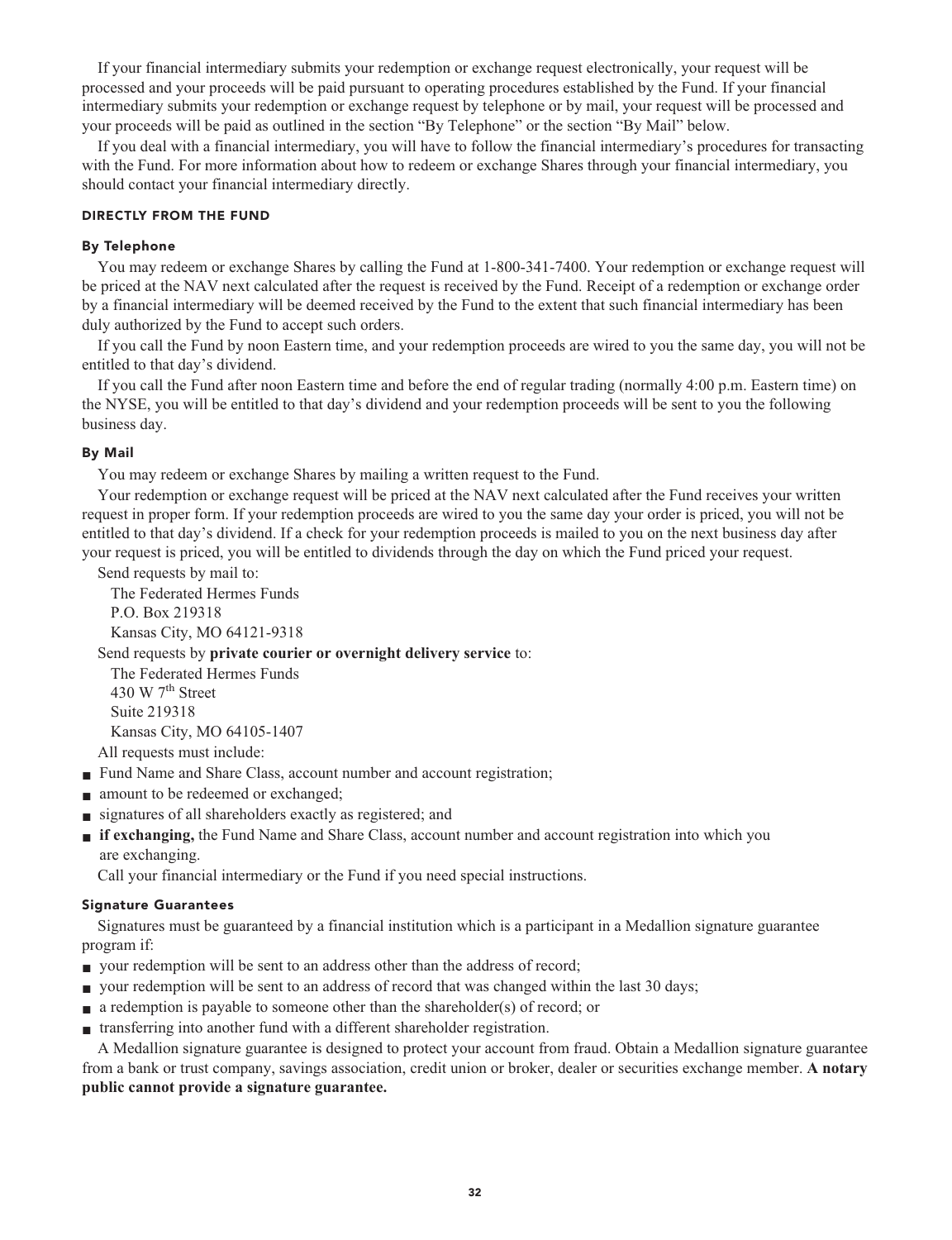#### **By Online Account Services**

**You may access your accounts online to redeem or exchange Shares through [FederatedInvestors.com'](https://www.federatedinvestors.com/home.do)s Shareholder Account Access system once you have registered for access. Online transactions may be subject to certain limitations including limitations as to the amount of the transaction. For more information about the services available through Shareholder Account Access, please visit [FederatedInvestors.com](https://www.federatedinvestors.com/home.do) and select "Sign In" and "Access and Manage Investments," or call 1-800-341-7400 Option #4 to speak with a Client Service Representative.**

#### **PAYMENT METHODS FOR REDEMPTIONS**

**Your redemption proceeds will be mailed by check to your address of record. The following payment options are available if you complete the appropriate section of the New Account Form or an Account Service Options Form. These payment options require a signature guarantee if they were not established when the account was opened:**

- **■ An electronic transfer to your account at a financial institution that is an ACH member; or**
- **■ Wire payment to your account at a domestic commercial bank that is a Federal Reserve System member.**

# **METHODS THE FUND MAY USE TO MEET REDEMPTION REQUESTS**

**The Fund intends to pay Share redemptions in cash. To ensure that the Fund has cash to meet Share redemptions on any day, the Fund typically expects to hold a cash or cash equivalent reserve or sell portfolio securities.**

**In unusual or stressed circumstances, the Fund may generate cash in the following ways:**

- **■ Inter-fund Borrowing and Lending. The SEC has granted an exemption that permits the Fund and all other funds advised by subsidiaries of Federated Hermes ("Federated Hermes funds") to lend and borrow money for certain temporary purposes directly to and from other Federated Hermes funds. Inter-fund borrowing and lending is permitted only: (a) to meet shareholder redemption requests; (b) to meet commitments arising from "failed" trades; and (c) for other temporary purposes. All inter-fund loans must be repaid in seven days or less.**
- **Redemption in Kind.** Although the Fund intends to pay Share redemptions in cash, it reserves the right to pay the **redemption price in whole or in part by an "in-kind" distribution of the Fund's portfolio securities. Because the Fund has elected to be governed by Rule 18f-1 under the 1940 Act, the Fund is obligated to pay Share redemptions to any one shareholder in cash only up to the lesser of \$250,000 or 1% of the net assets represented by such Share class during any 90-day period. Redemptions in kind are made consistent with the procedures adopted by the Fund's Board, which generally include distributions of a pro rata share of the Fund's portfolio assets. Redemption in kind is not as liquid as a cash redemption. If redemption is made in kind, securities received may be subject to market risk and the shareholder could incur taxable gains and brokerage or other charges in converting the securities to cash.**

# **LIMITATIONS ON REDEMPTION PROCEEDS**

**Redemption proceeds normally are wired or mailed within one business day after receiving a request in proper form. Payment may be delayed for up to seven days:**

- **to allow your purchase to clear (as discussed below);**
- **■ during periods of market volatility;**
- **■ when a shareholder's trade activity or amount adversely impacts the Fund's ability to manage its assets; or**
- **■ during any period when the Federal Reserve wire or applicable Federal Reserve banks are closed, other than customary weekend and holiday closings.**

**If you request a redemption of Shares recently purchased by check (including a cashier's check or certified check), money order, bank draft or ACH, your redemption proceeds may not be made available for up to seven calendar days to allow the Fund to collect payment on the instrument used to purchase such Shares. If the purchase instrument does not clear, your purchase order will be canceled and you will be responsible for any losses incurred by the Fund as a result of your canceled order.**

**Any attempt to redeem Shares through checkwriting or debit card before the purchase instrument has cleared will be automatically rejected.**

**In addition, the right of redemption may be suspended, or the payment of proceeds may be delayed, during any period:**

- when the NYSE is closed, other than customary weekend and holiday closings;
- when trading on the NYSE is restricted, as determined by the SEC;
- **■ in which an emergency exists, as determined by the SEC, so that disposal of the Fund's investments or determination of its NAV is not reasonably practicable; or**
- **■ in which there are emergency conditions, including liquidation of the Fund, as provided in Section 22(e), and rules thereunder, of the Investment Company Act of 1940.**

**You will not accrue interest or dividends on uncashed redemption checks from the Fund when checks are undeliverable and returned to the Fund.**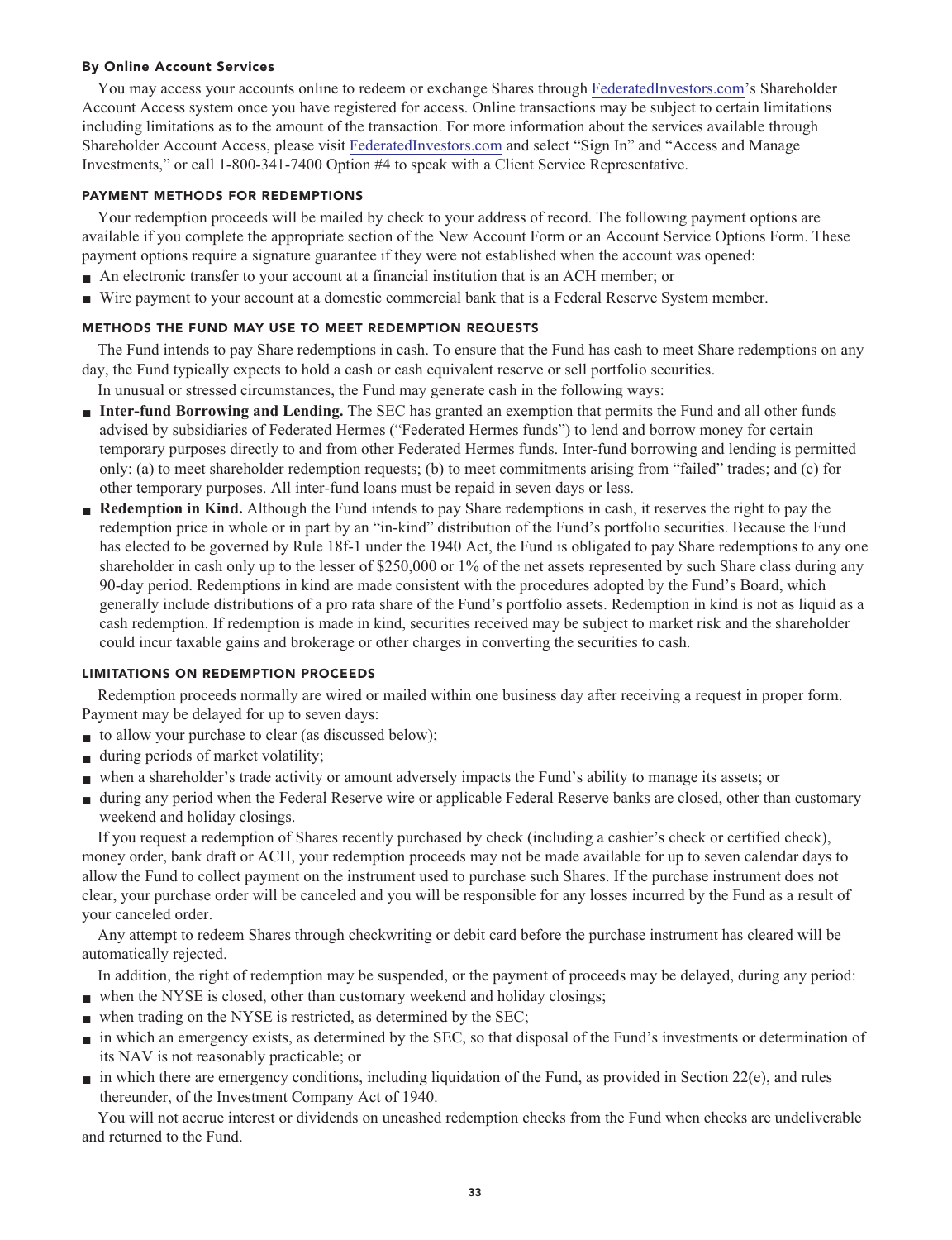#### **CERTAIN SPECIAL LIMITATIONS AFFECTING REDEMPTIONS**

**The SEC has implemented a number of requirements, including liquidity fees and temporary redemption gates, for money market funds based on the amount of Fund assets that are "weekly liquid assets," which generally includes cash, direct obligations of the U.S. government, certain other U.S. government or agency securities and securities that will mature or are subject to a demand feature that is exercisable and payable within five business days.**

**The Fund has adopted policies and procedures such that the Fund will be able to impose liquidity fees on redemptions and/or temporarily suspend redemptions for up to 10 business days in any 90-day period in the event that the Fund's weekly liquid assets were to fall below a designated threshold, subject to a determination by the Fund's Board that such a liquidity fee or redemption gate is in the Fund's best interest. If the Fund's weekly liquid assets fall below 30% of its total assets, the Fund may impose liquidity fees of up to 2% of the value of the shares redeemed and/or temporarily suspend redemptions, if the Board, including a majority of the independent Trustees, determines that imposing a liquidity fee or temporarily suspending redemptions is in the Fund's best interest. If the Fund's weekly liquid assets fall below 10% of its total assets at the end of any business day, the Fund will impose a liquidity fee of 1% on all redemptions beginning on the next business day, unless the Board, including a majority of the independent Trustees, determines that imposing such a fee would not be in the best interests of the Fund or determines that a lower or higher fee (not to exceed 2%) would be in the best interests of the Fund, which would remain in effect until weekly liquid assets return to 30% or the Board determines that the fee is no longer in the best interests of the Fund. In the event that a liquidity fee is imposed and/or redemptions are temporarily suspended, the Board may take certain other actions based on the particular facts and circumstances, including but not limited to modifying the timing and frequency of its NAV determinations. All liquidity fees payable by shareholders of the Fund would be payable to the Fund and could offset any losses realized by the Fund when seeking to honor redemption requests during times of market stress.**

**If liquidity fees are imposed or redemptions are temporarily suspended, the Fund will notify shareholders on the Fund's website or by press release. In addition to identifying the Fund, such notifications will include the Fund's percentage of total assets invested in weekly liquid assets, the time of implementation of the liquidity fee and/or redemption gate and details regarding the amount of the liquidity fee. The imposition and termination of a liquidity fee or redemption gate will also be reported by the Fund to the SEC on Form N-CR. If redemptions are temporarily suspended, the Fund and your financial intermediary will not accept redemption or exchange orders until the Fund has notified shareholders that the redemption gate has been lifted. Shareholders wishing to redeem or exchange shares once the redemption gate has been lifted will need to submit a new redemption or exchange request to the Fund or their financial intermediary.**

**All liquidity fees payable by shareholders to the Fund can be used to offset any losses realized by the Fund when seeking to honor redemption requests during times of market stress. The Fund expects to treat such liquidity fees as not constituting income to the Fund.**

**A liquidity fee imposed by the Fund will reduce the amount you will receive upon the redemption of your shares and will decrease the amount of any capital gain or increase the amount of any capital loss you will recognize from such redemption. Although there is some degree of uncertainty with respect to the tax treatment of liquidity fees received by money market funds, it is anticipated at this time that a liquidity fee will have no tax effect for the Fund. As the tax treatment will likely be the subject of future guidance issued by the Internal Revenue Service (IRS), the Fund will re-visit the applicable tax treatment of liquidity fees when they are received.**

**In addition, the right of any investor to receive payment with respect to any redemption may be suspended or the payment of the redemption proceeds postponed during any period in which the NYSE is closed (other than weekends or holidays) or trading on the NYSE is restricted or, to the extent otherwise permitted by the 1940 Act, if an emergency exists as a result of which disposal by the Fund of securities owned by it is not reasonably practicable or it is not reasonably practicable for the Fund fairly to determine the value of its net assets. In addition, the SEC may by order permit suspension of redemptions for the protection of shareholders of the Fund.**

**If the Fund's weekly liquid assets fall below 10% and the Board determines that it would not be in the best interests of the Fund to continue operating, the Board may suspend redemptions in the Fund and may approve the liquidation of the Fund. The Board may also suspend redemptions and liquidate the Fund if the Board determines that the deviation between its amortized cost price per share and its market-based NAV may result in material dilution or other unfair results to investors or existing shareholders. Prior to suspending redemptions, the Fund would be required to notify the SEC of its decision to liquidate and suspend redemptions. If the Fund ceases honoring redemptions and determines to liquidate, the Fund expects that it would notify shareholders on the Fund's website or by press release. Distributions to shareholders of liquidation proceeds may occur in one or more disbursements.**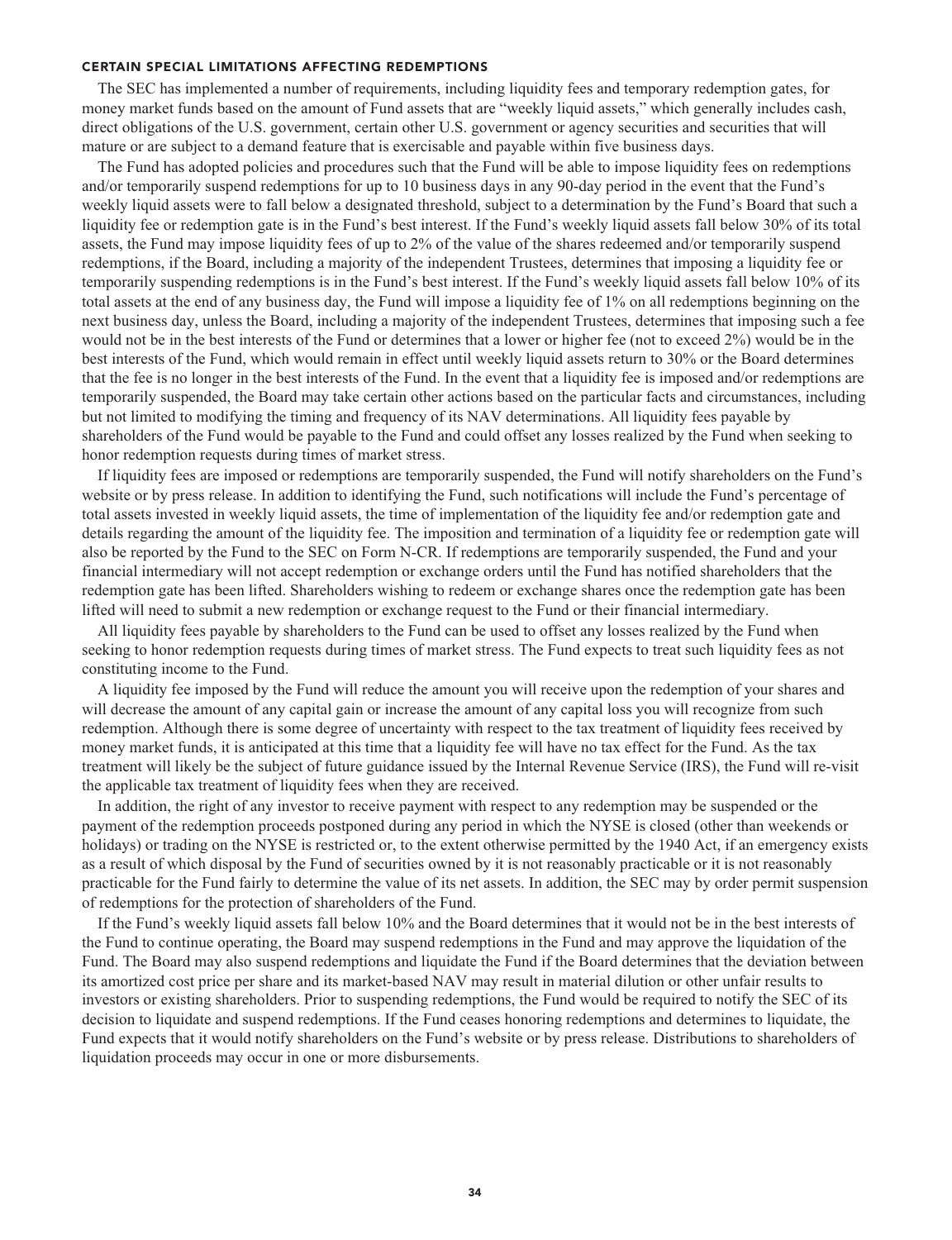**Purchase orders received by the Fund after the last NAV determination of a given day, but prior to notification of the imposition of liquidity fees or a redemption gate will be cancelled unless re-confirmed. Under certain circumstances, the Fund may honor redemption or exchange orders (or pay redemptions without adding a liquidity fee to the redemption amount) if the Fund can verify that the redemption or exchange order was received in good order by the Fund or the Fund's agent before the Fund imposed liquidity fees or temporarily suspended redemptions.**

#### **Involuntary Redemptions**

**The Fund operates as a retail money market fund. Accordingly, only Eligible Accounts may be invested in the Fund. Accounts that are not Eligible Accounts are not permitted to invest in the Fund and will be redeemed in accordance with policies and procedures adopted by the Fund's Board. Financial intermediaries will be required to take steps to remove any shareholders on behalf of whom they hold shares in the Fund that are not eligible to be invested in the Fund. Further, financial intermediaries may only submit purchase orders if they have implemented policies and procedures reasonably designed to limit all investors on behalf of whom they submit orders to Eligible Accounts. Financial intermediaries may be required by the Fund or its shareholder servicing agent to provide a written statement or other representation that they have in place, and operate in compliance with, such policies and procedures prior to submitting purchase orders. Neither the Fund nor the Adviser will be responsible for any loss of income in an investor's account or tax liability resulting from an involuntary redemption.**

#### **EXCHANGE PRIVILEGE**

**You may exchange Shares of the Fund for shares of any Federated Hermes fund or share class that does not have a stated sales charge or contingent deferred sales charge, except shares of Federated Hermes Institutional Money Market Management, Federated Hermes Institutional Prime Obligations Fund, Federated Hermes Institutional Tax-Free Cash Trust, Federated Hermes Institutional Prime Value Obligations Fund, no-load Class A Shares and Class R Shares of any Fund.**

**To do this, you must:**

- **meet any applicable shareholder eligibility requirements;**
- **■ ensure that the account registrations are identical;**
- **meet any applicable minimum initial investment requirements; and**
- **receive a prospectus for the fund into which you wish to exchange.**

**An exchange is treated as a redemption and a subsequent purchase, and is a taxable transaction. The Fund reserves the right to reject any request to purchase or exchange Shares. The Fund may modify or terminate the exchange privilege at any time.**

#### **SYSTEMATIC WITHDRAWAL/EXCHANGE PROGRAM**

**You may automatically redeem or exchange Shares. The minimum amount for all new or revised systematic redemptions or exchanges of Shares is \$50 per transaction per fund. Complete the appropriate section of the New Account Form or an Account Service Options Form or contact your financial intermediary or the Fund. Your account value must meet the minimum initial investment amount at the time the program is established. This program may reduce, and eventually deplete, your account. Payments should not be considered yield or income.**

#### **CHECKWRITING**

**You may request checks to redeem your Fund Shares. Your account will continue to receive the daily dividend declared on the Shares being redeemed until the check is presented for payment.**

#### **DEBIT CARD**

**Effective September 30, 2016, the Fund began to reject new applications for a debit card. However, existing Fund shareholders who have a debit card will be permitted to continue to use it and, upon expiration of the debit card, will be permitted to renew the card. Debit card service is not transferable; it is applicable only to the account associated with the debit card service as of September 30, 2016. Shareholders with debit cards will continue to be subject to an annual service fee which the Fund will automatically deduct from their account.**

**Any attempt to redeem Shares through checkwriting or debit card before the purchase instrument has cleared will be automatically rejected.**

#### **ADDITIONAL CONDITIONS**

#### **Telephone Transactions**

**The Fund will record your telephone instructions. If the Fund does not follow reasonable procedures, it may be liable for losses due to unauthorized or fraudulent telephone instructions.**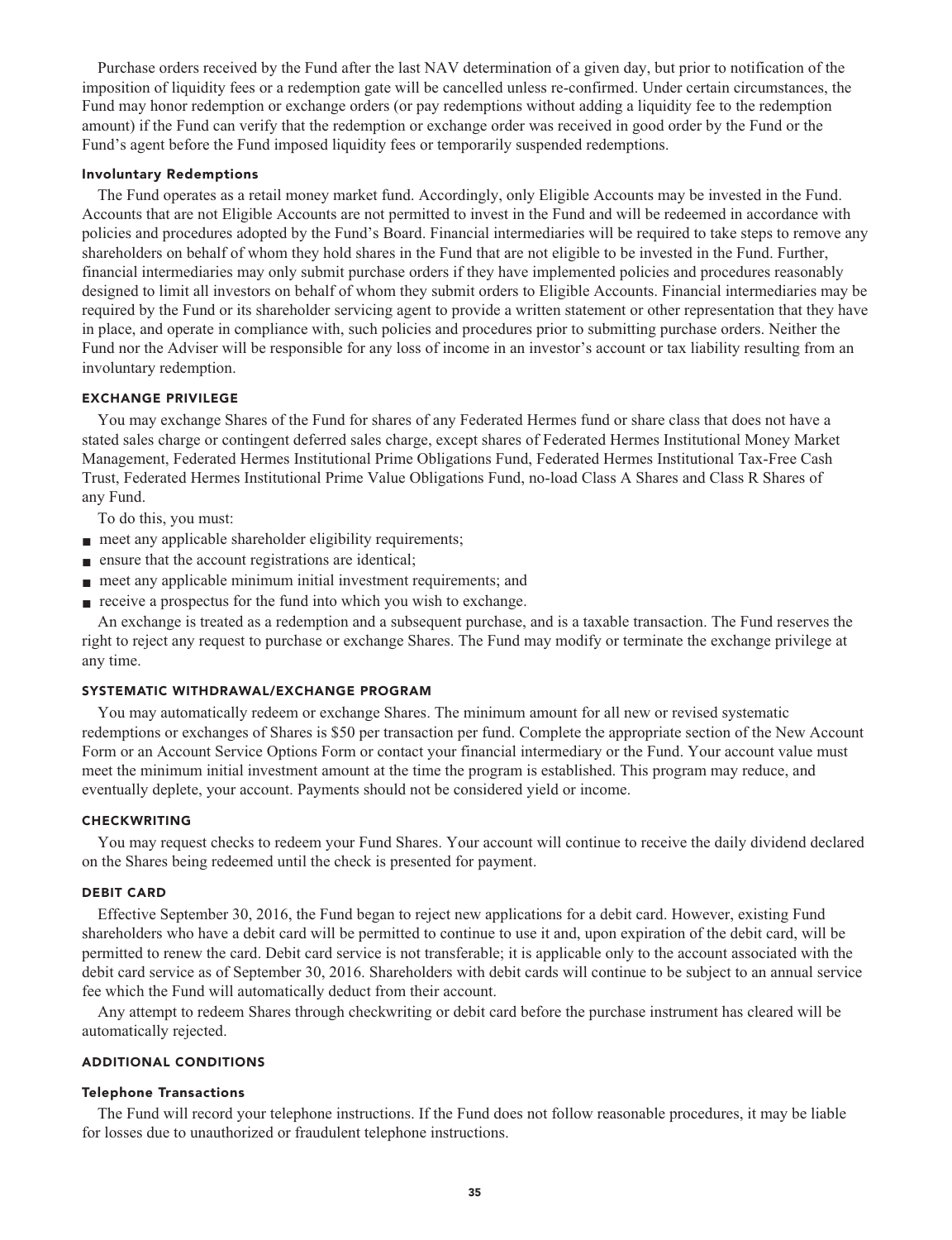#### **Share Certificates**

**The Fund no longer issues share certificates. If you are redeeming or exchanging Shares represented by certificates previously issued by the Fund, you must return the certificates with your written redemption or exchange request. For your protection, send your certificates by registered or certified mail, but do not endorse them.**

# **Security and Privacy Protection**

#### **ONLINE ACCOUNT AND TELEPHONE ACCESS SECURITY**

**Federated Hermes will not be responsible for losses that result from unauthorized transactions, unless Federated Hermes does not follow procedures designed to verify your identity. When initiating a transaction by telephone or online, shareholders should be aware that any person with access to your account and other personal information including PINs (Personal Identification Numbers) may be able to submit instructions by telephone or online. Shareholders are responsible for protecting their identity by using strong usernames and complex passwords which utilize combinations of mixed case letters, numbers and symbols, and change passwords and PINs frequently.**

**Using [FederatedInvestors.com'](https://www.federatedinvestors.com/home.do)s Account Access website means you are consenting to sending and receiving personal financial information over the Internet, so you should be sure you are comfortable with the risks. You will be required to accept the terms of an online agreement and to establish and utilize a password in order to access online account services. The Transfer Agent has adopted security procedures to confirm that internet instructions are genuine. The Transfer Agent will also send you written confirmation of share transactions. The Transfer Agent, the Fund and any of its affiliates will not be liable for losses or expenses that occur from fraudulent Internet instructions reasonably believed to be genuine.**

**The Transfer Agent or the Fund will employ reasonable procedures to confirm that telephone transaction requests are genuine, which may include recording calls, asking the caller to provide certain personal identification information, sending you written confirmation, or requiring other confirmation security procedures. The Transfer Agent, the Fund and any of its affiliates will not be liable for relying on instructions submitted by telephone that the Fund reasonably believes to be genuine.**

#### **ANTI-MONEY LAUNDERING COMPLIANCE**

**To help the government fight the funding of terrorism and money laundering activities, federal law requires financial institutions to obtain, verify and record information that identifies each new customer who opens a Fund account and to determine whether such person's name appears on governmental lists of known or suspected terrorists or terrorist organizations. Pursuant to the requirements under the USA PATRIOT Act, the information obtained will be used for compliance with the USA PATRIOT Act or other applicable laws, regulations and rules in connection with money laundering, terrorism or other illicit activities.**

**Information required includes your name, residential or business address, date of birth (for an individual), and other information that identifies you, including your social security number, tax identification number or other identifying number. The Fund cannot waive these requirements. The Fund is required by law to reject your Account Application if the required information is not provided. If, after reasonable effort, the Fund is unable to verify your identity or that of any other person(s) authorized to act on your behalf, or believes it has identified potentially suspicious, fraudulent or criminal activity, the Fund reserves the right to close your account and redeem your shares at the next calculated NAV without your permission. Any applicable contingent deferred sales charge (CDSC) will be assessed upon redemption of your shares.**

**The Fund has a strict policy designed to protect the privacy of your personal information. A copy of Federated Hermes' privacy policy notice was given to you at the time you opened your account. The Fund sends a copy of the privacy notice to you annually. You may also obtain the privacy notice by calling the Fund, or through [FederatedInvestors.com.](https://www.federatedinvestors.com/home.do)**

# **Account and Share Information**

### **ACCOUNT ACTIVITY**

**You will receive periodic statements reporting all account activity, including systematic transactions, dividends and capital gains paid.**

#### **DIVIDENDS AND CAPITAL GAINS**

**The Fund declares any dividends daily and pays them monthly to shareholders.**

**The Fund does not expect to realize any capital gains or losses. However, the Fund may realize capital gains on certain securities, such as synthetic variable rate demand instruments, that may be redeemed in certain circumstances at a premium to their face value. If capital gains or losses were to occur, they could result in an increase or decrease in dividends. The Fund pays any capital gains at least annually, and may make such special distributions of dividends and**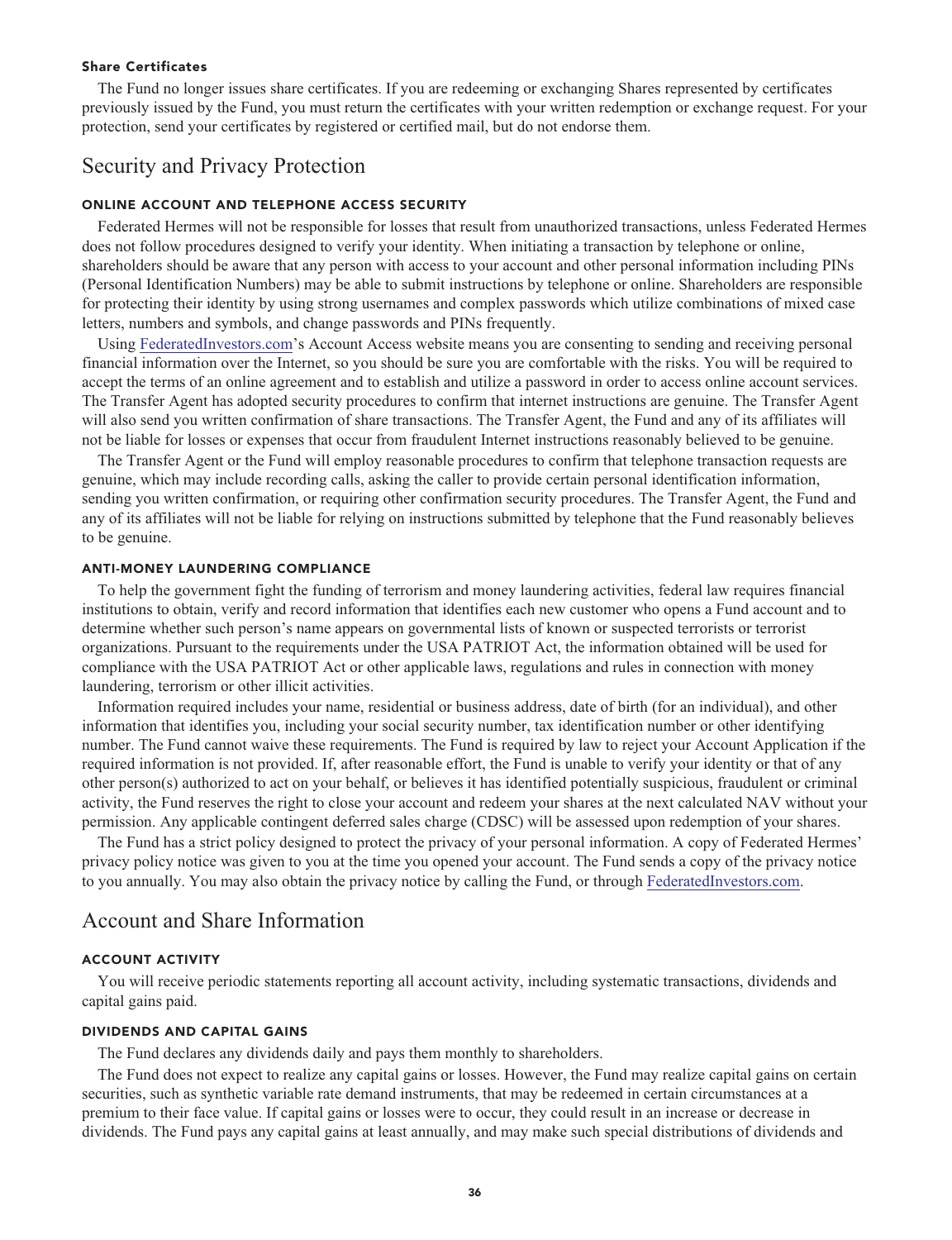**capital gains as may be necessary to meet applicable regulatory requirements. Your dividends and capital gains distributions will be automatically reinvested in additional Shares without a sales charge, unless you elect cash payments. Dividends may also be reinvested without sales charges in shares of any class of any other Federated Hermes fund of which you are already a shareholder.**

**See "Tax Information" below for information on the tax consequences of the Fund realizing a capital gain.**

**Under the federal securities laws, the Fund is required to provide a notice to shareholders regarding the source of distributions made by the Fund if such distributions are from sources other than ordinary investment income. In addition, important information regarding the Fund's distributions, if applicable, is available via the link to the Fund and share class name at [FederatedInvestors.com/FundInformation.](https://www.federatedinvestors.com/product-info/prospectuses-and-regulatory-reports.do)**

#### **SMALL DISTRIBUTIONS AND UNCASHED CHECKS**

**Generally, dividend and/or capital gain distributions payable by check in an amount of less than \$25 will be automatically reinvested in additional shares. This policy does not apply if you have elected to receive cash distributions that are directly deposited into your bank account via wire or ACH.**

**Additionally, if one or more dividend or capital gain distribution checks are returned as "undeliverable," or remain uncashed for 180 days, all subsequent dividend and capital gain distributions will be reinvested in additional shares. No interest will accrue on amounts represented by uncashed distribution checks. For questions on whether reinvestment applies to your distributions, please contact a Client Service Representative at 1-800-341-7400.**

**Certain states, including the State of Texas, have laws that allow shareholders to designate a representative to receive abandoned or unclaimed property ("escheatment") notifications by completing and submitting a designation form that generally can be found on the official state website. If a shareholder resides in an applicable state, and elects to designate a representative to receive escheatment notifications, escheatment notices generally will be delivered as required by such state laws, including, as applicable, to both the shareholder and the designated representative. A completed designation form may be mailed to the Fund (if Shares are held directly with the Fund) or to the shareholder's financial intermediary (if Shares are not held directly with the Fund). Shareholders should refer to relevant state law for the shareholder's specific rights and responsibilities under his or her state's escheatment law(s), which can generally be found on a state's official website.**

#### **ACCOUNTS WITH LOW BALANCES**

**Federated Hermes reserves the right to close accounts if redemptions or exchanges cause the account balance to fall below \$10,000 for the CII, CS, SS and WS classes.**

**Before an account is closed, you will be notified and allowed at least 30 days to purchase additional Shares to meet the minimum.**

#### **TAX INFORMATION**

**The Fund sends an IRS Form 1099 and an annual statement of your account activity to assist you in completing your federal, state and local tax returns. It is anticipated that Fund distributions will be primarily dividends that are exempt from federal regular income tax, although a portion of the Fund's dividends may not be exempt. Dividends may be subject to state and local taxes, although the Fund's dividends will be exempt from the New York taxes to the extent they are derived from interest on obligations exempt from such taxes. Although the Fund does not seek to realize capital gains, the Fund may realize and distribute capital gains from time to time as a result of the Fund's normal investment activities. Distributions of net short-term capital gains are taxable to you as ordinary income. Distributions of net long-term capital gains are taxable to you as long-term capital gains regardless of how long you have owned your Shares. Capital gains and non-exempt dividends are taxable whether paid in cash or reinvested in the Fund. Redemptions and exchanges are taxable sales. Please consult your tax adviser regarding your federal, state and local tax liability.**

#### **FREQUENT TRADING POLICIES**

**Given the short-term nature of the Fund's investments and its use of the amortized cost method for calculating the NAV of Fund Shares, the Fund does not anticipate that in the normal case frequent or short-term trading into and out of the Fund will have significant adverse consequences for the Fund and its shareholders. For this reason and because the Fund is intended to be used as a liquid short-term investment, the Fund's Board has not adopted policies or procedures to monitor or discourage frequent or short-term trading of the Fund's Shares. Regardless of their frequency or short-term nature, purchases and redemptions of Fund Shares can have adverse effects on the management of the Fund's portfolio and its performance.**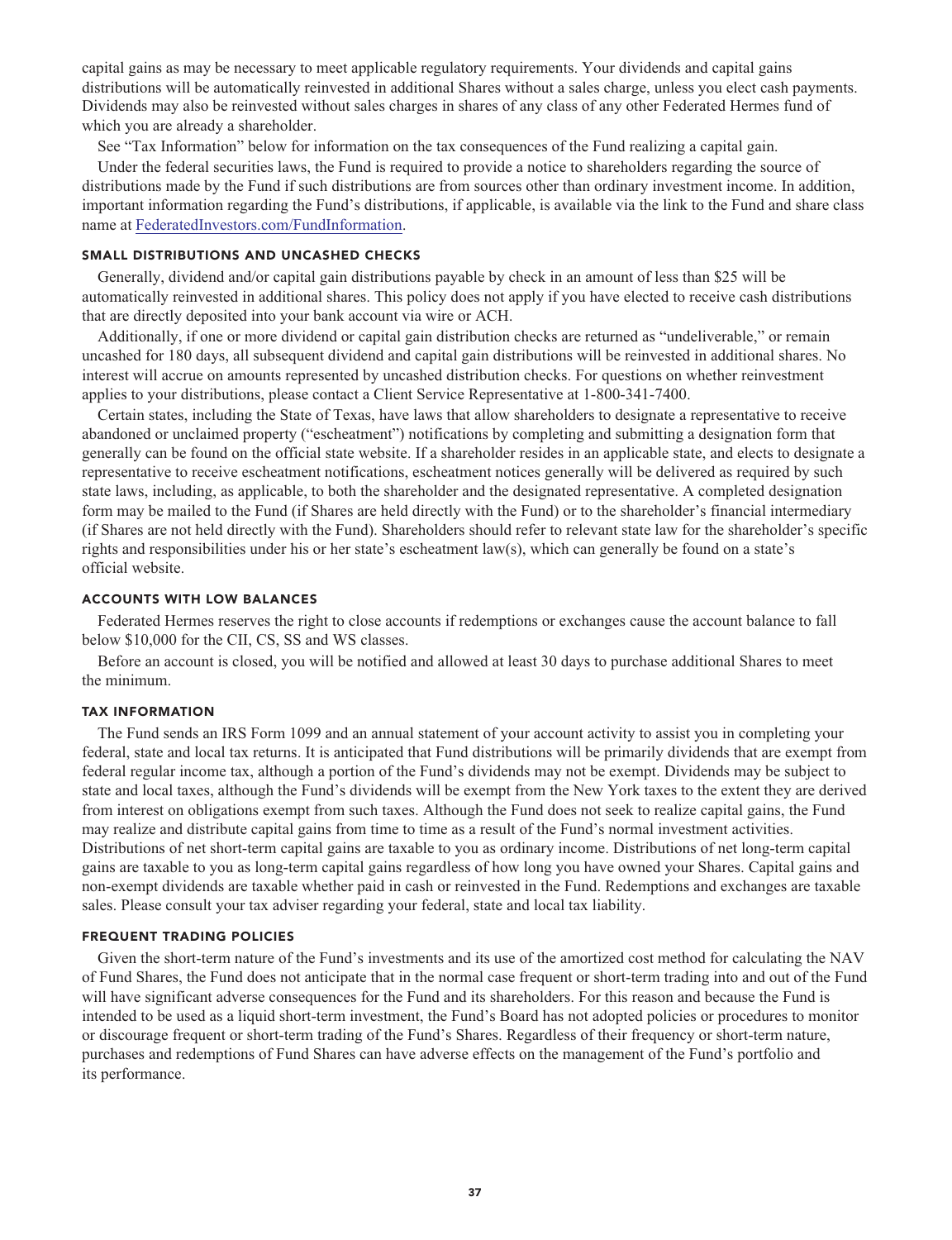**Other funds in the Federated Hermes family of funds may impose monitoring policies. Under normal market conditions, such monitoring policies are designed to protect the funds being monitored and their shareholders, and the operation of such policies and shareholder investments under such monitoring are not expected to have a materially adverse impact on the Federated Hermes funds or their shareholders. If you plan to exchange your Fund Shares for shares of another Federated Hermes fund, please read the prospectus of that other Federated Hermes fund for more information.**

#### **PORTFOLIO HOLDINGS INFORMATION**

**Information concerning the Fund's portfolio holdings is available via the link to the Fund and share class name at [FederatedInvestors.com.](https://www.federatedinvestors.com/home.do) Such information is posted on the website five business days after both mid-month and monthend then remains posted on the website for six months thereafter. Summary portfolio composition information as of the close of each month is posted on the website 15 days (or the next business day) after month-end and remains until replaced by the information for the succeeding month. The summary portfolio composition information may include identification of the Fund's top 10 credit/obligor exposures, weighted average maturity, weighted average life and percentage breakdowns of the portfolio by effective maturity range and type of security. The Fund's WAM and WAL, Shadow NAV (market-based value of the Fund's portfolio), Weekly Liquid Assets and Daily Flows are posted every business day and remain posted on the website for six months thereafter.**

**You may also access portfolio information via the link to the Fund and share class name at [FederatedInvestors.com.](https://www.federatedinvestors.com/home.do) The Fund's Annual and Semi-Annual Shareholder Reports contain complete listings of the Fund's portfolio holdings as of the end of the Fund's second and fourth fiscal quarters. These reports are also available on the SEC's website at [sec.gov.](https://www.sec.gov/)**

**The Fund files with the SEC a complete schedule of its portfolio holdings as of the close of each month on "Form N-MFP." Form N-MFP is available on the SEC's website at [sec.gov.](https://www.sec.gov/) You may access Form N-MFP via the link to the Fund and share class name at [FederatedInvestors.com.](https://www.federatedinvestors.com/home.do)**

**In addition, from time to time (for example, during periods of unusual market conditions), additional information regarding the Fund's portfolio holdings and/or composition may be posted to [FederatedInvestors.com.](https://www.federatedinvestors.com/home.do) If and when such information is posted, its availability will be noted on, and the information will be accessible from, the home page of the website.**

# **Who Manages the Fund?**

**The Board governs the Fund. The Board selects and oversees the Adviser, Federated Investment Management Company. The Adviser manages the Fund's assets, including buying and selling portfolio securities. Federated Advisory Services Company (FASC), an affiliate of the Adviser, provides certain support services to the Adviser. The fee for these services is paid by the Adviser and not by the Fund.**

**The address of the Adviser and FASC is 1001 Liberty Avenue, Pittsburgh, PA 15222-3779.**

**The Adviser, and other advisory subsidiaries of Federated Hermes combined advise approximately 102 registered investment companies spanning equity, fixed-income and money market mutual funds and also manage a variety of other pooled investment vehicles, private investment companies and customized separately managed accounts (including non-U.S./offshore funds). Federated Hermes' assets under management totaled approximately \$668.9 billion in assets as of December 31, 2021. Federated Hermes was established in 1955 as Federated Investors, Inc. and is one of the largest investment managers in the United States with nearly 2,000 employees. Federated Hermes provides investment products to more than 11,000 investment professionals and institutions.**

**The Adviser advises approximately 74 registered investment companies and also manages sub-advised funds. The Adviser's assets under management totaled approximately \$399.6 billion in assets as of December 31, 2021.**

#### **ADVISORY FEES**

**The Fund's investment advisory contract provides for payment to the Adviser of an annual investment advisory fee of 0.30% of the Fund's average daily net assets. The Adviser may voluntarily waive a portion of its fee or reimburse the Fund for certain operating expenses. The Adviser and its affiliates have also agreed to certain "Fee Limits" as described in the footnote to the "Risk/Return Summary: Fees and Expenses" table found in the "Fund Summary" section of the Prospectus.**

**A discussion of the Board's review of the Fund's investment advisory contract is available in the Fund's annual and semi-annual shareholder reports for the periods ended October 31 and April 30, respectively.**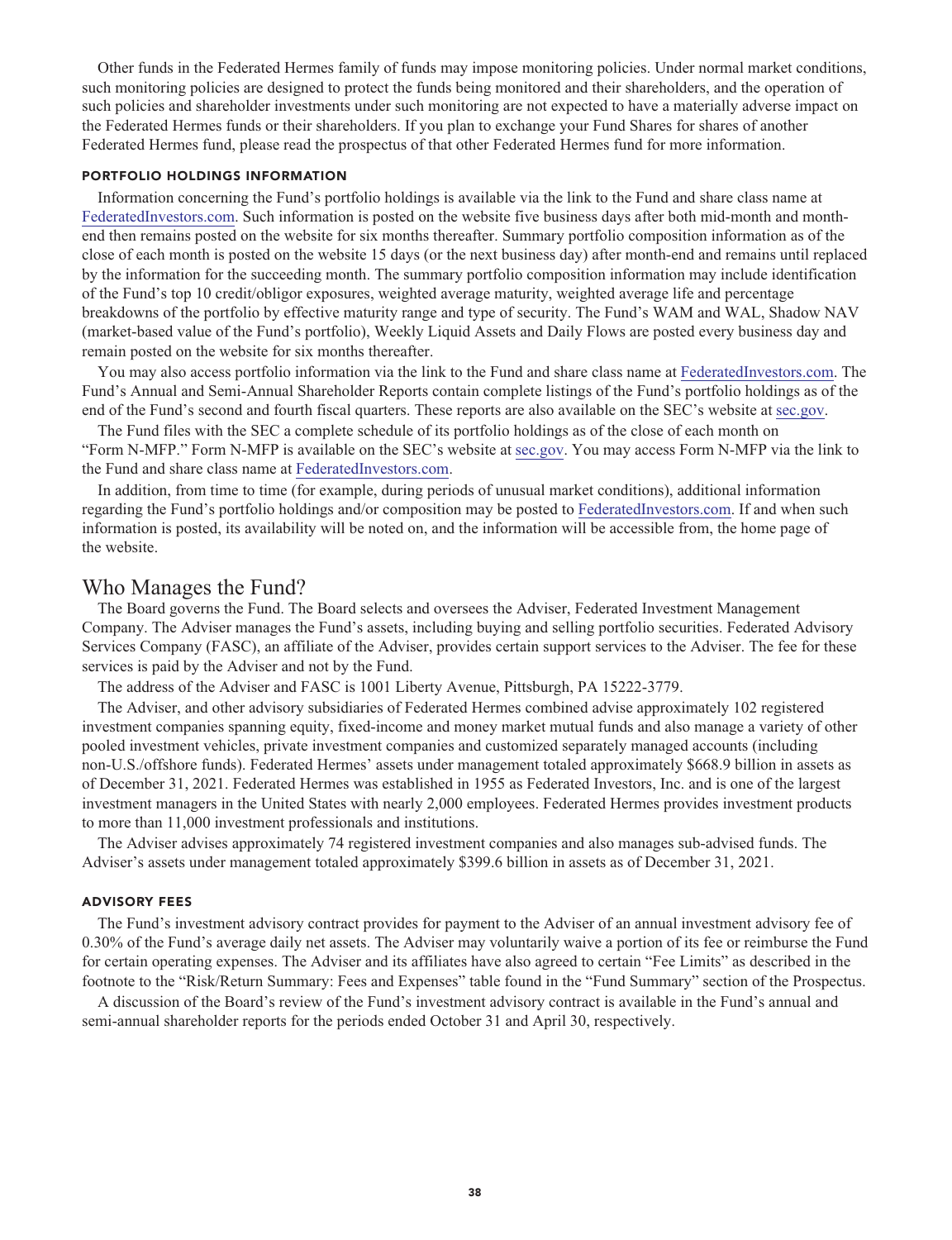# **Financial Information**

# **FINANCIAL HIGHLIGHTS**

**The Financial Highlights will help you understand the Fund's financial performance for its past five fiscal years. Some of the information is presented on a per Share basis. Total returns represent the rate an investor would have earned (or lost) on an investment in the Fund, assuming reinvestment of any dividends and capital gains.**

**This information has been audited by Ernst & Young LLP, an independent registered public accounting firm, whose report, along with the Fund's audited financial statements, is included in the Annual Report.**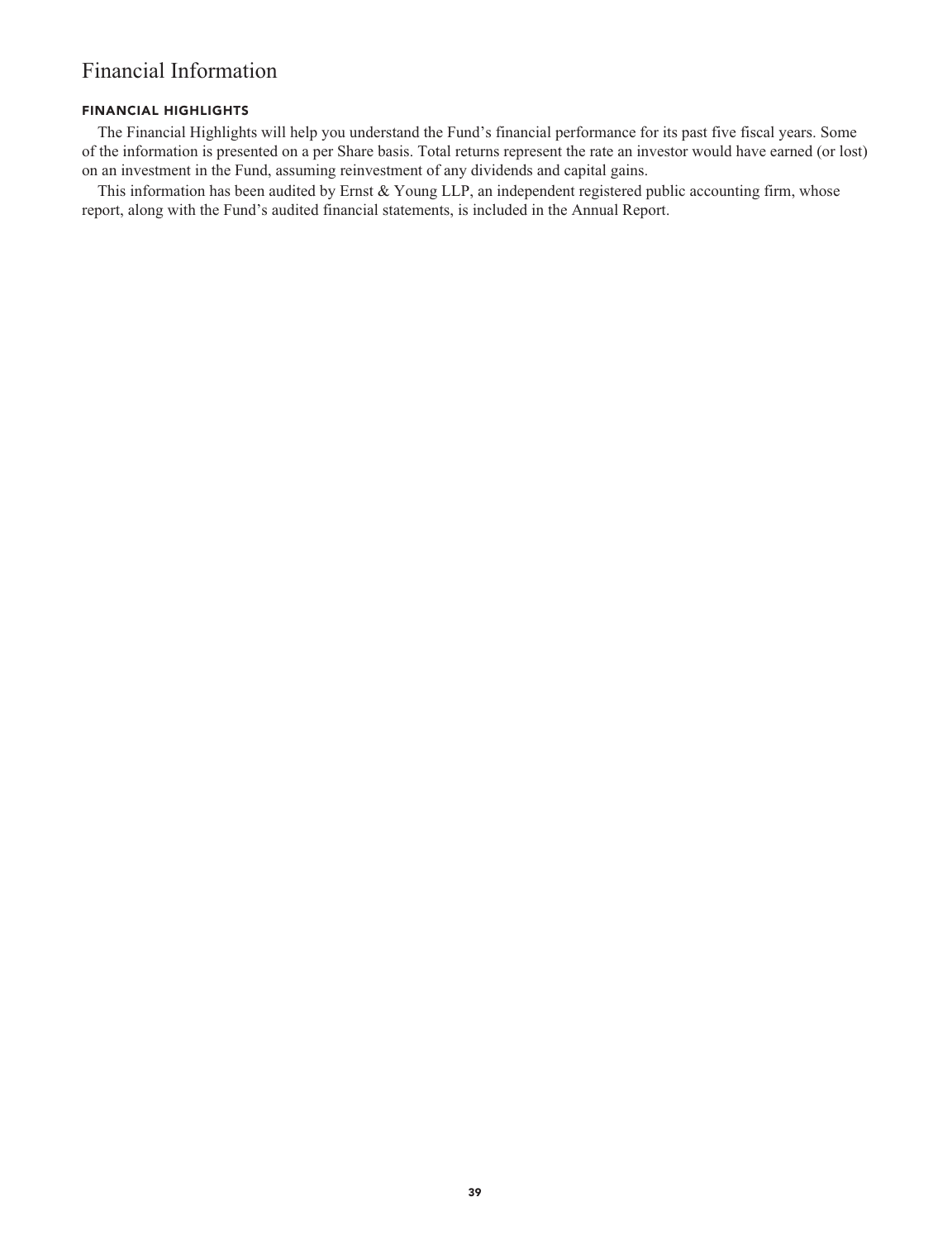# **Financial Highlights – Wealth Shares**

**(For a Share Outstanding Throughout Each Period)**

|                                           |                    | Year Ended October 31, |                    |             |                    |  |  |
|-------------------------------------------|--------------------|------------------------|--------------------|-------------|--------------------|--|--|
|                                           | 2021               | 2020                   | 2019               | 2018        | 2017               |  |  |
| Net Asset Value, Beginning of Period      | \$1.00             | \$1.00                 | \$1.00             | \$1.00      | \$1.00             |  |  |
| <b>Income From Investment Operations:</b> |                    |                        |                    |             |                    |  |  |
| Net investment income                     | 0.000 <sup>1</sup> | 0.006                  | 0.013              | 0.011       | 0.006              |  |  |
| Net realized gain (loss)                  | 0.000 <sup>1</sup> | 0.000 <sup>1</sup>     | 0.000 <sup>1</sup> |             | 0.000 <sup>1</sup> |  |  |
| TOTAL FROM INVESTMENT OPERATIONS          | 0.000 <sup>1</sup> | 0.006                  | 0.013              | 0.011       | 0.006              |  |  |
| <b>Less Distributions:</b>                |                    |                        |                    |             |                    |  |  |
| Distributions from net investment income  | $(0.000)^1$        | (0.006)                | (0.013)            | (0.011)     | (0.006)            |  |  |
| Distributions from net realized gain      | $(0.000)^1$        | $(0.000)^1$            | -                  | $(0.000)^1$ |                    |  |  |
| <b>TOTAL DISTRIBUTIONS</b>                | $(0.000)^1$        | (0.006)                | (0.013)            | (0.011)     | (0.006)            |  |  |
| Net Asset Value, End of Period            | \$1.00             | \$1.00                 | \$1.00             | \$1.00      | \$1.00             |  |  |
| Total Return <sup>2</sup>                 | 0.01%              | 0.58%                  | 1.33%              | 1.08%       | 0.56%              |  |  |
|                                           |                    |                        |                    |             |                    |  |  |

#### **Ratios to Average Net Assets:**

| Net expenses <sup>3</sup>                 | 0.21%     | 0.32%     | 0.32%     | 0.32%     | 0.32%     |
|-------------------------------------------|-----------|-----------|-----------|-----------|-----------|
| Net investment income                     | 0.01%     | 0.64%     | 1.31%     | l.10%     | 0.58%     |
| Expense waiver/reimbursement <sup>4</sup> | 0.34%     | 0.19%     | 0.17%     | 0.25%     | 0.34%     |
| Supplemental Data:                        |           |           |           |           |           |
| Net assets, end of period (000 omitted)   | \$111.555 | \$179.225 | \$326,684 | \$211,511 | \$111,061 |

**1 Represents less than \$0.001.**

**2 Based on net asset value.**

**3 Amount does not reflect net expenses incurred by investment companies in which the Fund may invest.**

**4 This expense decrease is reflected in both the net expense and the net investment income ratios shown above. Amount does not reflect expense waiver/ reimbursement recorded by investment companies in which the Fund may invest.**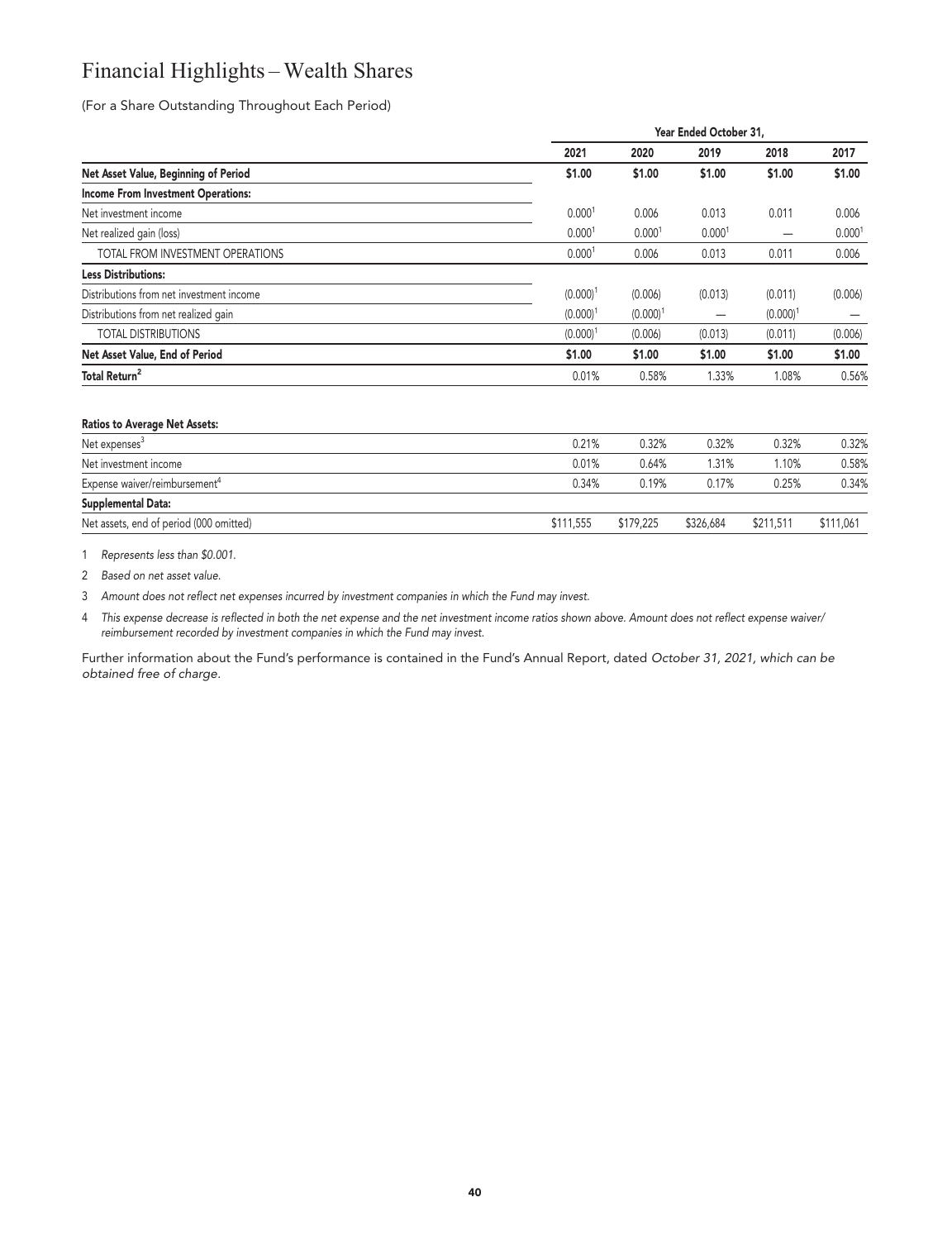# **Financial Highlights – Service Shares**

**(For a Share Outstanding Throughout Each Period)**

|                                           |                    | Year Ended October 31, |                    |             |                    |  |  |
|-------------------------------------------|--------------------|------------------------|--------------------|-------------|--------------------|--|--|
|                                           | 2021               | 2020                   | 2019               | 2018        | 2017               |  |  |
| Net Asset Value, Beginning of Period      | \$1.00             | \$1.00                 | \$1.00             | \$1.00      | \$1.00             |  |  |
| <b>Income From Investment Operations:</b> |                    |                        |                    |             |                    |  |  |
| Net investment income                     | 0.000 <sup>1</sup> | 0.004                  | 0.011              | 0.009       | 0.003              |  |  |
| Net realized gain (loss)                  | 0.000 <sup>1</sup> | 0.000 <sup>1</sup>     | 0.000 <sup>1</sup> |             | 0.000 <sup>1</sup> |  |  |
| TOTAL FROM INVESTMENT OPERATIONS          | 0.000 <sup>1</sup> | 0.004                  | 0.011              | 0.009       | 0.003              |  |  |
| <b>Less Distributions:</b>                |                    |                        |                    |             |                    |  |  |
| Distributions from net investment income  | $(0.000)^1$        | (0.004)                | (0.011)            | (0.009)     | (0.003)            |  |  |
| Distributions from net realized gain      | $(0.000)^1$        | (0.000)                | —                  | $(0.000)^1$ |                    |  |  |
| <b>TOTAL DISTRIBUTIONS</b>                | $(0.000)^1$        | (0.004)                | (0.011)            | (0.009)     | (0.003)            |  |  |
| Net Asset Value, End of Period            | \$1.00             | \$1.00                 | \$1.00             | \$1.00      | \$1.00             |  |  |
| Total Return <sup>2</sup>                 | 0.01%              | 0.43%                  | 1.11%              | 0.86%       | 0.34%              |  |  |
|                                           |                    |                        |                    |             |                    |  |  |

### **Ratios to Average Net Assets:**

| Net expenses <sup>3</sup>                 | 0.20%     | 0.46%     | 0.54%     | 0.54%    | 0.54%    |
|-------------------------------------------|-----------|-----------|-----------|----------|----------|
| Net investment income                     | 0.01%     | 0.42%     | 1.09%     | 0.82%    | 0.35%    |
| Expense waiver/reimbursement <sup>4</sup> | 0.84%     | 0.55%     | 0.45%     | 0.55%    | 0.62%    |
| Supplemental Data:                        |           |           |           |          |          |
| Net assets, end of period (000 omitted)   | \$182,028 | \$221,000 | \$219,665 | \$28,662 | \$64,510 |

**1 Represents less than \$0.001.**

**2 Based on net asset value.**

**3 Amount does not reflect net expenses incurred by investment companies in which the Fund may invest.**

**4 This expense decrease is reflected in both the net expense and the net investment income ratios shown above. Amount does not reflect expense waiver/ reimbursement recorded by investment companies in which the Fund may invest.**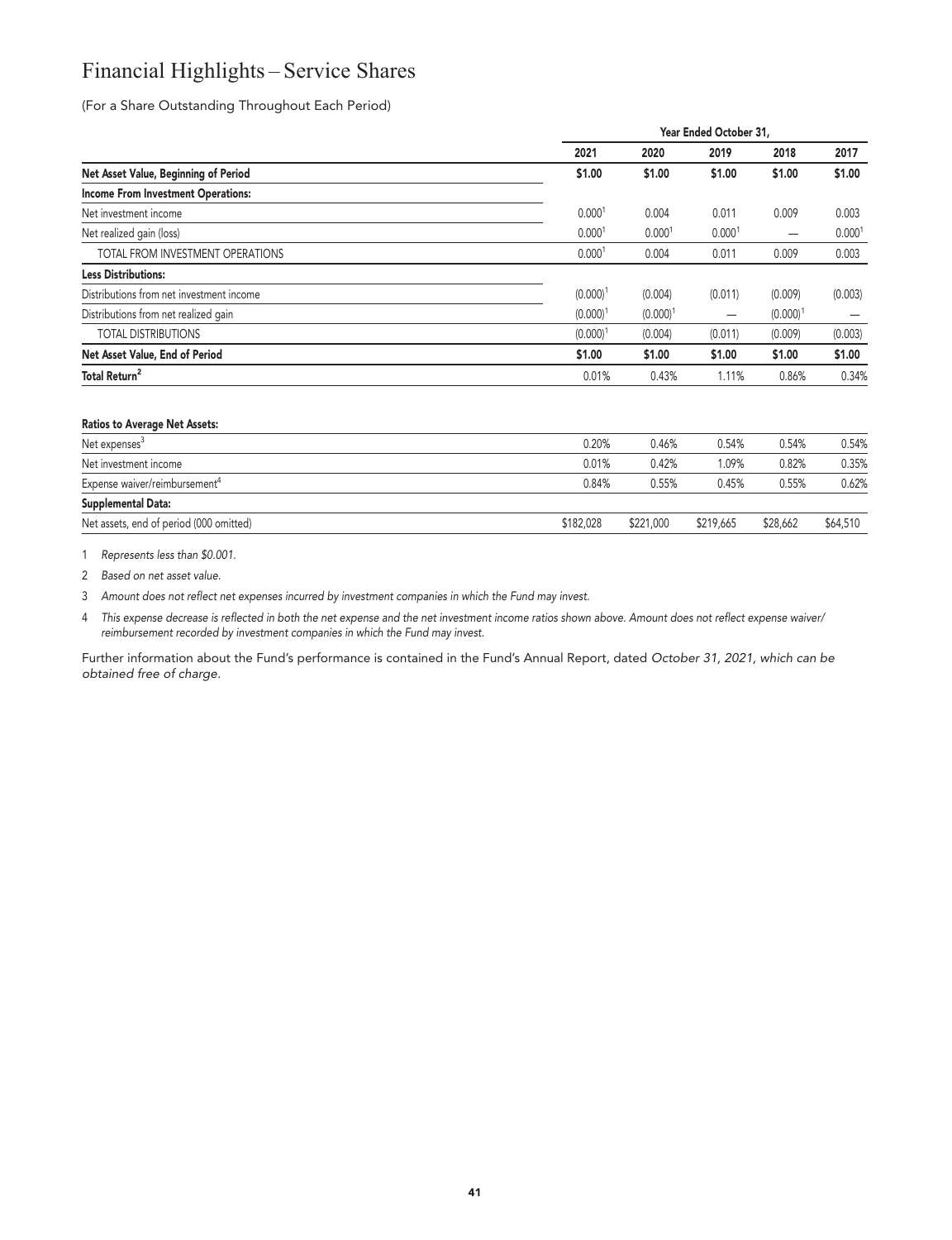# **Financial Highlights – Cash II Shares**

**(For a Share Outstanding Throughout Each Period)**

| Year Ended October 31, |             |                          |             |                    |  |
|------------------------|-------------|--------------------------|-------------|--------------------|--|
| 2021                   | 2020        | 2019                     | 2018        | 2017               |  |
| \$1.00                 | \$1.00      | \$1.00                   | \$1.00      | \$1.00             |  |
|                        |             |                          |             |                    |  |
| 0.000 <sup>1</sup>     | 0.003       | 0.009                    | 0.006       | 0.001              |  |
| 0.000 <sup>1</sup>     | 0.0001      | 0.000 <sup>1</sup>       |             | 0.000 <sup>1</sup> |  |
| 0.000 <sup>1</sup>     | 0.003       | 0.009                    | 0.006       | 0.001              |  |
|                        |             |                          |             |                    |  |
| $(0.000)^{1}$          | (0.003)     | (0.009)                  | (0.006)     | (0.001)            |  |
| $(0.000)^1$            | $(0.000)^1$ | $\overline{\phantom{0}}$ | $(0.000)^1$ |                    |  |
| $(0.000)^1$            | (0.003)     | (0.009)                  | (0.006)     | (0.001)            |  |
| \$1.00                 | \$1.00      | \$1.00                   | \$1.00      | \$1.00             |  |
| 0.01%                  | 0.32%       | 0.87%                    | 0.63%       | 0.13%              |  |
|                        |             |                          |             |                    |  |

#### **Ratios to Average Net Assets:**

| Net expenses <sup>3</sup>                 | 0.20%   | 0.61%   | $0.77\%$ | 0.77%   | 0.76%    |
|-------------------------------------------|---------|---------|----------|---------|----------|
| Net investment income                     | 0.01%   | 0.37%   | 0.87%    | 0.62%   | 0.13%    |
| Expense waiver/reimbursement <sup>4</sup> | 0.85%   | 0.40%   | 0.22%    | 0.32%   | 0.41%    |
| Supplemental Data:                        |         |         |          |         |          |
| Net assets, end of period (000 omitted)   | \$8,058 | \$7,515 | \$9.952  | \$9.535 | \$10.982 |

**1 Represents less than \$0.001.**

**2 Based on net asset value.**

**3 Amount does not reflect net expenses incurred by investment companies in which the Fund may invest.**

**4 This expense decrease is reflected in both the net expense and the net investment income ratios shown above. Amount does not reflect expense waiver/ reimbursement recorded by investment companies in which the Fund may invest.**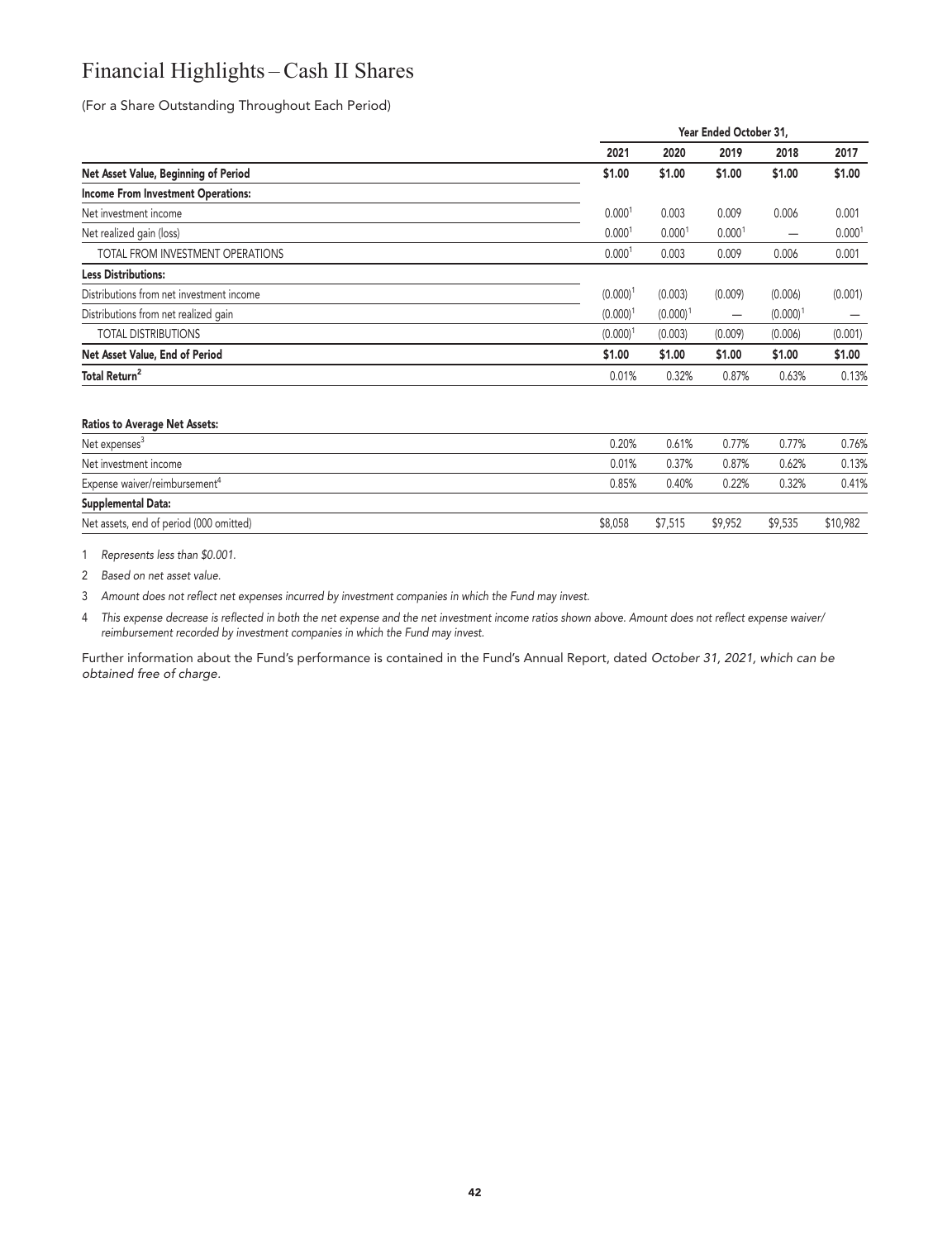# **Financial Highlights – Cash Series Shares**

**(For a Share Outstanding Throughout Each Period)**

| 2020<br>\$1.00<br>0.002 | 2019<br>\$1.00     | 2018<br>\$1.00 | 2017<br>\$1.00     |
|-------------------------|--------------------|----------------|--------------------|
|                         |                    |                |                    |
|                         |                    |                |                    |
|                         |                    |                |                    |
|                         | 0.006              | 0.004          | 0.000 <sup>1</sup> |
| 0.000 <sup>1</sup>      | 0.000 <sup>1</sup> |                | 0.000 <sup>1</sup> |
| 0.002                   | 0.006              | 0.004          | 0.000 <sup>1</sup> |
|                         |                    |                |                    |
| (0.002)                 | (0.006)            | (0.004)        | $(0.000)^1$        |
| $(0.000)^1$             | -                  | $(0.000)^1$    |                    |
| (0.002)                 | (0.006)            | (0.004)        | $(0.000)^1$        |
| \$1.00                  | \$1.00             | \$1.00         | \$1.00             |
| 0.21%                   | 0.62%              | 0.38%          | 0.01%              |
|                         |                    |                |                    |

#### **Ratios to Average Net Assets:**

| Net expenses <sup>3</sup>                 | 0.19%    | 0.71%    | 1.02%    | 1.02%    | 0.86%     |
|-------------------------------------------|----------|----------|----------|----------|-----------|
| Net investment income                     | 0.01%    | 0.21%    | 0.63%    | 0.33%    | 0.01%     |
| Expense waiver/reimbursement <sup>4</sup> | 1.20%    | 0.65%    | 0.32%    | 0.42%    | 0.65%     |
| Supplemental Data:                        |          |          |          |          |           |
| Net assets, end of period (000 omitted)   | \$28,468 | \$26,151 | \$25,450 | \$35,414 | \$141,388 |

**1 Represents less than \$0.001.**

**2 Based on net asset value.**

**3 Amount does not reflect net expenses incurred by investment companies in which the Fund may invest.**

**4 This expense decrease is reflected in both the net expense and the net investment income ratios shown above. Amount does not reflect expense waiver/ reimbursement recorded by investment companies in which the Fund may invest.**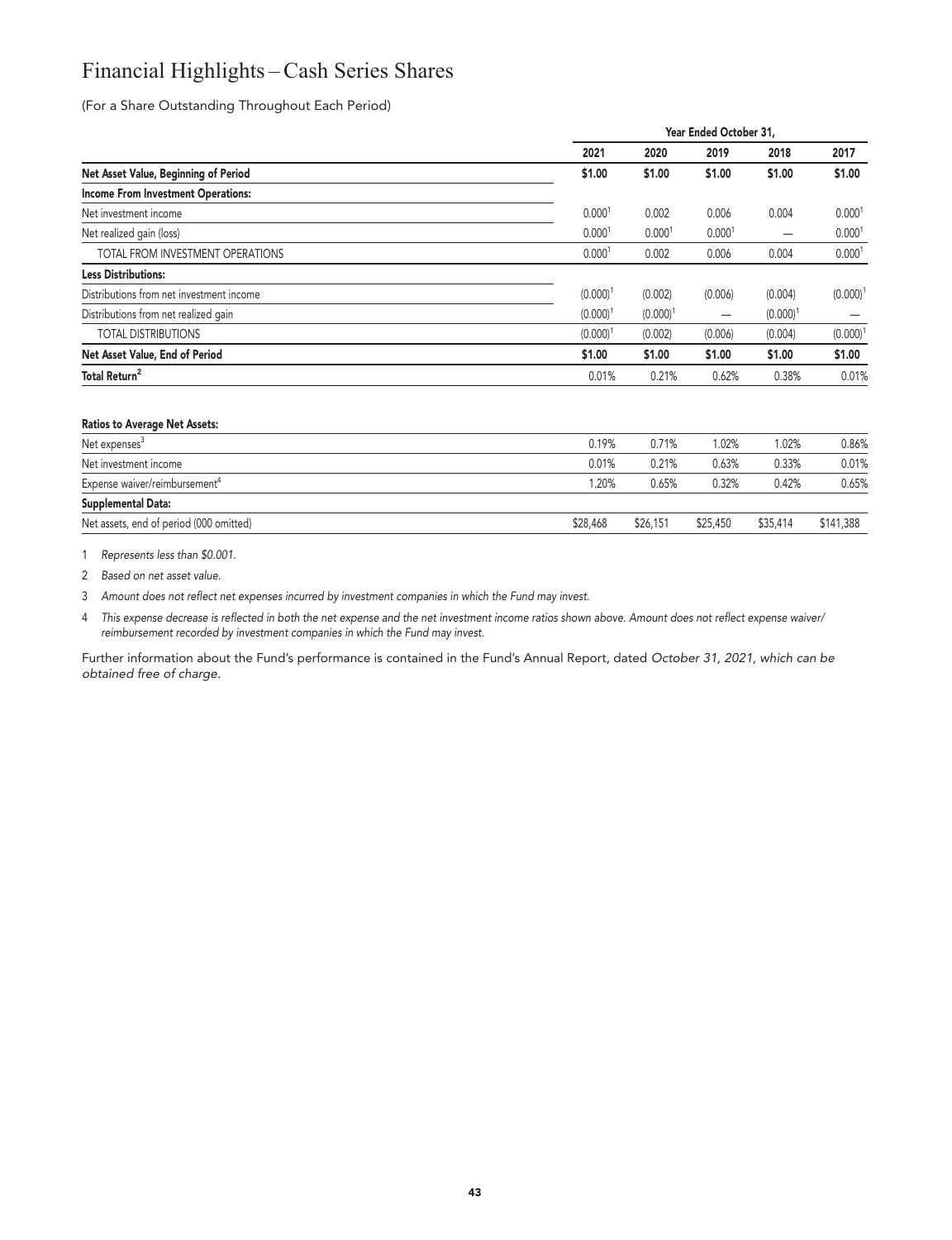# **Appendix A: Hypothetical Investment and Expense Information**

**The following charts provide additional hypothetical information about the effect of the Fund's expenses, including investment advisory fees and other Fund costs, on the Fund's assumed returns over a 10-year period. Each chart shows the estimated expenses that would be incurred in respect of a hypothetical investment of \$10,000, assuming a 5% return each year, and no redemption of Shares. Each chart also assumes that the Fund's annual expense ratio stays the same throughout the 10-year period and that all dividends and distributions are reinvested. The annual expense ratios used in each chart are the same as stated in the "Fees and Expenses" table of this Prospectus (and thus may not reflect any fee waiver or expense reimbursement currently in effect). The maximum amount of any sales charge that might be imposed on the** *purchase* **of Shares (and deducted from the hypothetical initial investment of \$10,000; the "Front-End Sales Charge") is reflected in the "Hypothetical Expenses" column. The hypothetical investment information does not reflect the effect of charges (if any) normally applicable to** *redemptions* **of Shares (e.g., deferred sales charges, redemption fees). Mutual fund returns, as well as fees and expenses, may fluctuate over time, and your actual investment returns and total expenses may be higher or lower than those shown below.**

## **FEDERATED HERMES NEW YORK MUNICIPAL CASH TRUST - WS CLASS ANNUAL EXPENSE RATIO: 0.54% MAXIMUM FRONT-END SALES CHARGE: NONE**

| Year       | Hypothetical<br><b>Beginning</b><br>Investment | Hypothetical<br>Performance<br><b>Earnings</b> | Investment<br>After<br>Returns | Hypothetical<br><b>Expenses</b> | Hypothetical<br>Ending<br>Investment |
|------------|------------------------------------------------|------------------------------------------------|--------------------------------|---------------------------------|--------------------------------------|
|            | \$10,000.00                                    | \$500.00                                       | \$10,500.00                    | \$55.20                         | \$10,446.00                          |
| 2          | \$10,446.00                                    | \$522.30                                       | \$10,968.30                    | \$57.67                         | \$10,911.89                          |
| 3          | \$10,911.89                                    | \$545.59                                       | \$11,457.48                    | \$60.24                         | \$11,398.56                          |
| 4          | \$11,398.56                                    | \$569.93                                       | \$11,968.49                    | \$62.92                         | \$11,906.94                          |
| 5          | \$11,906.94                                    | \$595.35                                       | \$12,502.29                    | \$65.73                         | \$12,437.99                          |
| 6          | \$12,437.99                                    | \$621.90                                       | \$13,059.89                    | \$68.66                         | \$12,992.72                          |
| 7          | \$12,992.72                                    | \$649.64                                       | \$13,642.36                    | \$71.73                         | \$13,572.20                          |
| 8          | \$13,572.20                                    | \$678.61                                       | \$14,250.81                    | \$74.92                         | \$14,177.52                          |
| 9          | \$14,177.52                                    | \$708.88                                       | \$14,886.40                    | \$78.27                         | \$14,809.84                          |
| 10         | \$14,809.84                                    | \$740.49                                       | \$15,550.33                    | \$81.76                         | \$15,470.36                          |
| Cumulative |                                                | \$6,132.69                                     |                                | \$677.10                        |                                      |

## **FEDERATED HERMES NEW YORK MUNICIPAL CASH TRUST - SS CLASS ANNUAL EXPENSE RATIO: 1.04% MAXIMUM FRONT-END SALES CHARGE: NONE**

| Year       | Hypothetical<br><b>Beginning</b><br>Investment | Hypothetical<br>Performance<br><b>Earnings</b> | Investment<br>After<br>Returns | Hypothetical<br><b>Expenses</b> | Hypothetical<br>Ending<br>Investment |
|------------|------------------------------------------------|------------------------------------------------|--------------------------------|---------------------------------|--------------------------------------|
|            | \$10,000.00                                    | \$500.00                                       | \$10,500.00                    | \$106.06                        | \$10,396.00                          |
| 2          | \$10,396.00                                    | \$519.80                                       | \$10,915.80                    | \$110.26                        | \$10,807.68                          |
| 3          | \$10,807.68                                    | \$540.38                                       | \$11,348.06                    | \$114.63                        | \$11,235.66                          |
| 4          | \$11,235.66                                    | \$561.78                                       | \$11,797.44                    | \$119.16                        | \$11,680.59                          |
| 5          | \$11,680.59                                    | \$584.03                                       | \$12,264.62                    | \$123.88                        | \$12,143.14                          |
| 6          | \$12,143.14                                    | \$607.16                                       | \$12,750.30                    | \$128.79                        | \$12,624.01                          |
|            | \$12,624.01                                    | \$631.20                                       | \$13,255.21                    | \$133.89                        | \$13,123.92                          |
| 8          | \$13,123.92                                    | \$656.20                                       | \$13,780.12                    | \$139.19                        | \$13,643.63                          |
| 9          | \$13,643.63                                    | \$682.18                                       | \$14,325.81                    | \$144.70                        | \$14,183.92                          |
| 10         | \$14,183.92                                    | \$709.20                                       | \$14,893.12                    | \$150.43                        | \$14,745.60                          |
| Cumulative |                                                | \$5,991.93                                     |                                | \$1,270.99                      |                                      |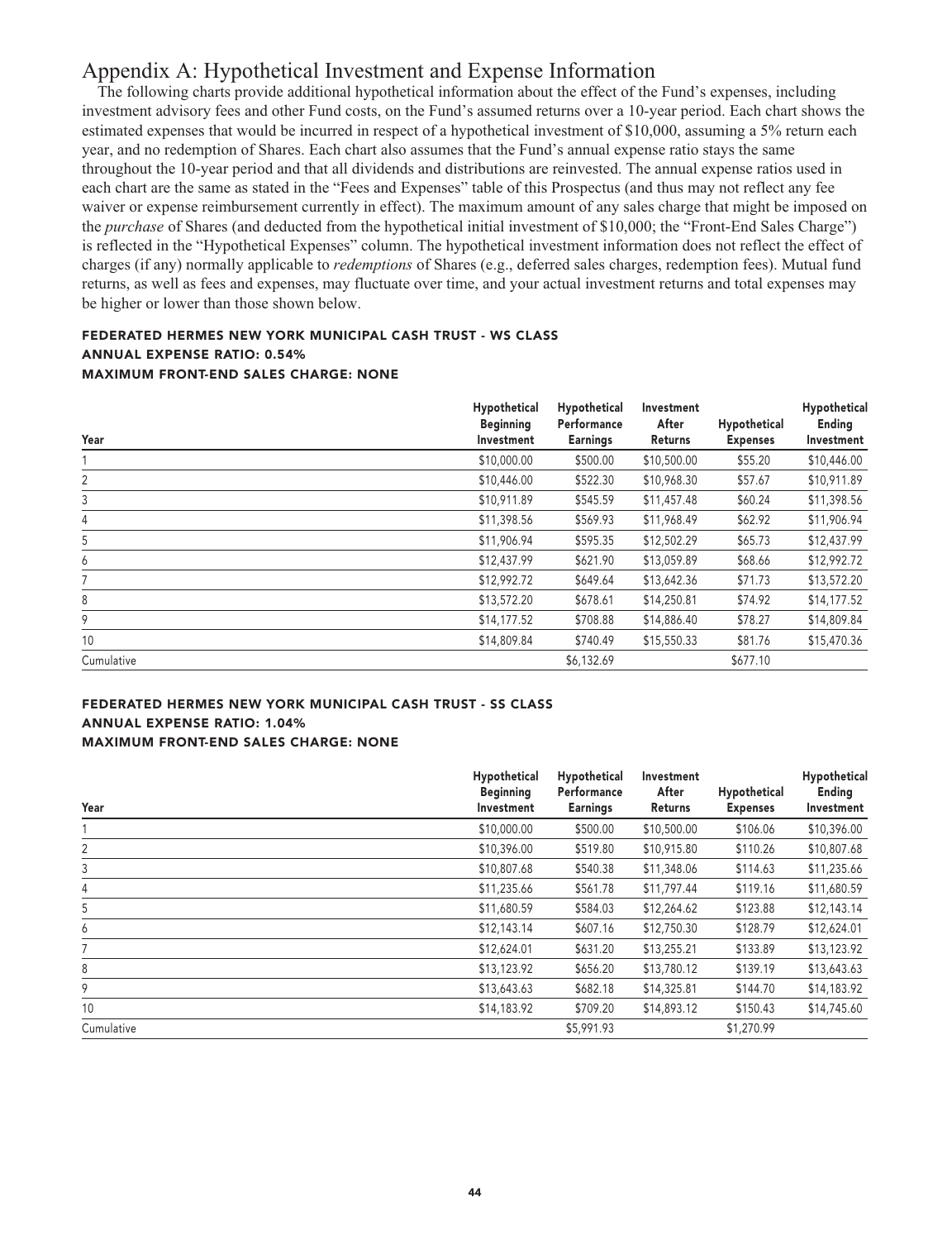# **FEDERATED HERMES NEW YORK MUNICIPAL CASH TRUST - CII CLASS ANNUAL EXPENSE RATIO: 1.04% MAXIMUM FRONT-END SALES CHARGE: NONE**

| Year       | Hypothetical<br><b>Beginning</b><br>Investment | Hypothetical<br>Performance<br><b>Earnings</b> | Investment<br>After<br>Returns | Hypothetical<br><b>Expenses</b> | Hypothetical<br>Ending<br>Investment |
|------------|------------------------------------------------|------------------------------------------------|--------------------------------|---------------------------------|--------------------------------------|
|            | \$10,000.00                                    | \$500.00                                       | \$10,500.00                    | \$106.06                        | \$10,396.00                          |
| 2          | \$10,396.00                                    | \$519.80                                       | \$10,915.80                    | \$110.26                        | \$10,807.68                          |
| 3          | \$10,807.68                                    | \$540.38                                       | \$11,348.06                    | \$114.63                        | \$11,235.66                          |
| 4          | \$11,235.66                                    | \$561.78                                       | \$11,797.44                    | \$119.16                        | \$11,680.59                          |
| 5          | \$11,680.59                                    | \$584.03                                       | \$12,264.62                    | \$123.88                        | \$12,143.14                          |
| 6          | \$12,143.14                                    | \$607.16                                       | \$12,750.30                    | \$128.79                        | \$12,624.01                          |
| 7          | \$12,624.01                                    | \$631.20                                       | \$13,255.21                    | \$133.89                        | \$13,123.92                          |
| 8          | \$13,123.92                                    | \$656.20                                       | \$13,780.12                    | \$139.19                        | \$13,643.63                          |
| 9          | \$13,643.63                                    | \$682.18                                       | \$14,325.81                    | \$144.70                        | \$14,183.92                          |
| 10         | \$14,183.92                                    | \$709.20                                       | \$14,893.12                    | \$150.43                        | \$14,745.60                          |
| Cumulative |                                                | \$5,991.93                                     |                                | \$1,270.99                      |                                      |

# **FEDERATED HERMES NEW YORK MUNICIPAL CASH TRUST - CS CLASS ANNUAL EXPENSE RATIO: 1.39%**

**MAXIMUM FRONT-END SALES CHARGE: NONE**

|            | Hypothetical                   | Hypothetical                   | Investment       |                                 | Hypothetical         |
|------------|--------------------------------|--------------------------------|------------------|---------------------------------|----------------------|
| Year       | <b>Beginning</b><br>Investment | Performance<br><b>Earnings</b> | After<br>Returns | Hypothetical<br><b>Expenses</b> | Ending<br>Investment |
|            | \$10,000.00                    | \$500.00                       | \$10,500.00      | \$141.51                        | \$10,361.00          |
| 2          | \$10,361.00                    | \$518.05                       | \$10,879.05      | \$146.62                        | \$10,735.03          |
| 3          | \$10,735.03                    | \$536.75                       | \$11,271.78      | \$151.91                        | \$11,122.56          |
| 4          | \$11,122.56                    | \$556.13                       | \$11,678.69      | \$157.39                        | \$11,524.08          |
| 5          | \$11,524.08                    | \$576.20                       | \$12,100.28      | \$163.08                        | \$11,940.10          |
| 6          | \$11,940.10                    | \$597.01                       | \$12,537.11      | \$168.96                        | \$12,371.14          |
|            | \$12,371.14                    | \$618.56                       | \$12,989.70      | \$175.06                        | \$12,817.74          |
| 8          | \$12,817.74                    | \$640.89                       | \$13,458.63      | \$181.38                        | \$13,280.46          |
| 9          | \$13,280.46                    | \$664.02                       | \$13,944.48      | \$187.93                        | \$13,759.88          |
| 10         | \$13,759.88                    | \$687.99                       | \$14,447.87      | \$194.71                        | \$14,256.61          |
| Cumulative |                                | \$5,895.60                     |                  | \$1,668.55                      |                      |